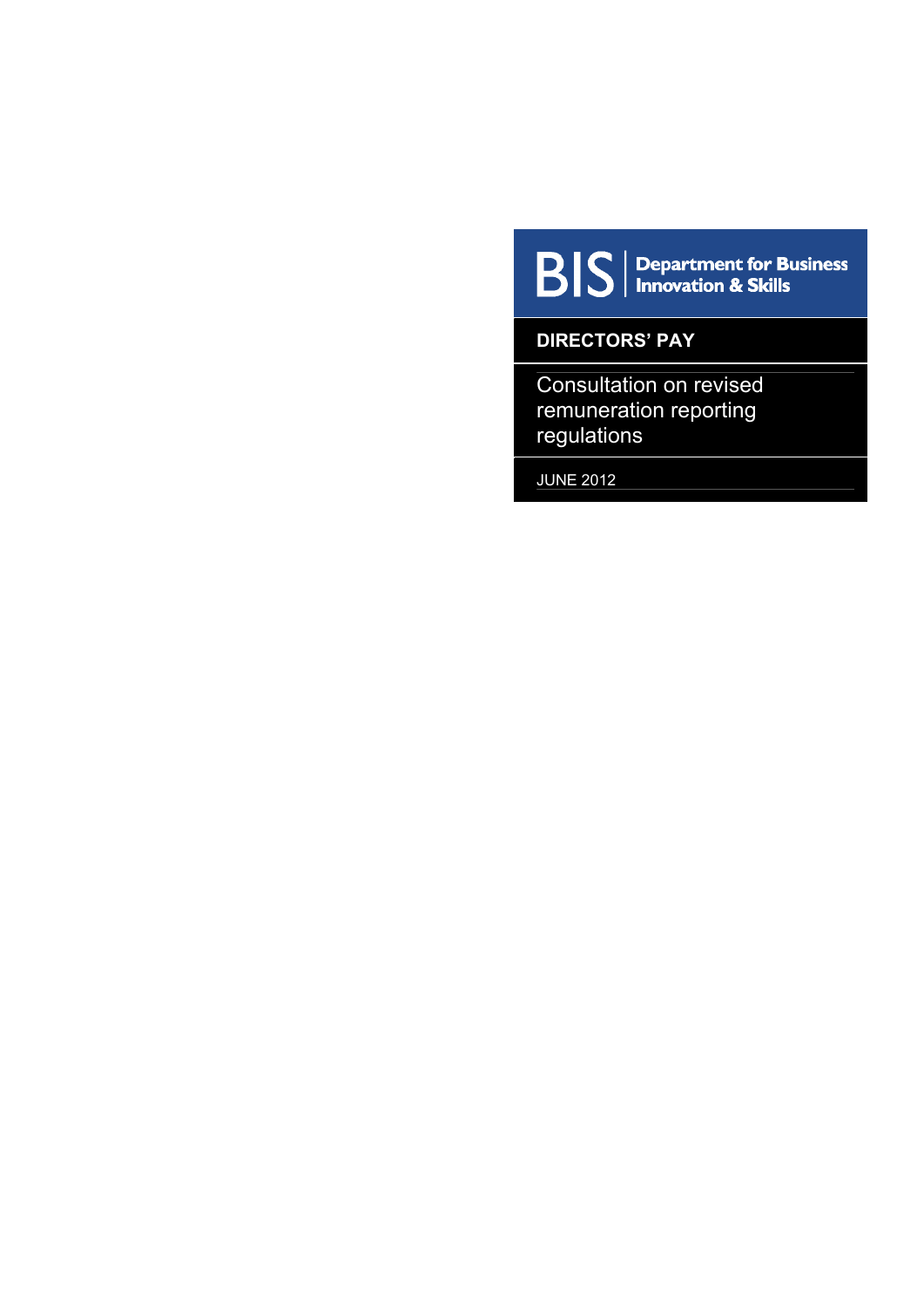# <span id="page-1-0"></span>**Contents**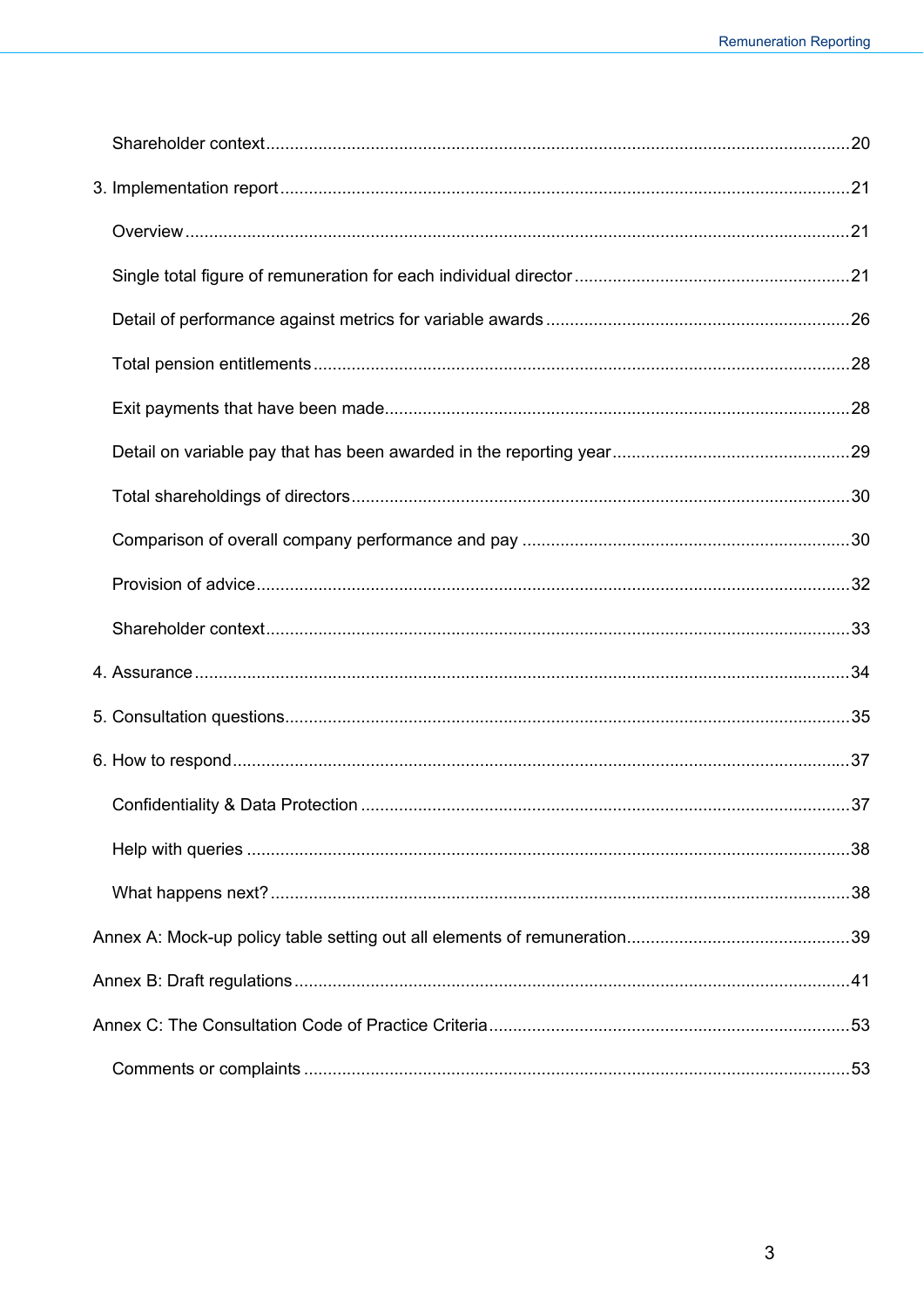# <span id="page-3-0"></span>**Directors' pay: revised remuneration reporting regulations**

On 20 June 2012, the Secretary of State for Business, Innovation and Skills announced a far reaching package of measures to address failings in the corporate governance framework for executive remuneration. This included:

- Giving shareholders more power through binding votes, so they can hold companies to account.
- Boosting transparency so that what people are paid is clear and easily understood.
- Working with responsible business and investors to promote good practice and ensure reforms have a lasting impact.

This consultation seeks views on the Government's proposals to increase transparency in pay reporting and in particular on draft regulations which will determine the content of directors' remuneration reports. These regulations will revoke and replace Schedule 8 of the Large and Medium-sized Companies and Groups (Accounts and Reports) Regulations 2008 (S.I. 2008/410). The draft regulations specify that the directors' remuneration report is to contain two distinct parts:

- A policy report setting out all elements of a company's remuneration policy and key factors that were taken into account in setting the policy. This part of the report will only be required when there is a shareholder vote on the policy.
- A report on how the policy was implemented in the past financial year, setting out actual payments to directors and details on the link between company performance and pay.

The purpose of this consultation is to seek evidence on the impact, costs and benefits of the proposals as well as detailed views on whether the draft regulations will achieve the Government's policy objectives.

This consultation is relevant to: companies and business organisations, executive and nonexecutive directors, shareholders and institutional investors, employees and employee representative organisations, academics, governance experts, lawyers and other advisors.

**Issued: 27 June 2012** 

**Respond by: 26 September 2012** 

**Enquiries to: Barry Walker, Department of Business, Innovation and Skills, 1 Victoria Street, London, SW1H 0ET, 020 7215 3930, executive.pay@bis.gsi.gov.uk**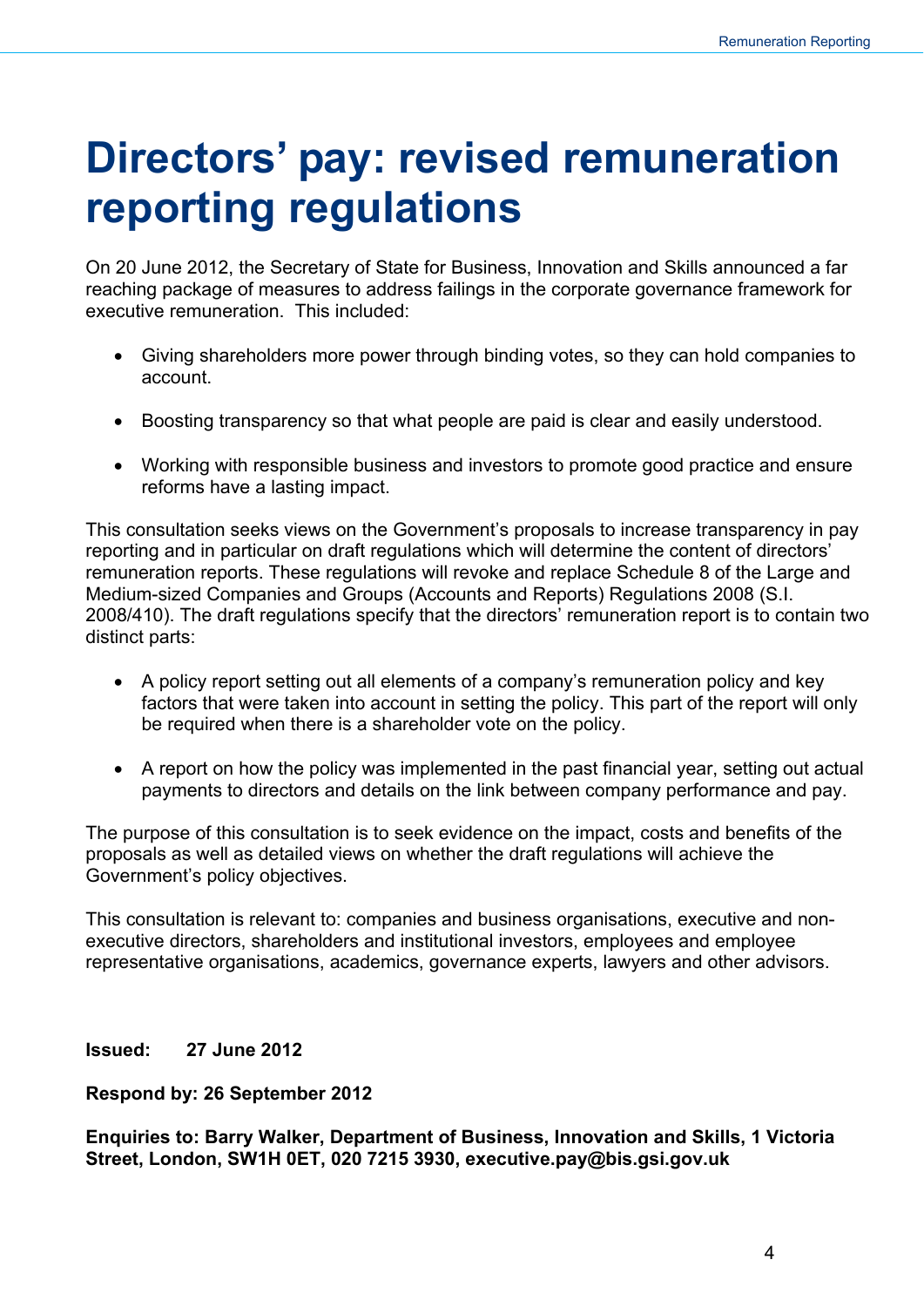# <span id="page-4-0"></span>**Foreword from the Secretary of State**



Since the Government published a discussion paper on executive remuneration last autumn, the debate surrounding this issue has grown in intensity. This has encouraged shareholders to become more engaged as owners of their companies and companies to engage constructively in the face of this opposition.

There is compelling evidence of a disconnect between pay and performance in large UK listed companies and the call for action has been loud and clear. Business leaders and investors now recognise the issues: that the link between pay and performance has grown weak; and the constant, ratcheting up of executive pay is unsustainable.

Last week, I announced a far-reaching package of measures to

strengthen the hand of shareholders to challenge excessive pay. These are the most comprehensive reforms of directors' pay in a decade. By creating a more robust framework within which directors' pay is set, agreed and implemented, this package:

- restores a stronger, clearer link between pay and performance:
- reduces rewards for failure:
- promotes better engagement between companies and shareholders;
- and, overall, empowers shareholders to hold companies to account through binding votes.

This document outlines in more detail our proposals for increasing transparency on directors' pay. Shareholders need access to better quality information that is more clearly set out. Pay reports will in future need to explain clearly what directors are earning and how this links to company strategy and performance. This is essential for encouraging improved pay discipline.

I am inviting feedback on these proposals and I look forward to discussing them with businesses and shareholders over the coming weeks.

# **VINCE CABLE**

# **SECRETARY OF STATE FOR BUSINESS, INNOVATION AND SKILLS**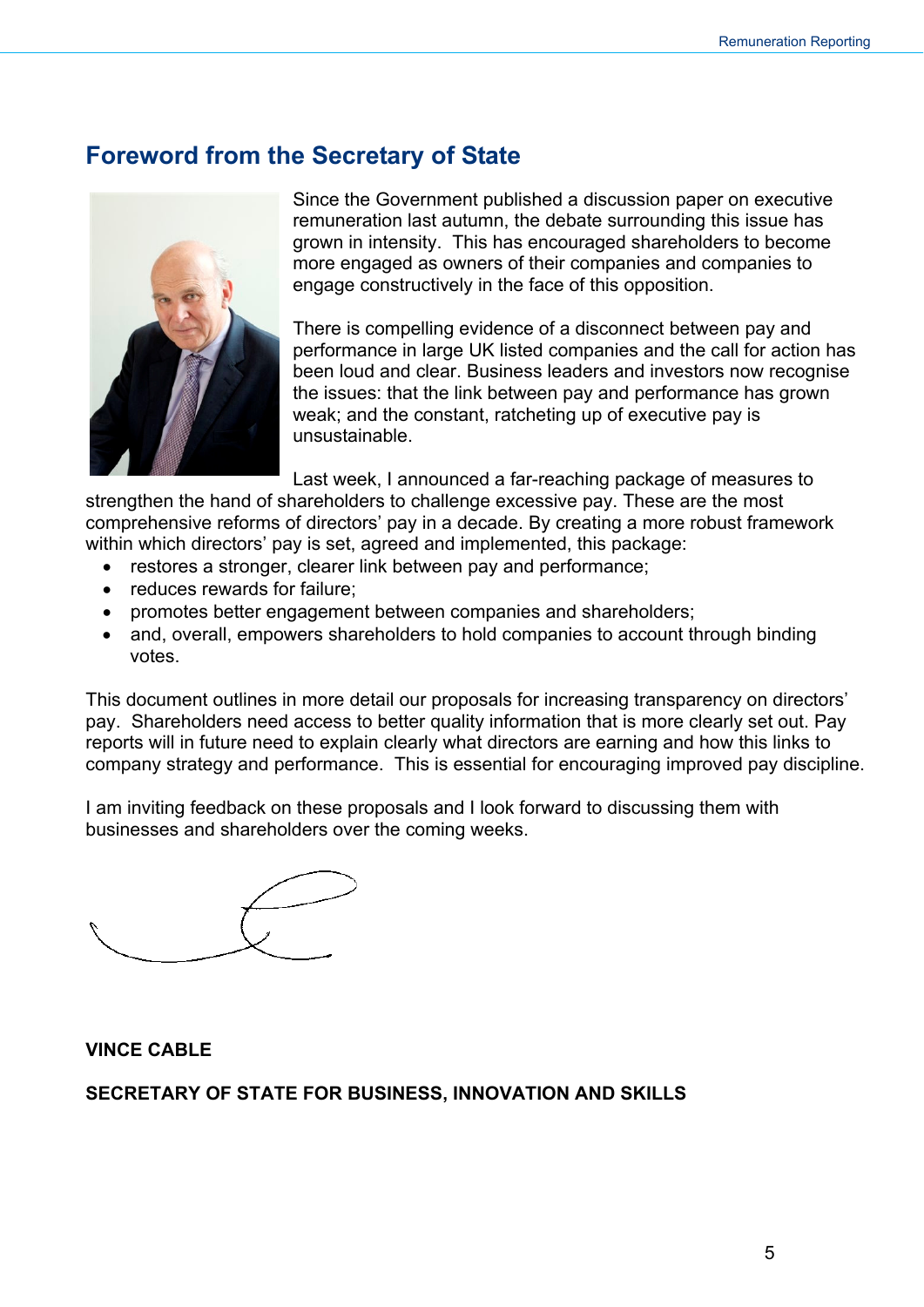# <span id="page-5-0"></span>**Executive Summary**

- 1. Last autumn the Government published a discussion paper exploring the issues around directors' pay and inviting views on ways in which the link between pay and performance could be strengthened. The responses showed that business leaders, investors, academics, governance experts and a range of others now agree that there is a problem with rising executive pay which is not linked to performance.
- 2. While this is primarily an issue for companies and their shareholders, the Government has a role to provide an effective corporate governance framework for executive remuneration; particularly where shareholders lack the information and powers they need to hold companies to account. In June 2012, the Secretary of State for Business announced a package of measures to address these failings, including binding shareholder votes and greater transparency.
- 3. Through these reforms the Government is seeking to increase the power of shareholders and promote better, lasting, engagement between shareholders and companies to encourage a stronger link between pay and long term performance. More detail on these reforms is set out at paragraph 14. The Enterprise and Regulatory Reform Bill will give effect to these reforms.
- 4. This consultation seeks views on the Government's proposals to increase transparency in pay reporting and in particular on draft regulations which will determine the content of directors' remuneration reports. These regulations will revoke and replace Schedule 8 of the Large and Medium-sized Companies and Groups (Accounts and Reports) Regulations 2008 (S.I. 2008/410). The disclosures set out in this consultation are therefore instead of rather than additional to the existing disclosure requirements. The draft regulations provide that the remuneration report shall be in two parts:
	- **A policy report** setting out all elements of a company's remuneration policy and key factors that were taken into account in setting that policy. This part of the report will be required when there is a binding vote on policy.
	- **A report on how the policy was implemented**, setting out actual payments to directors and details on the link between company performance and pay for the financial year covered by the accounts.
- 5. These proposals are designed to facilitate greater engagement between shareholders and companies by giving shareholders access to better quality information that is more clearly set out. They need to be understood in the context of the Government's wider proposals for reform of the shareholder voting regime on pay.

# <span id="page-5-1"></span>**Policy Report**

6. The Government will introduce a new binding vote on remuneration policy to empower shareholders and encourage improved dialogue with the companies they own. To facilitate this binding vote, the revised reporting regulations will provide for two distinct parts in the Directors' Remuneration Report. The policy part of the report will set out the company's forward looking policy on remuneration and potential payments. Once the policy is approved, the company will only be able to make payments within the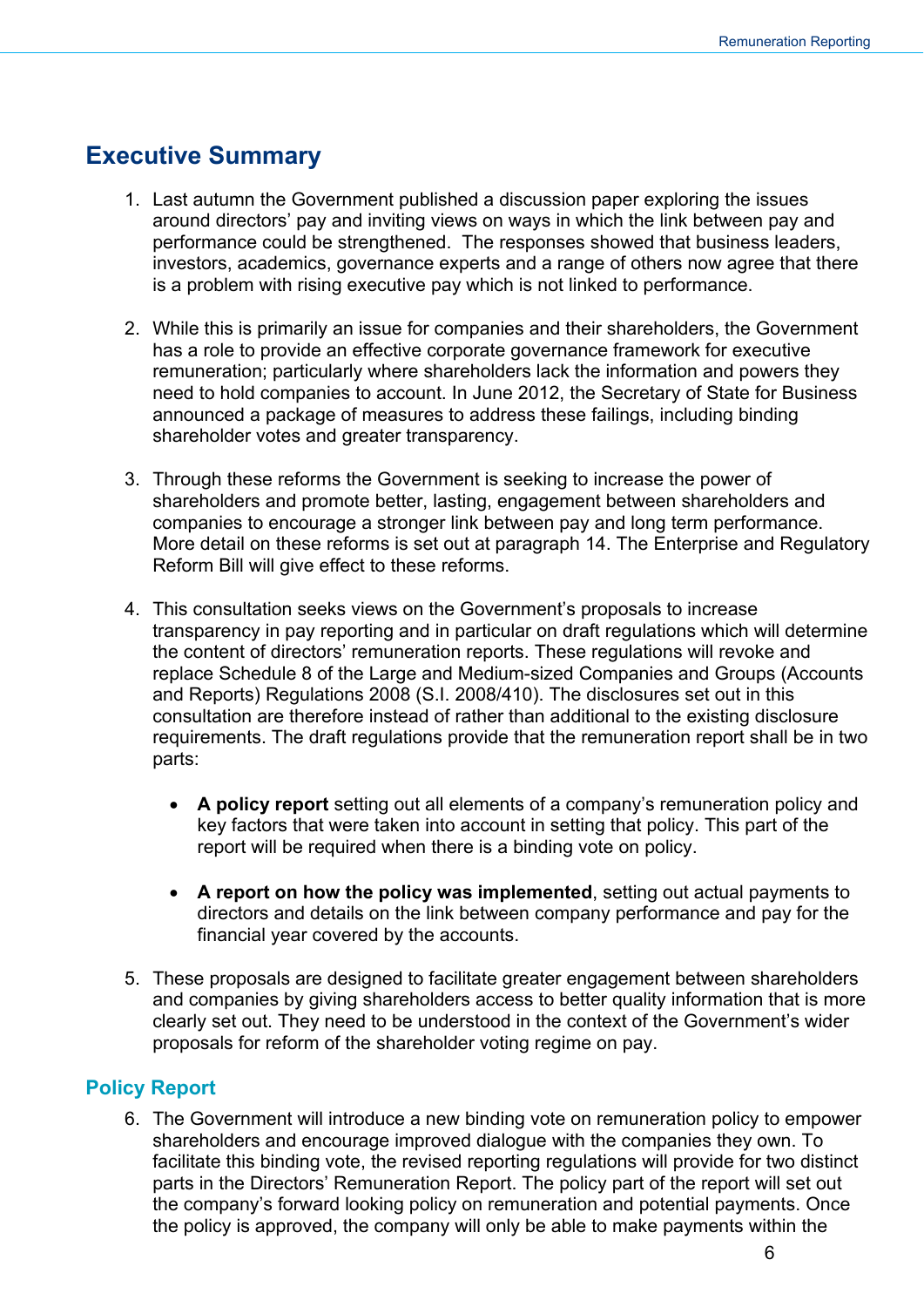limits it allows. This report will be required when there is a binding vote on policy. The Government proposes that the policy part of the report includes the information set out below. This replaces rather than adds to the current reporting requirements.

- A table setting out the key elements of pay and supporting information, including how each element supports the achievement of the company's strategy, the potential value and performance metrics.
- Information on service contracts.
- Scenarios for what directors will get paid for performance that is above, on and below target.
- Information on the percentage change in profit, dividends and the overall spend on pay.
- The principles on which exit payments will be made.
- Material factors that have been taken into account when setting the pay policy, specifically employee pay and shareholder views.

## <span id="page-6-0"></span>**Implementation Report**

- 7. There will continue to be an annual advisory vote on the actual payments made to directors. To facilitate this vote, the Government proposes that companies will continue to report annually on how the policy has been implemented in the previous year. The Government proposes that this part of the report includes the information set out below. This replaces rather than adds to the current reporting requirements.
	- Single total figure of remuneration for each director.
	- Detail of performance against metrics for long term incentives.
	- Total pension entitlements (for defined benefit schemes).
	- Exit payments made in year.
	- Detail on variable pay awarded in year.
	- Total shareholdings of directors.
	- Chart comparing company performance and CEO pay.
	- Information about who has advised the remuneration committee.
	- Shareholder context.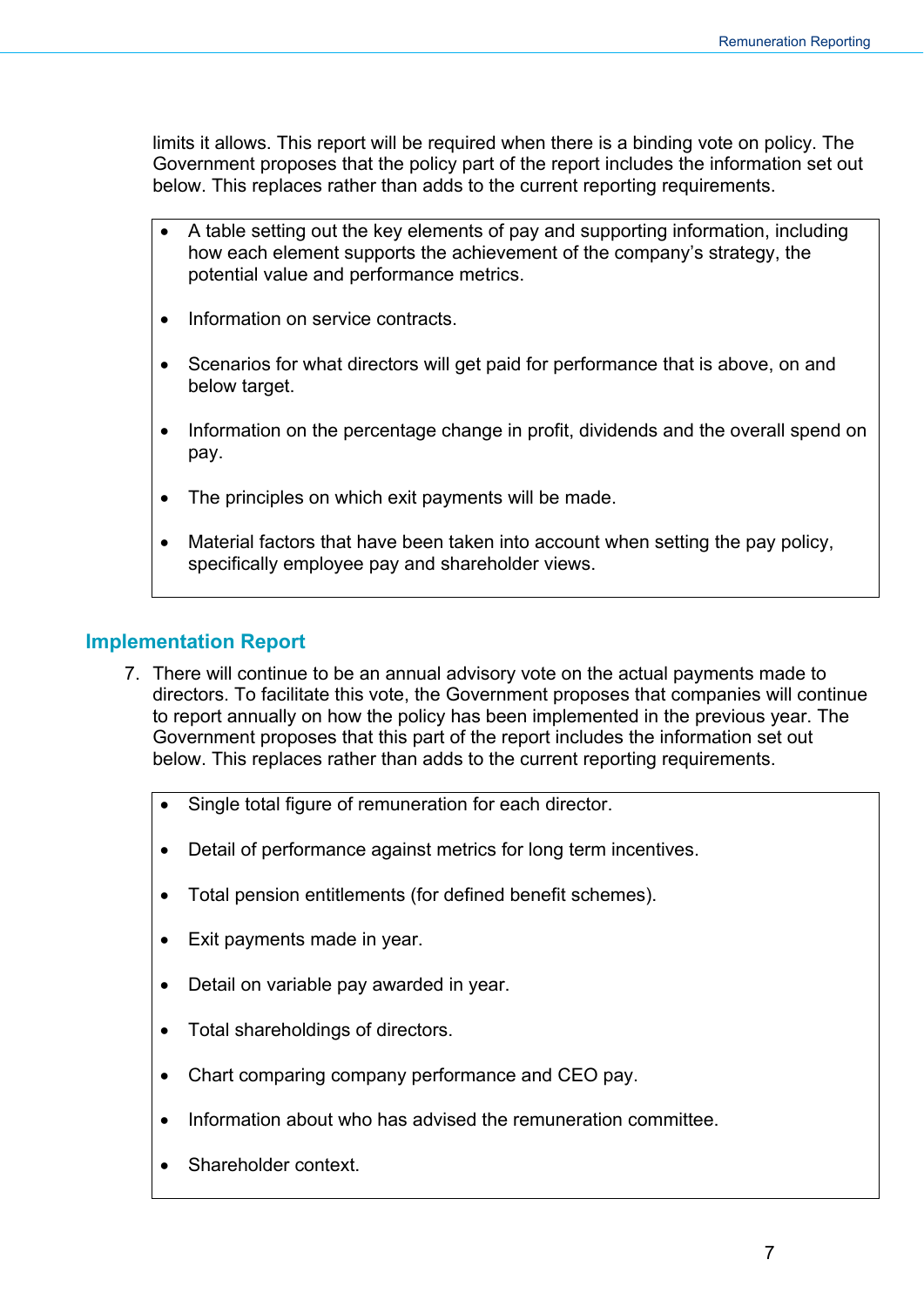#### <span id="page-7-0"></span>**Best Practice**

- 8. It is not Government's role to micromanage companies but instead to create a robust framework to ensure that active shareholder engagement is sustained over the long term. Lasting reform is dependent on both business and investors maintaining this activism and developing and adopting good practice on pay. The best companies and investors are already leading the way and acting as early adopters of these reforms.
- 9. There is a balance to be struck between investors' need for clear and specific information to hold companies to account and companies' requirement for flexibility so they can design and implement pay policies that suit their organisation. This is recognised by both business and shareholders.
- 10. The draft regulations therefore provide a framework within which companies and shareholders can set, agree and implement pay policy. They will need to be supplemented by clear guidance on the level of detail and type of information that should be reported. The Government believes that this should be jointly agreed by the business and investor communities and should act as the gold standard of remuneration reporting. The guidance should be in place before these proposals take effect.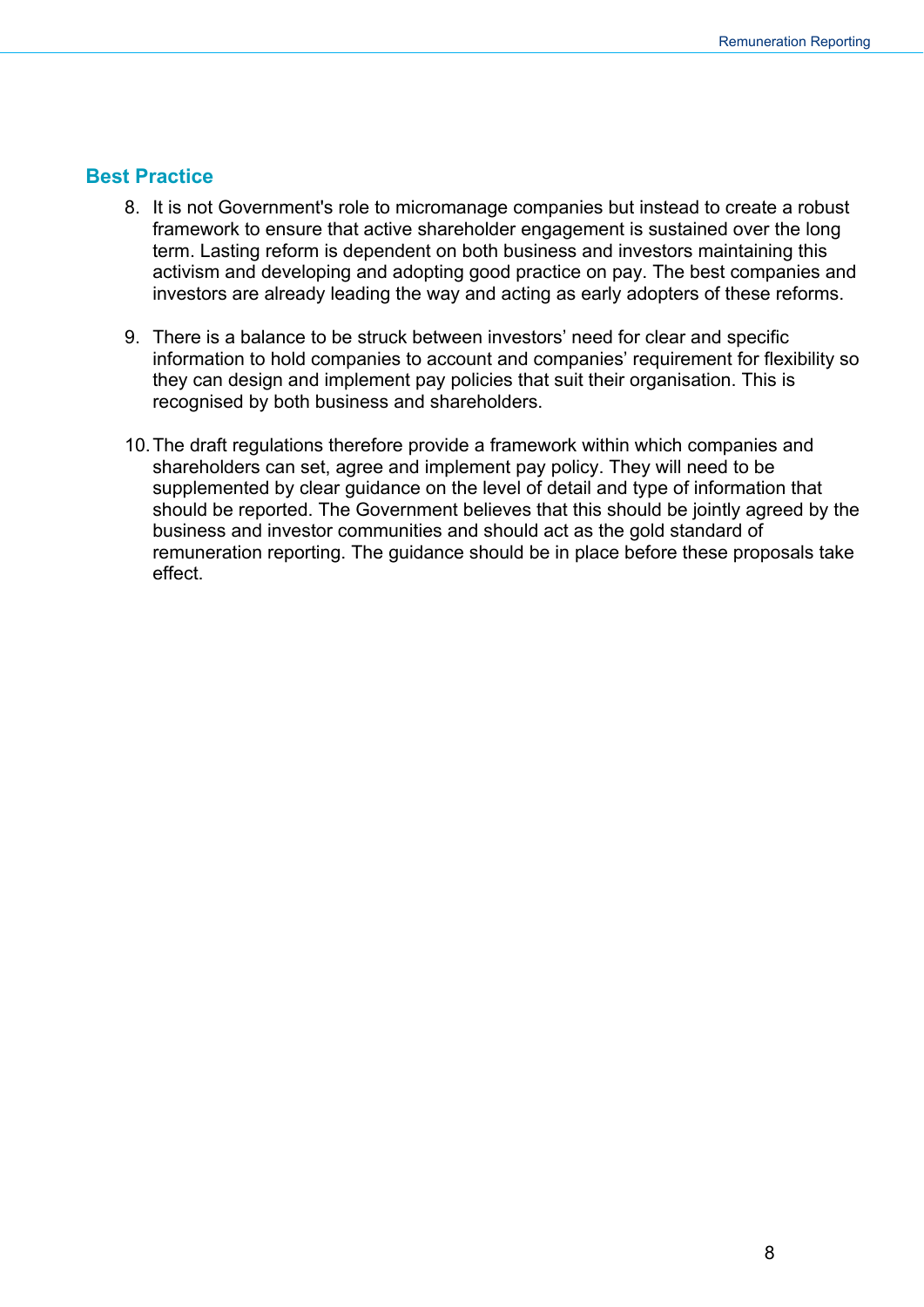# <span id="page-8-0"></span>**1. Background**

l

## <span id="page-8-1"></span>**Government proposals on directors' pay**

- 11. Directors' remuneration that is well structured, clearly linked to the strategic objectives of a company, and which rewards directors who contribute to the long-term success of that company, is important in promoting business stability and growth. But pay policies which do not appropriately link directors' remuneration to company strategy and performance have a potential economic cost through diminished shareholder returns, weakened corporate governance and reduced public confidence in the corporate sector.
- 12. Over the last decade, directors' pay in the UK's largest listed companies has quadrupled with no clear link to company performance.**[1](#page-9-2)** Top pay appears to go up when performance is good, but there is comparatively less elasticity downwards when performance is average or poor. As a result, average levels of executive pay have .<br>ratcheted upwards.<sup>[2](#page-9-3)</sup>
- 1[3](#page-9-4). The Government has consulted extensively on the issues around directors' pay<sup>3</sup> inviting views on ways in which the link between pay and performance could be strengthened and how to improve engagement between shareholders and companies. Business leaders, investors, academics, and governance experts now agree that there is a problem with rising executive pay which is not linked to performance.<sup>[4](#page-9-5)</sup>
- 14. While this is primarily an issue for companies and their shareholders, the Government has a role to provide an effective corporate governance framework for executive remuneration; particularly where shareholders lack the information and powers they need to hold companies to account. On 20 June 2012, the Secretary of State for Business, Innovation and Skills announced a package of measures to address these failings<sup>[5](#page-9-6)</sup>:

remuneration-discussion-paper; BIS The Future of Narrative Reporting, September 2011

www.bis.gov.uk/Consultations/future-of-narrative-reporting-further-consultation?cat=closedawaitingresponse; BIS Consultation on Enhanced Shareholder Voting Rights http://www.bis.gov.uk/Consultations/executive-payshareholder-voting-rights?cat=closedawaitingresponse 4

BIS Executive Remuneration Discussion Paper, Summary of Responses

<sup>&</sup>lt;sup>1</sup> The average total remuneration of FTSE100 CEOs has risen from an average of £1m to £4.2m for the period 1998-2010. Data from Manifest/ MM&K, The Executive Director Total Remuneration Survey 2011, May 2011, available at: [http://blog.manifest.co.uk.](http://blog.manifest.co.uk/) 2

<sup>&</sup>lt;sup>2</sup> Brian Bell and John Van Reenen, Firm Performance and Wages: Evidence from Across the Corporate Hierarchy (2011)<br><sup>3</sup> BIS Executive Remuneration Discussion Paper, September 2011 <u>www.bis.gov.uk/Consultations/executive</u>-

www.bis.gov.uk/assets/biscore/business-law/docs/e/12-564-executive-remuneration-discussion-paper-summary-<br>responses.pdf<br>5 http://www.markliseticus.com

http://www.publications.parliament.uk/pa/cm201213/cmhansrd/cm120620/debtext/120620-0001.htm#12062086000003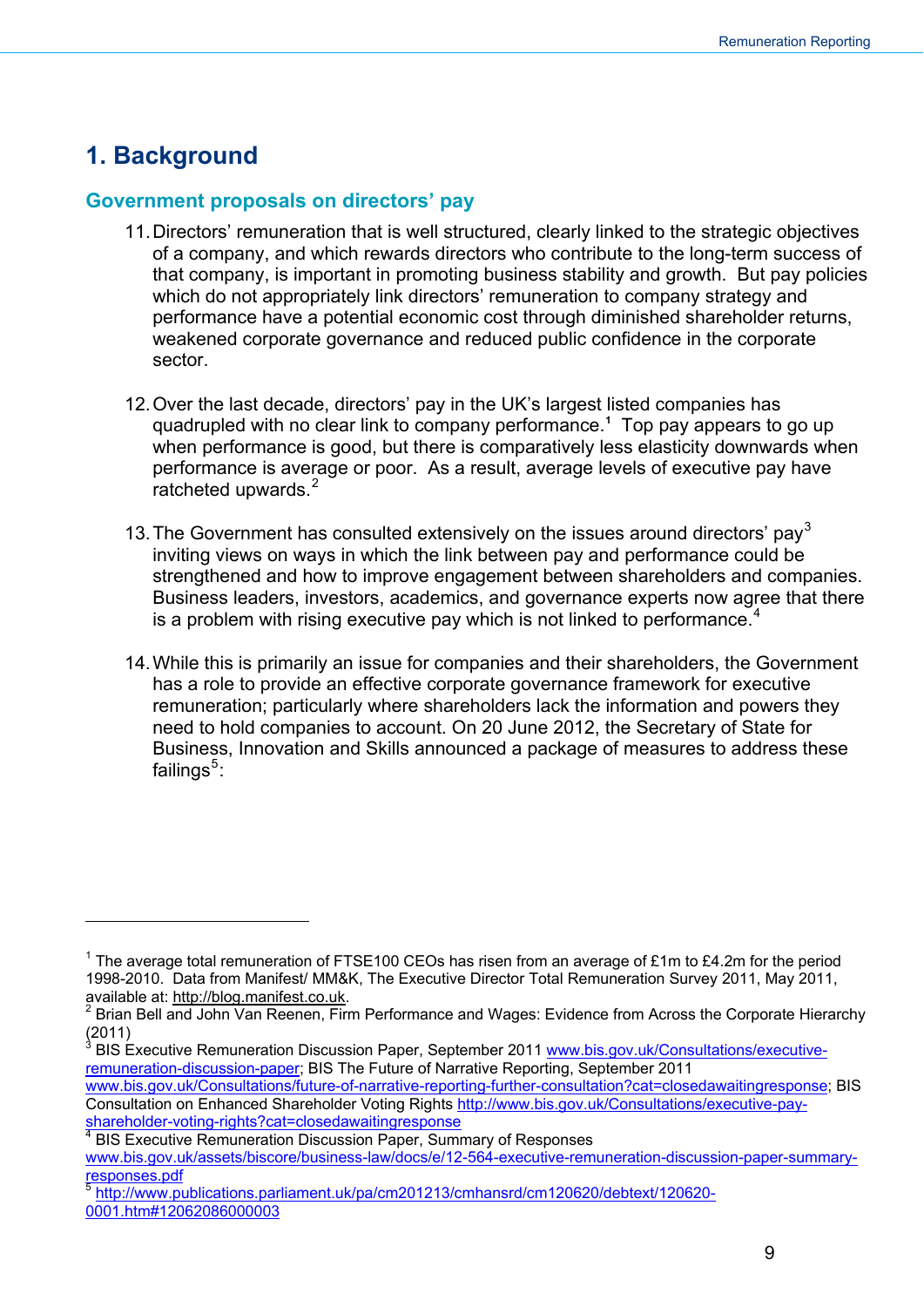- Shareholders will get a **binding vote on a company's pay policy including their approach to exit payments**. This will happen annually unless companies choose to leave their pay policy unchanged; in which case the vote will happen as a minimum every three years.
- A company will only be able to make payments within the limits that have been approved by a majority of shareholders.
- Shareholders will get, as now, an **annual advisory vote** on how the approved policy is being implemented, including actual sums paid in the previous year.
- If a company fails the advisory vote they will need to put the pay policy back to shareholders the following year for re-approval in a binding vote.
- In addition, the Government supports calls from stakeholders that **where a substantial minority of shareholders vote against, companies should have to respond** and say what they will do to address shareholder concerns.

# <span id="page-9-0"></span>**Policy objective**

15. The Government believes that these measures will give shareholders more leverage on executive pay and encourage improved pay discipline. Shareholder empowerment lies at the heart of the UK's corporate governance framework and these reforms are consistent with that approach. They will enable shareholders to promote a stronger, clearer link between pay and performance in order to prevent rewards for mediocrity or failure, while still allowing for exceptional performance to be rewarded. Companies will be encouraged to be proactive in designing long term pay policy that is clearly linked to the company's strategy and which is acceptable to shareholders. Companies will respond appropriately to shareholder challenge on remuneration issues.

# <span id="page-9-2"></span><span id="page-9-1"></span>**Reporting of remuneration**

- 16. Executive pay has been a matter of interest and concern to shareholders, the wider public and governments for more than two decades, as overall levels of remuneration have grown and the complexity of remuneration policies have increased. The way a company rewards its executives can have a major influence on the company's success in meeting its strategic objectives, and can have an impact on the company's reputation and its relationship with its shareholders and other stakeholders.
- <span id="page-9-4"></span><span id="page-9-3"></span>17. It is therefore important for public companies to provide clear and accessible information to shareholders about remuneration. Company law has, since 2002, required quoted companies<sup>[6](#page-10-1)</sup> to produce a Directors' Remuneration Report. The current provisions on the content of the report are in Schedule 8 of the Large and Mediumsized Companies and Groups (Accounts and Reports) Regulations 2008.

<span id="page-9-6"></span><span id="page-9-5"></span><sup>6</sup> As defined in s.385 of the Companies Act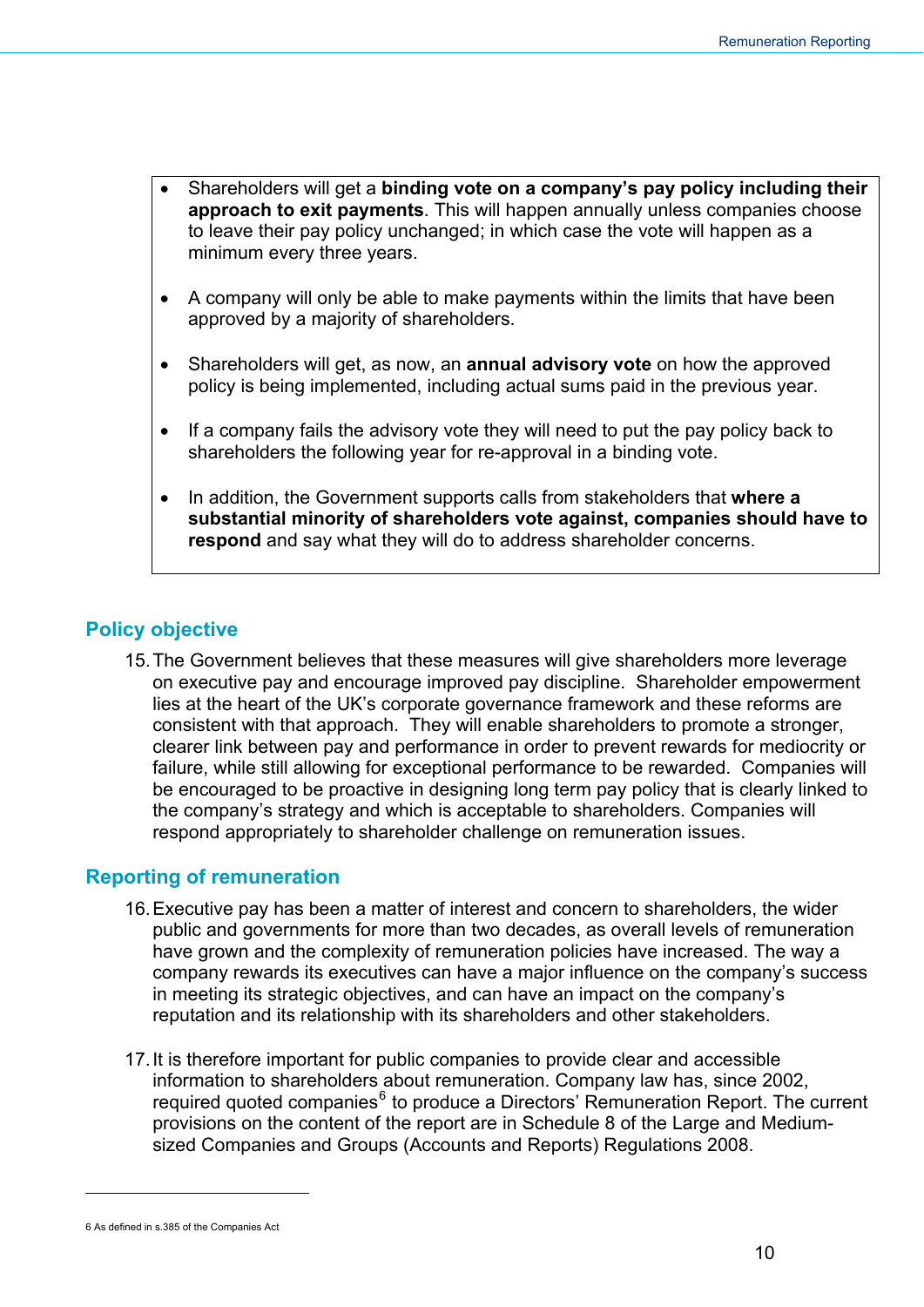- 18. The requirement to report has led to improved transparency on pay; but over time remuneration reports have become increasingly lengthy and complex. This has made it difficult to identify the main facts and figures, which are often buried in a raft of other information, and adds to the time and cost required to assess remuneration and make comparisons across companies. Despite the length of these reports, they are often lacking in information which shareholders have said they would find helpful, particularly in relation to the link between pay and performance.
- 19. In its recent consultation on changes to the regime for company narrative reporting, the Government sought views on a series of proposals to make reporting on pay more transparent.<sup>[7](#page-11-0)</sup> Respondents to this consultation felt that the disclosure of information on directors' pay, and in particular on its relationship with performance, is a key concern and is an area which can be significantly improved upon:

"*We need more transparency. We need more coherent and pared down remuneration reports, which do not blind shareholders with the science. Good regulation should require companies to make remuneration reports less dense and less confusing. […] We agree that it would be helpful to have disclosure of a single figure of the total non-pensionable remuneration for each director*." - **Railpen Investments**

"*When directors' rewards are significantly more generous than those given to other employees, there must [be] a clear and solid explanation about the link between pay and performance; and, furthermore, there should be no reward for failure. Complex bonus structures and the lack of transparency around boardroom pay are part of the problem. If we are to make progress on executive remuneration, it is critical that boardrooms explain clearly how rewards are linked to performance and how that impacts shareholder value*." - **NAPF**

"*Improved transparency would also help underpin our robust system. Changes should include disclosure of a single aggregate figure for directors' taxable remuneration, explanation of the nature of performance measures and additional disclosure relating to remuneration consultants*." - **CBI**

20. These comments suggest that without access to better quality and more concise information about pay, particularly on the link to performance, shareholders find it difficult to hold companies to account. Ensuring access to clearer information should encourage and enable shareholders to play a more active role and help to facilitate the adoption of the new shareholder voting regime announced alongside this consultation.

# <span id="page-10-0"></span>**Proposal**

l

21. Company law has, since 2002, required quoted companies to produce a Directors' Remuneration Report. Schedule 8 of the Large and Medium-sized Companies and Groups (Accounts and Reports) Regulations 2008, sets out what companies are currently required to report on. The proposals set out in this consultation document are aimed at ensuring that companies' remuneration reports include clear information about the link between pay and performance that is easy to find. The proposed

<span id="page-10-1"></span><sup>7</sup> <http://www.bis.gov.uk/Consultations/future-of-narrative-reporting-further-consultation> and http://www.bis.gov.uk/Consultations/the-future-of-narrative-reporting-a-consultation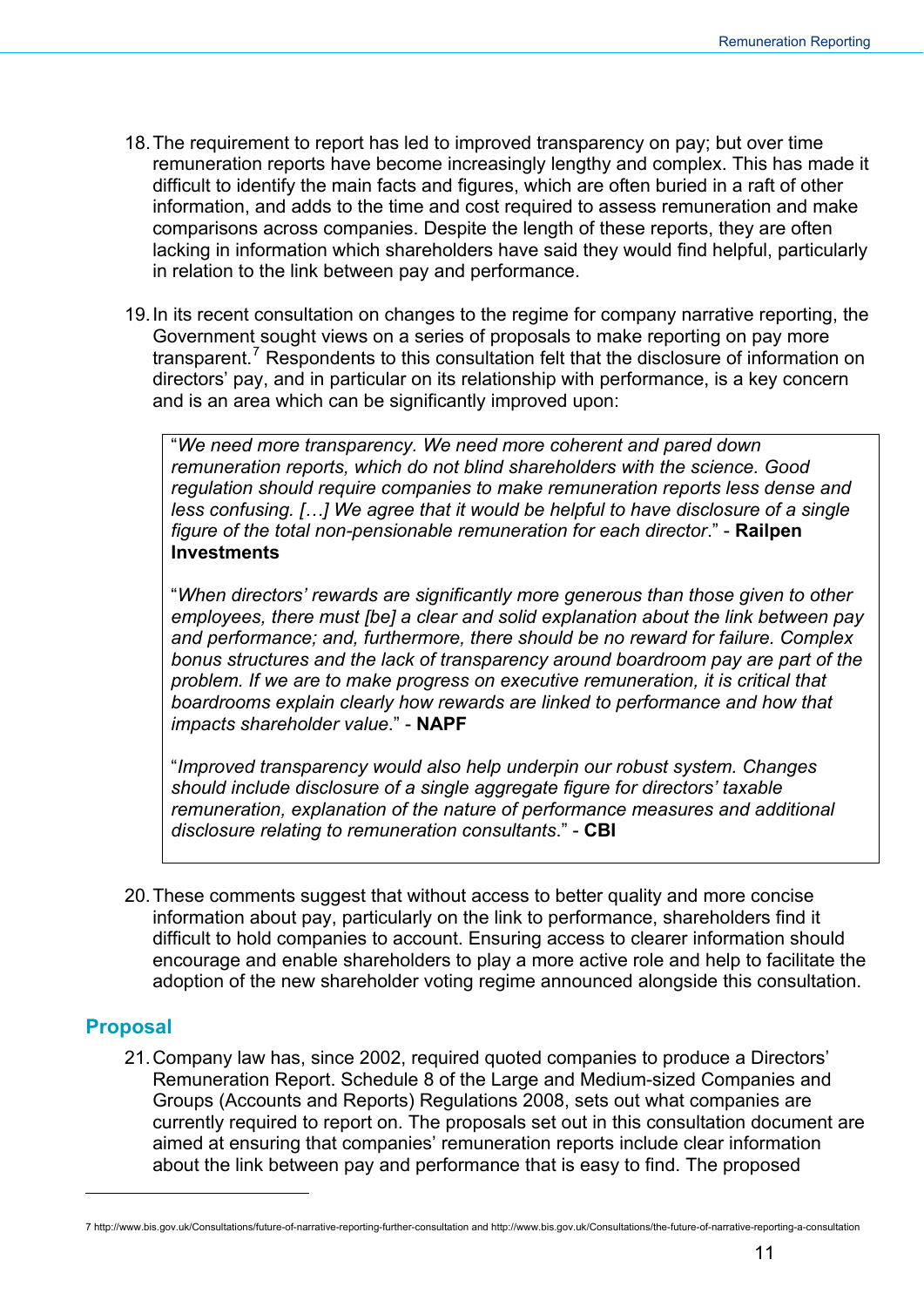disclosure requirements set out in this consultation document replace rather than add to the current requirements.

- 22.The Government proposes that, in order to ensure greater transparency and facilitate the new shareholder voting regime, this report comprises two parts:
	- **A policy report** setting out a forward looking policy on remuneration, including exit payments, and disclosure of material factors taken into account when setting pay policy. This part of the report will be subject to a binding vote and it will only be legally required when there is a shareholder vote (at a minimum this will happen every three years).
	- **A report on how the policy was implemented** in the past financial year. This part of the report will set out how the policy has been implemented in the reporting year, including actual payments made to directors set out as a single figure, exit payments made and disclosure of the link between company performance and pay. It will be required on an annual basis and will be subject to an advisory vote.
- 23. In order to further improve transparency and make it easier for shareholders to quickly find the key information on pay within a report, the Government proposes that the remuneration report is prefaced by a **statement to the shareholders from the Chairman of the Remuneration Committee** summarising the key messages on remuneration and the context in which decisions have been taken. In recognition of the fact that the relevant information will vary between companies and from year to year, the Government does not propose to prescribe in these regulations what this letter should cover. The Government notes that it is already good practice in many companies for the remuneration committee chairman to write a letter as a preface to the report. As a result, the Government does not envisage this additional requirement will place significant additional burdens on companies.
- 24. The Government's proposals for the information that should be included within each part of the report are set out in more detail below. The revised regulations will replace the existing disclosure requirements in their entirety rather than adding to what companies are currently required to report on. Therefore, these proposals focus specifically on making as clear and transparent as possible what companies are paying directors and how this supports company performance. Where possible, the Government has sought to refine or streamline the information required so that there is a very clear focus on the information that investors need. Much of this information is already provided by companies but is difficult for investors to find within lengthy remuneration reports. As a result, these proposals also consider how the information should be presented to make it as easy as possible to find and understand.
- 25. The Government notes that the structure of pay has become increasingly complex as companies have sought to pay a much larger proportion of remuneration in the form of variable and deferred pay, based on complex models. As long as this remains the case, it is likely that pay reports will remain lengthy and difficult to understand no matter how far remuneration reporting is simplified.
- <span id="page-11-0"></span>26. The draft regulations attached to this consultation document give effect to the Government's proposals to improve transparency in remuneration reporting. The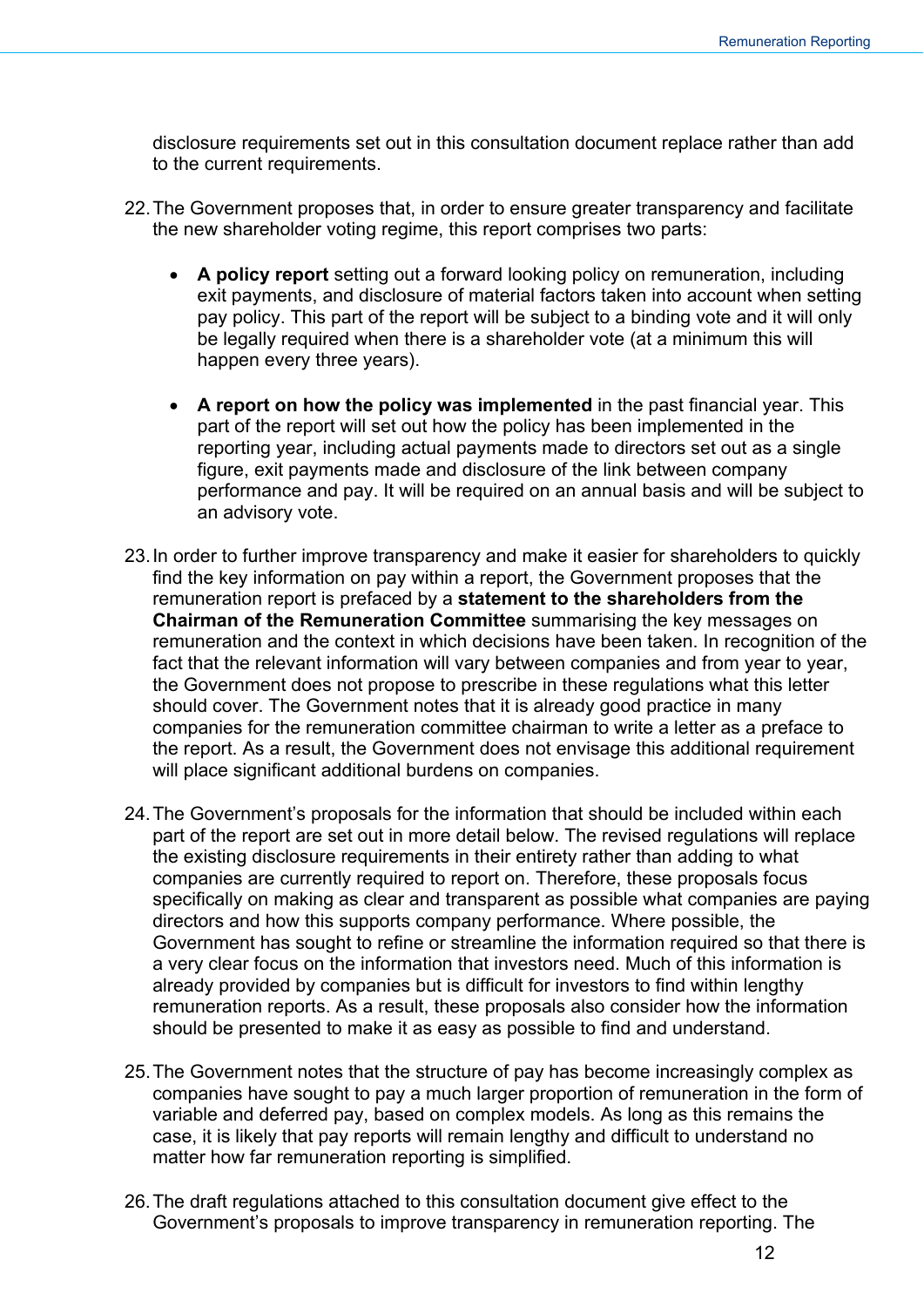Government proposes that these draft regulations replace the existing Schedule 8 of the Large and Medium-sized Companies and Groups (Accounts and Reports) Regulations 2008. The Government would welcome views from respondents to this consultation on how well these draft regulations give effect to the policy as set out in this document.

#### **Question 1: The Government seeks comments on how well the draft regulations attached at Annex B give effect to the policy set out in this consultation document.**

27. The Government recognises that there may be some transitional costs to companies in changing how they report on remuneration as a result of this consultation. However the Government does not believe that these will be significant as the majority of the information that companies will need to report as a result of this consultation is already readily available.

#### **Question 2: What costs will companies face in adjusting to these revised reporting regulations?**

## <span id="page-12-0"></span>**Best Practice**

- 28. It is not Government's role to micromanage companies but instead to create a robust framework to ensure that active shareholder engagement is sustained over the long term. Lasting reform is dependent on both business and investors maintaining this activism and developing and adopting good practice on pay. The best companies and investors are already leading the way and acting as early adopters of these reforms.
- 29. Responses to the narrative reporting consultation<sup>[8](#page-13-2)</sup> highlighted that there is a balance to be struck between the need to ensure that investors have access to clear and specific information in sufficient detail to hold companies to account and the importance, recognised by both business and shareholders, of allowing companie s sufficient flexibility to design and implement pay policies that suit their orga nisation.
- 30. In developing the proposals set out in this consultation, the Government has sought to strike a balance between these competing objectives. The draft regulations provide a framework within which companies and shareholders can set, agree and implement pay policy. They will need to be supplemented by clear guidance on the level of detail and type of information that should be reported. The Government believes that this should be jointly agreed by the business and investor communities and should act as the gold standard of remuneration reporting. The guidance should be in place before these proposals take effect in 2013.
- 31. Recognising that there may be a role for Government in facilitating the development of this guidance, this consultation proposes that Government continue to work closely with business and investor groups to develop clear guidance on the level of detail and type of information that should be reported.

<sup>&</sup>lt;sup>8</sup> http://bis.gov.uk/assets/biscore/business-law/docs/f/12-588-future-of-narrative-reporting-governmentresponse.pdf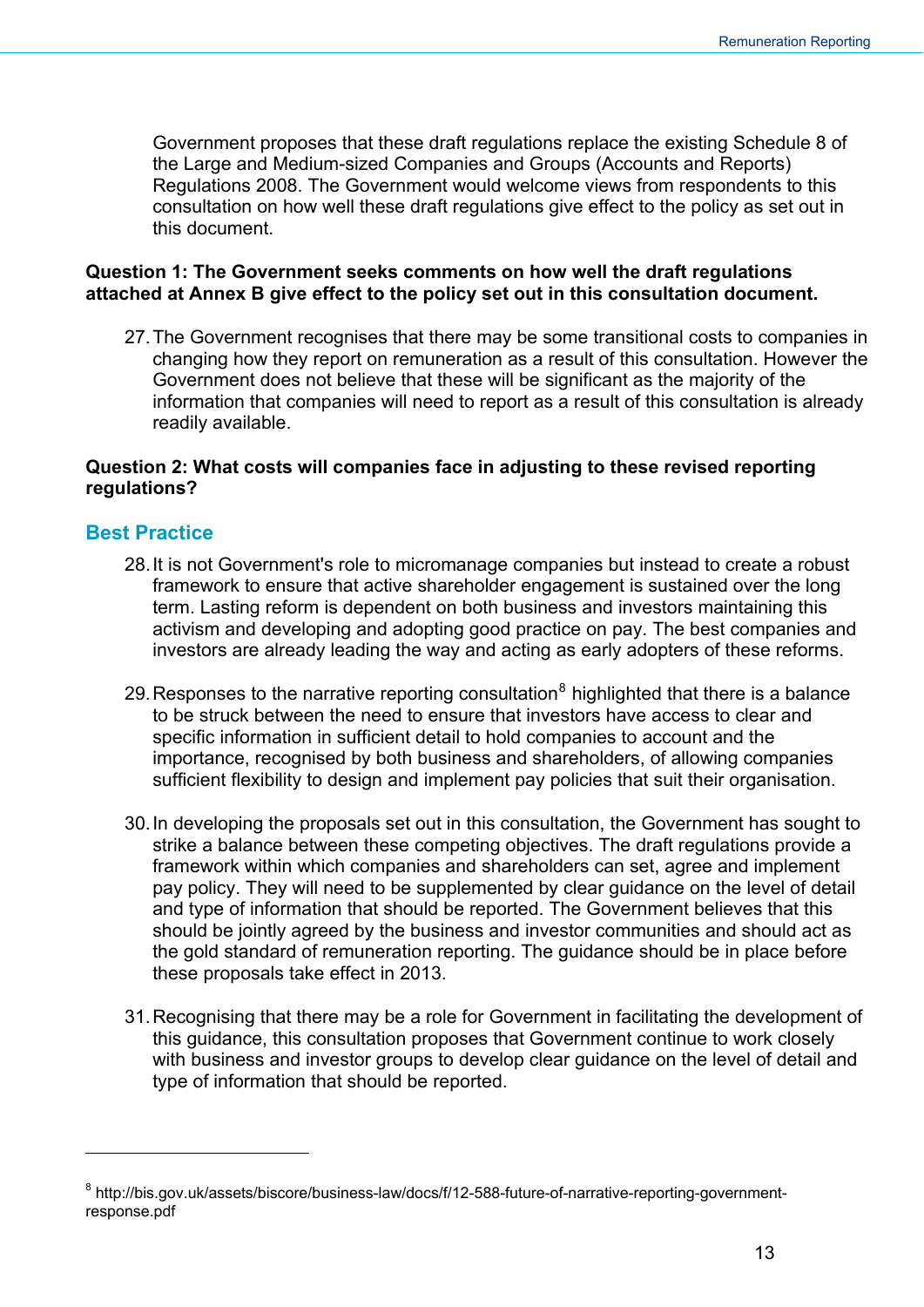## <span id="page-13-0"></span>**Fit with wider narrative reporting obligations**

- 32. In September 2011, the Government consulted on a new framework for narrative reporting that would improve the disclosure by companies of their strategy, risks and opportunities. As already announced, there was a great deal of support for the proposals<sup>[9](#page-14-3)</sup>. The Government is currently considering all of the feedback received during that consultation and the subsequent workshops that were held. The Government is considering a route that will make legislative change only where necessary, alongside guidance, and will publish draft regulations in due course.
- 33. Within this context, the directors' remuneration report will remain a legally required standalone report. This does not preclude companies from including information about remuneration anywhere else in annual reports. Companies may continue to present their reports in a single document if they choose to.
- 34. The Government intends that all changes to the reporting framework should take place at the same time.

#### <span id="page-13-1"></span>**Scope**

- 35. Evidence shows that executive remuneration has risen fastest in the very largest companies – namely the FTSE 100 – although practice in the FTSE 250 has followed closely behind.[10](#page-14-4) Consistent with the current regime, we propose that these measures should apply to all quoted companies. In line with the existing legislation, these measures will apply to the remuneration of all directors and will be most relevant for executive directors.<sup>[11](#page-14-5)</sup>
- 36. The Government will work with the UK Listing Authority to consider whether the requirements of the Listing Rules need to be reviewed.
- 37. The Government proposes that these provisions take effect for companies whose reporting years end after October 2013.

<sup>&</sup>lt;sup>9</sup> http://bis.gov.uk/assets/biscore/business-law/docs/f/12-588-future-of-narrative-reporting-governmentresponse.pdf

 $10$  Hutton Review of Fair Pay in the public sector, Interim Report, December 2010. Available at www.hmtreasury.gov.uk/d/hutton\_interim\_report.pdf

<span id="page-13-2"></span>The Government has consulted separately on proposals to improve transparency of remuneration below director level in financial services businesses specifically www.hmtreasury.gov.uk/consult\_merlin\_remuneration\_disclosure.htm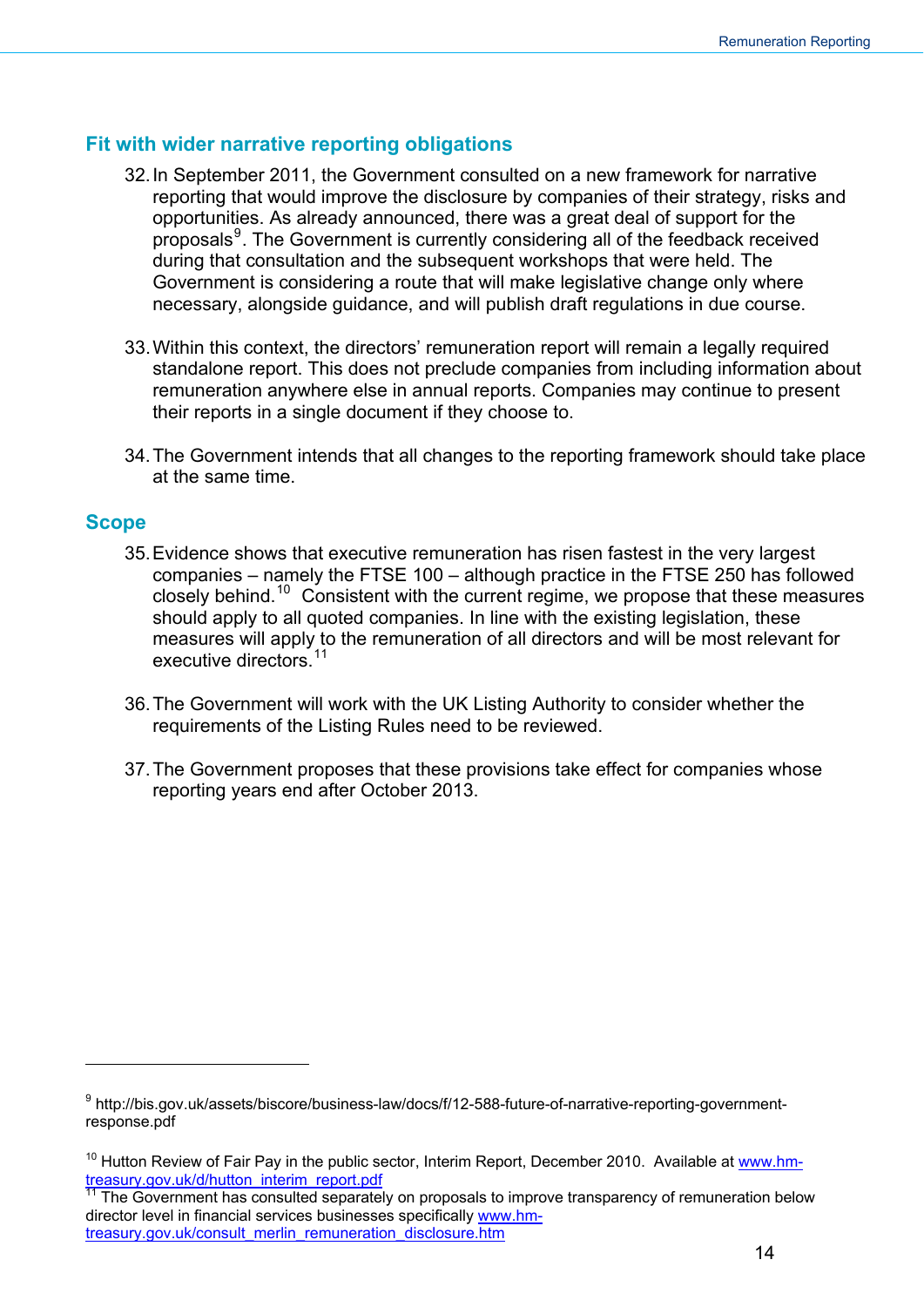# <span id="page-14-0"></span>**2. Policy Report**

# <span id="page-14-1"></span>**Overview**

- 38. The Government will introduce a new binding vote on remuneration policy to empower shareholders and encourage improved dialogue with the companies they own. To facilitate this binding vote, the revised reporting regulations will provide for two distinct parts in the Directors' Remuneration Report. The policy part of the report will set out the company's forward looking policy on remuneration and potential payments. Once the policy is approved, the company will only be able to make payments within the limits it allows. This report will be required when there is a binding vote on policy.
- 39. The Government proposes that the policy part of the report includes the information set out below. This replaces rather than adds to the current reporting requirements.
	- A table setting out the key elements of pay and supporting information, including how each element supports the achievement of the company's strategy, the potential value and performance metrics.
	- Information on service contracts.
	- Scenarios for what directors will get paid for performance that is above, on and below target.
	- Information on the percentage change in profit, dividends and the overall spend on pay.
	- The principles on which exit payments will be made.
	- Material factors that have been taken into account when setting the pay policy, specifically employee pay and shareholder views.

# <span id="page-14-2"></span>**Pay policy table**

<span id="page-14-4"></span><span id="page-14-3"></span>l

40. Responses to the Government's consultation on narrative reporting<sup>[12](#page-15-0)</sup> suggest that companies do not consistently disclose information in an easily navigable format on how their pay policy supports company strategy and performance. These draft regulations therefore seek to address both the type of information that is included within a company's statement on remuneration policy and how it is presented. In order to make reports easier to navigate and to highlight the most important information, the Government proposes that the report includes a table setting out how the company structures pay and the policy for each element of that pay package. This table will include all elements of pay that any current or potential director is entitled to. The Government does not propose to prescribe the exact format of this table.

<span id="page-14-5"></span><sup>&</sup>lt;sup>12</sup> http://bis.gov.uk/assets/biscore/business-law/docs/f/12-588-future-of-narrative-reporting-governmentresponse.pdf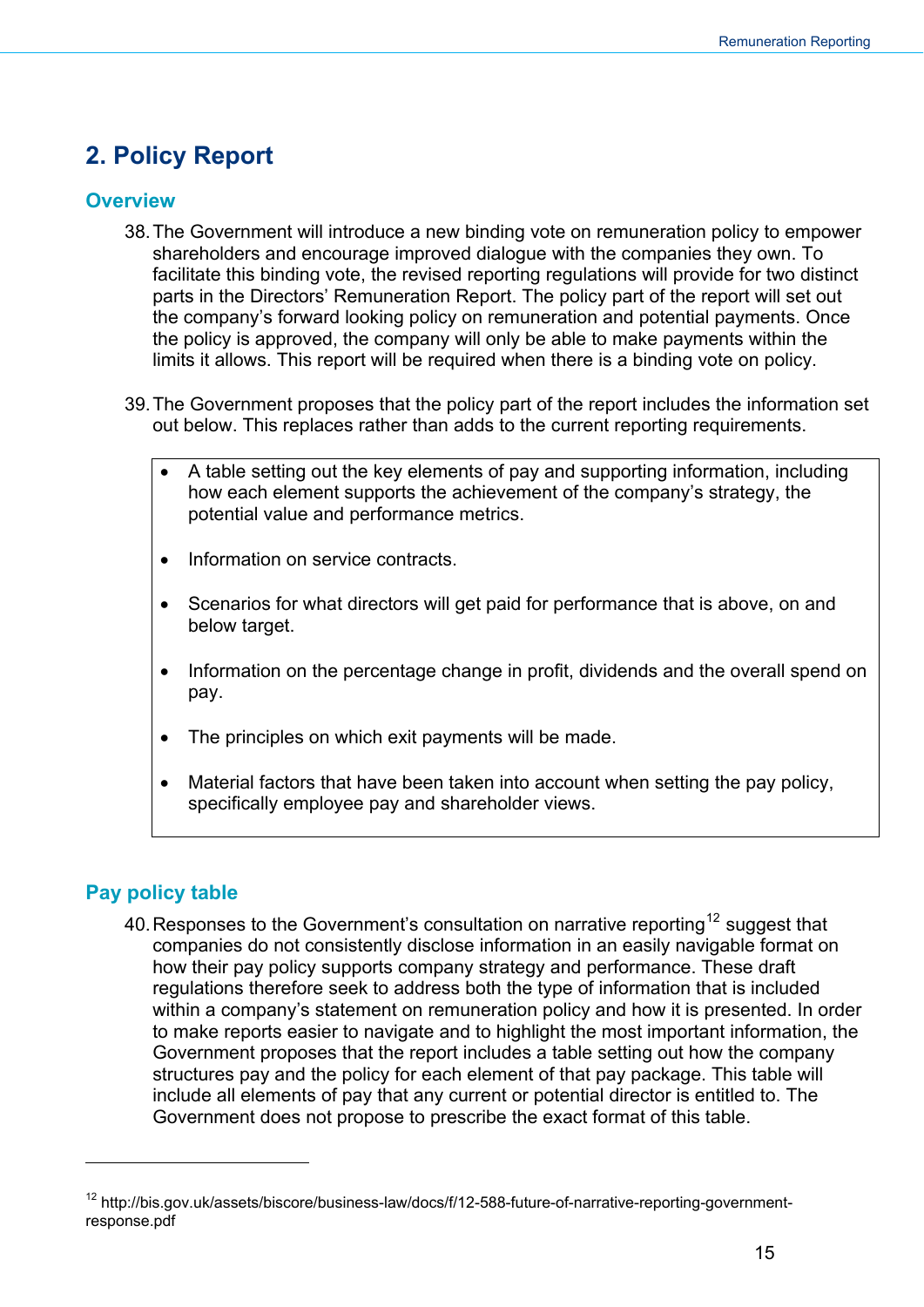- 41. The Government proposes that for each element of pay, the table will include the following information:
	- **Purpose** how it supports the company's short and long term strategic objectives.
	- **Operation** summary of how each element of pay operates including whether claw back<sup>[13](#page-16-2)</sup> and malus<sup>[14](#page-16-3)</sup> are possible.
	- **Opportunity** maximum potential value.
	- **Performance metrics** a summary of the performance metrics, the relative weighting of each, and the time period over which they are measured.
	- **Changes to policy** what decisions the committee has made about that element of pay for the future period and why.
- 42. These headings are designed to capture the most important elements of remuneration policy and are specifically focussed on giving shareholders a better understanding of how the policy as a whole supports the success of the company over the long term. The example at Annex A is indicative of the level and type of disclosure that the Government would expect to see. Those companies who currently adopt best practice are already disclosing information of this nature.
- 43. The Government believes that this approach provides a framework within which companies and shareholders can set and agree pay policy. In order to accommodate the fact that companies design their pay policy to suit their own business model and strategy, the Government does not propose to prescribe, beyond these headings, the types of pay or the specific disclosures that are required for each element of pay. It does however recognise that there are specific types of information that shareholders will expect to see within this table for each element of pay in order for the policy to be approved. For example, for defined benefit pension plans shareholders are likely to want to know the maximum pension value, accrual rates and retirement dates. Given that this part of the report will be subject to the binding vote, it is important that companies understand the views of shareholders in advance of the transition to this reporting model such that pay policy is reported in sufficient detail. The Government notes that this may be an area where there is particular value in best practice guidance, developed and agreed jointly by business and investors. Paragraphs 28 - 31 discuss the role of best practice further.
- 44. In order to put these disclosures in context, the Government proposes that this table is accompanied by a narrative explanation of whether remuneration policy for directors differs from remuneration policy for other employees and if so an explanation of why.

 $13$  A performance adjustment technique that allows firms to demand payback of all or part of an individual's bonus that has already vested with the individual, to take account of developments after vesting.

<span id="page-15-0"></span><sup>&</sup>lt;sup>14</sup>The withholding of deferred pay when performance is not sustained.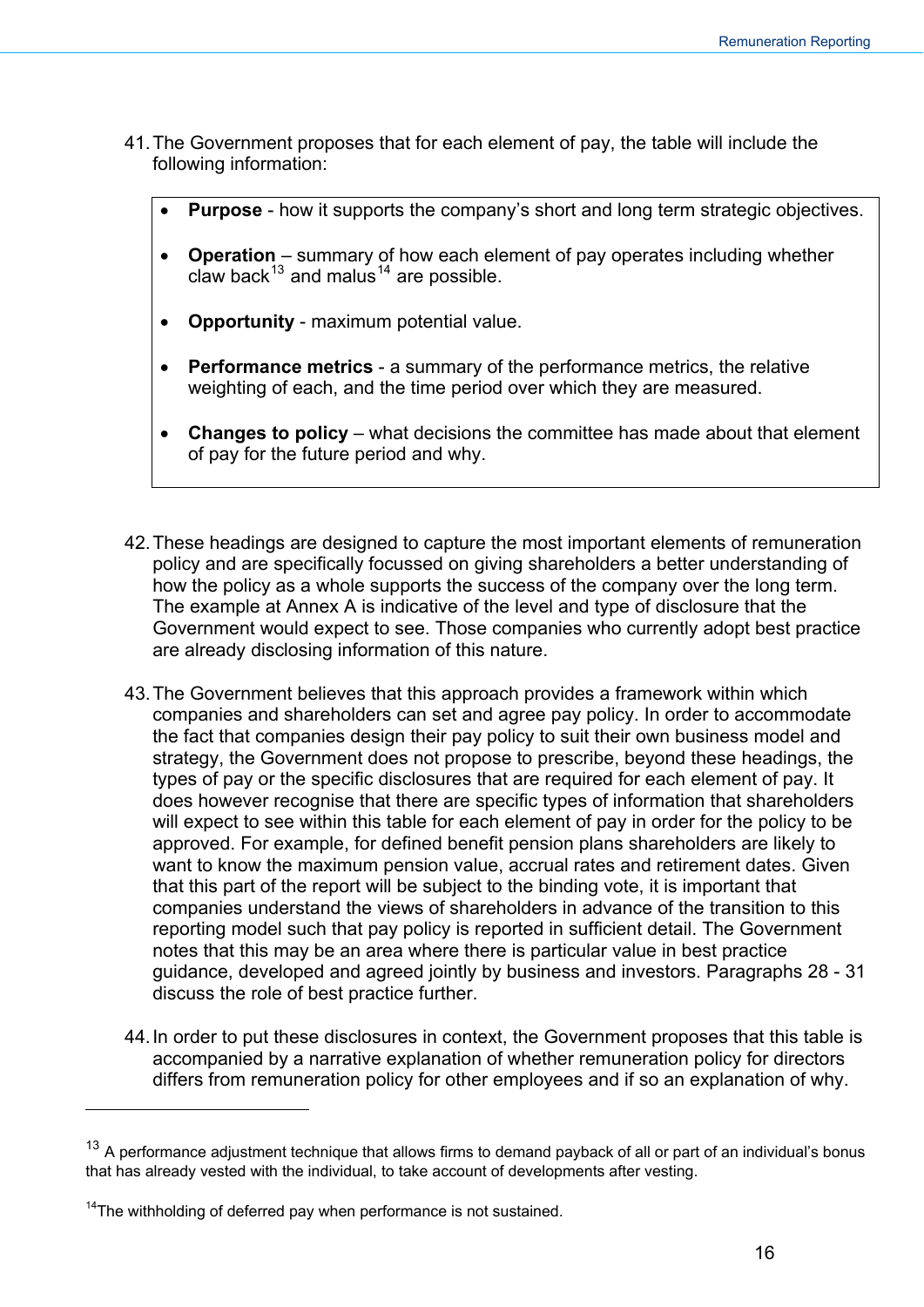For variable elements of pay, the report will also include an explanation of why performance metrics were chosen or, if no performance metrics have been applied, why that is the case. The Government does not expect companies to be forced to disclose performance metrics where doing so would harm shareholder interests.

**Question 3: The Government intends to introduce a table which sets out the key elements of remuneration and supporting information on the pay policy. The Government does not propose to prescribe the specific disclosures that are required for each element of pay. Is this a practical and informative approach?** 

#### <span id="page-16-0"></span>**Service contracts**

- 45. Most directors' service contracts provide details of the broad types of remuneration that the individual is entitled to, or can be invited to participate in. In the vast majority of cases, service contracts offer no certainty as to the size and type of pay that will be made and make clear that this will be at the discretion of the company. However, the Government understands that in some cases contracts stipulate in advance exactly what a director could be entitled to. In future contractual obligations will need to take into account the need to be consistent with shareholder approved policy on remuneration.
- 46. Transparency around the content of directors' service contracts is therefore very important. Although companies are already required to make contracts available under the Companies Act<sup>[15](#page-17-2)</sup>, shareholders have said that it can be difficult to get hold of them. The Government therefore proposes that the policy report set out all existing contractual provisions that relate to directors remuneration.

#### <span id="page-16-1"></span>**Scenarios**

47. In order to improve transparency about the potential levels of payments to directors, and manage their expectations about what they might receive, the Government proposes that the policy report set out, in line with current best practice, what directors will get for threshold, maximum and below-threshold performance in graphical form. The graph will set out both the proportion of pay made up by each element in each scenario as well as the total amounts. The Government expects this to build on current reporting practices. It might look something like the chart below.

<span id="page-16-3"></span><span id="page-16-2"></span><sup>&</sup>lt;sup>15</sup> s228 Companies Act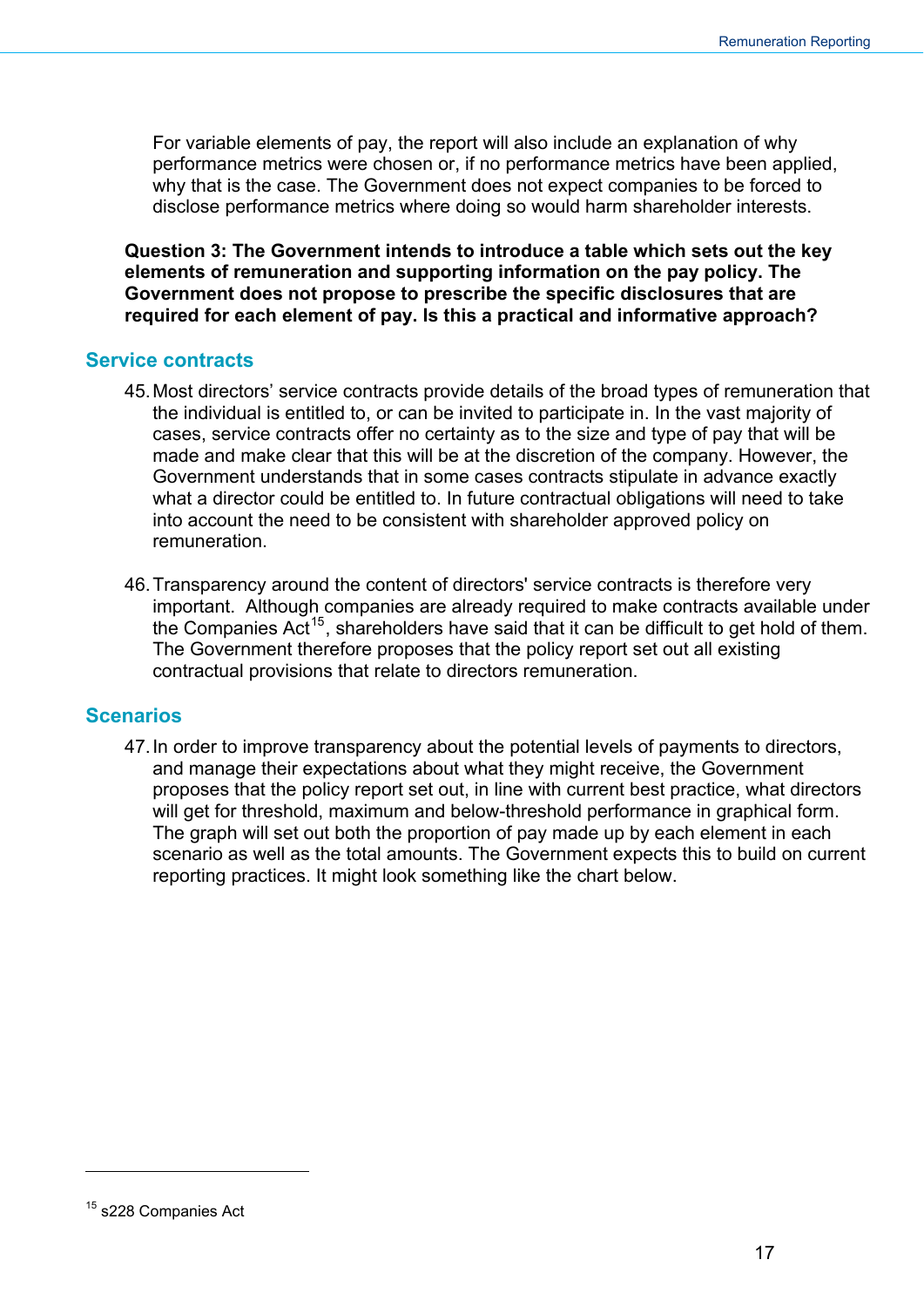

48. The Government expects this disclosure to provide an indication of the expectations of the remuneration committee when setting pay rather than hard and fast estimates of future pay packages. As a result the Government is not proposing to set a standard methodology for calculating pay in these scenarios. The Government notes that it is already good practice for reports to include a similar disclosure and does not therefore expect this to pose significant additional burdens on companies.

#### <span id="page-17-0"></span>**Relative importance of the spend on pay**

49. Quoted companies are not currently required to disclose total expenditure on remuneration and how this relates to the company's overall performance. However, a number of shareholders have said that in order to get a holistic understanding of a company's policy on pay, it is important that they understand how spend on pay relates to a wider range of factors including dividends and profit. In view of the continuing rise in total levels of directors' remuneration and shareholder concerns that pay does not always reflect performance, the Government proposes that the remuneration report set out the percentage change in profit, dividends and overall expenditure on pay in the reporting period.

**Question 4: The Government intends to introduce reporting requirements on service contracts, what remuneration directors can receive in different scenarios and the percentage change in profit, dividends and overall expenditure on pay in the reporting period. Is this a practical and informative approach? If an alternative disclosure would be useful, please give details.** 

#### <span id="page-17-1"></span>**Exit payments policy**

- 50. Alongside this consultation the Government has announced proposals on shareholder voting. As part of this package, a company's approach to exit payments will be subject to shareholder approval as part of the new binding vote on remuneration policy and, where relevant, the existing binding vote on share plans.
- <span id="page-17-2"></span>51. To facilitate this vote, companies will be required to set out their approach to exit payments in the policy report. This policy on exit payments will set out a framework for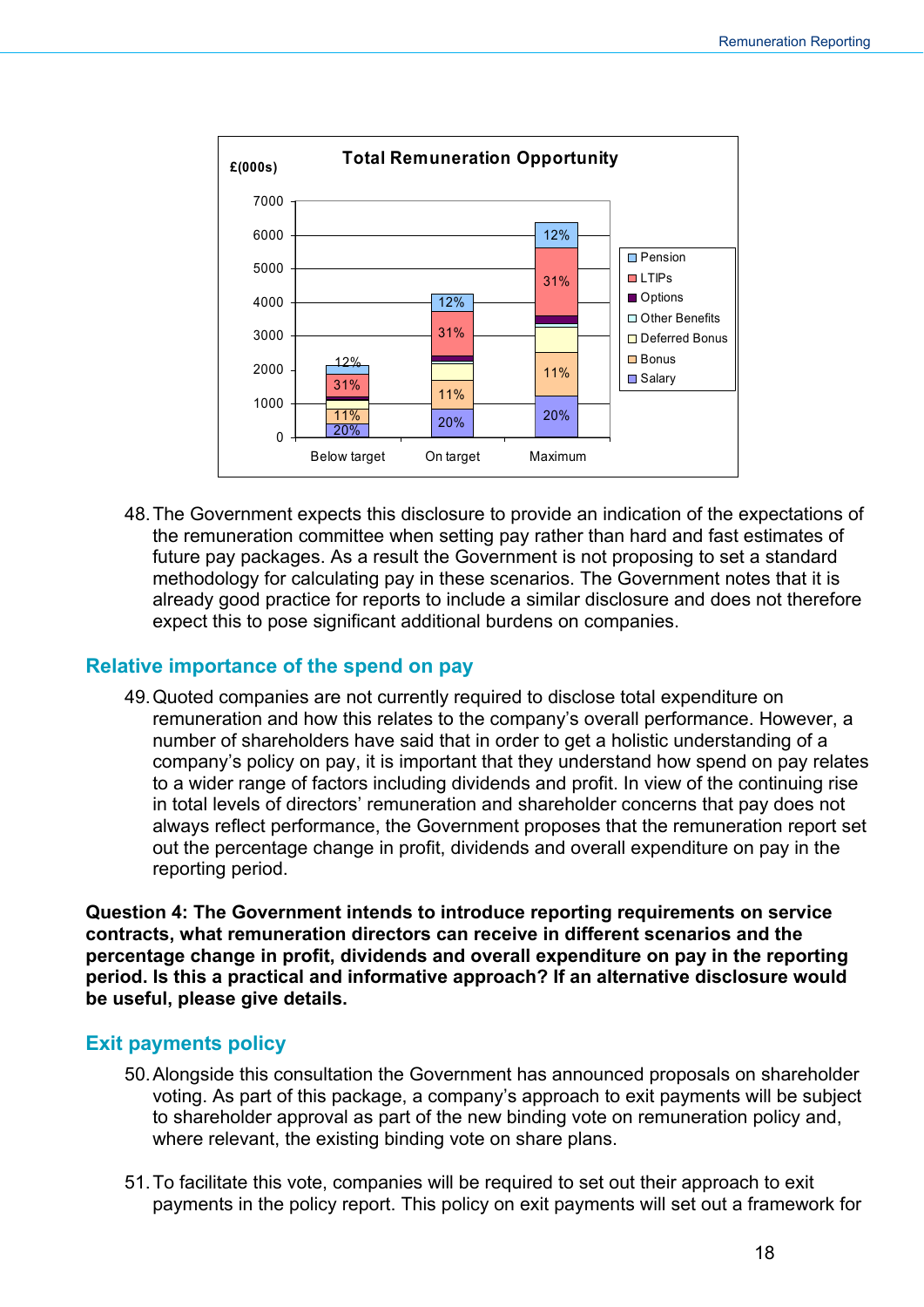how the company will calculate exit payments. It will not be individualised. The Government proposes that this includes the following information as a minimum:

 The principles on which the determination of the payment will be made, including: (i) how each element of pay will be dealt with when calculating the exit payment; (ii) whether the company will distinguish between types of leaver or the circumstances under which a director left (e.g. change of control or retirement); and (iii) how performance will be taken into account; Any contractual provision agreed prior to the introduction of these regulations that could impact on the termination payment.

**Question 5: The Government proposes that a company's statement on its approach to exit payments sets out the principles on which the determination of the payment will be made. If additional information would be useful, please give details.** 

## <span id="page-18-0"></span>**Employee context**

- 52. The current regulations require that the remuneration report includes a statement of how pay and employment conditions of employees across the group were taken into account, but feedback suggests that few reports provide meaningful information about this. In order to improve the information provided about the wider employee context, the Government proposes that reports are much more specific about what the pay policy is for the wider organisation and how that has impacted on the decisions taken by the remuneration committee.
- 53. In its recent consultation on narrative reporting<sup>[16](#page-19-1)</sup>, the Government sought views on whether disclosure of the ratio between the pay of the Chief Executive and the median earnings of the organisation's workforce would provide useful information to shareholders. Respondents to that consultation raised concerns that firm-specific factors such as workforce composition and main country of operation could obscure meaningful comparison between companies.
- 54. Taking these considerations on board, the Government is not proposing to introduce a requirement to disclose this ratio. Instead it proposes, in order to give more information about how the pay of employees was taken into account, that the policy part of the report sets out:

<sup>&</sup>lt;sup>16</sup> http://bis.gov.uk/assets/biscore/business-law/docs/f/12-588-future-of-narrative-reporting-governmentresponse.pdf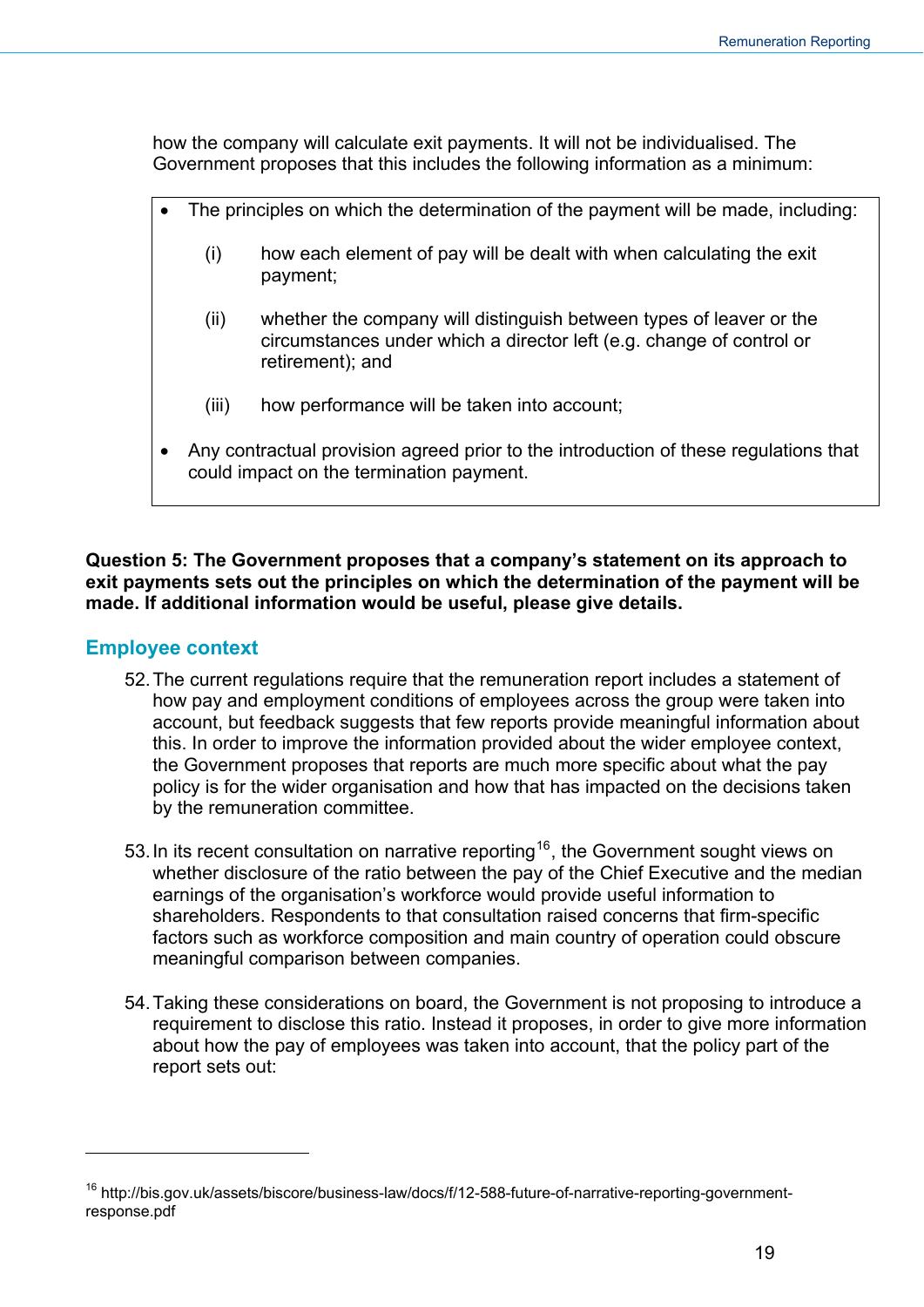- Whether comparison metrics were taken into account and if so what those metrics were.
- How this information was taken into account.
- The percentage increase in pay of the workforce and the percentage increase in pay of the CEO.
- 55. The Government does not believe that there should be a statutory duty for companies to consult their employees on pay issues. However, the views of the wider organisation may provide an important and different perspective which support the remuneration committee in making judgements about directors' pay. The draft regulations therefore include a proposal that the policy part of the remuneration report include a statement on whether, and if so, how a company sought employee views on the remuneration policy.

**Question 6: The Government would welcome views on the proposal for the policy part of the remuneration report to include a statement on whether and if so how a company sought employee views on the remuneration policy.** 

#### <span id="page-19-0"></span>**Shareholder context**

<span id="page-19-1"></span>56. Quoted companies are not currently required to disclose information about how they have engaged with their shareholders. Given that the revised regulations will underpin the Government's proposals on shareholder voting, the Government proposes that the future policy report sets out how shareholder views were taken into account in setting remuneration policy.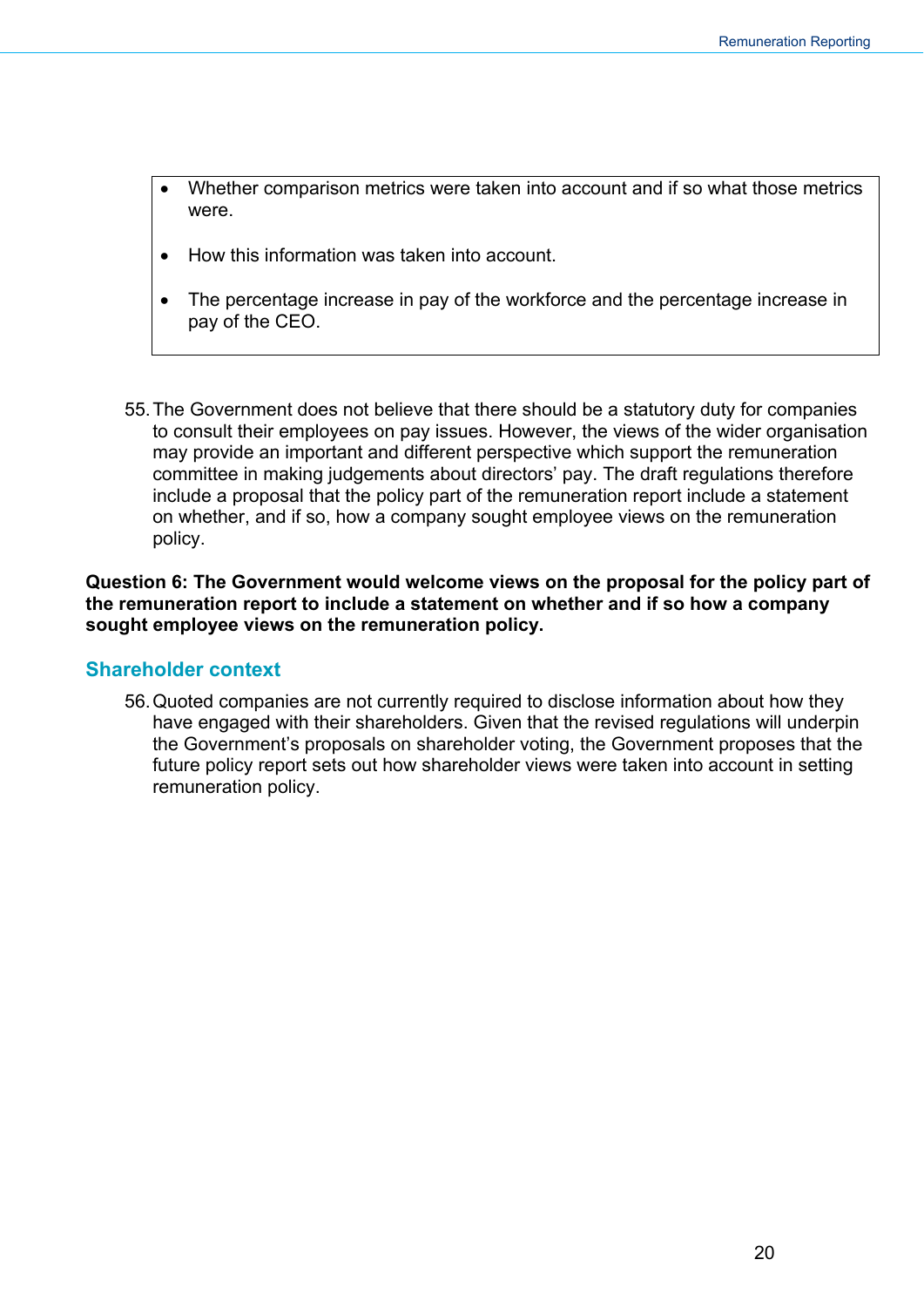# <span id="page-20-0"></span>**3. Implementation report**

## <span id="page-20-1"></span>**Overview**

- 57. As part of its wider package of reform to shareholder voting rights, the Government has announced its intention to maintain an annual advisory vote on the actual payments made to directors. To facilitate this, the Government proposes that companies will continue to report annually on how the policy has been implemented in the relevant reporting year. The Government proposes that the implementation part of the report includes the information set out below. This replaces rather than adds to the current reporting requirements.
	- Single total figure of remuneration for each director.
	- Detail of performance against metrics for long term incentives.
	- Total pension entitlements (for defined benefit schemes).
	- Exit payments made in year.
	- Detail on variable pay awarded in year.
	- Total shareholdings of directors.
	- Chart comparing company performance and CEO pay.
	- Information about who has advised the remuneration committee.
	- Shareholder context.

## <span id="page-20-2"></span>**Single total figure of remuneration for each individual director**

- 58. Currently, quoted companies are required to provide detailed information in respect of general emoluments (including salary, fees and annual bonuses), share options, long term incentives and pensions. However, companies are not required to provide a single aggregate figure. Whilst there are some examples of best practice reporting, these disclosures are often reported separately and spread across a lengthy report. As a result it can be difficult and time-consuming for shareholders to have a clear understanding of the total amounts paid to directors. For those companies that do report a single figure, there is no consistent approach and comparison is not possible across companies.
- 59. The Government proposes to address these challenges through the inclusion of a single figure for total remuneration within the implementation report. This will cover all people who have served as a director of the company at any time in the relevant financial year. There will be a separate disclosure on exit payments made. Feedback to the narrative reporting consultation, where the single figure was first proposed, was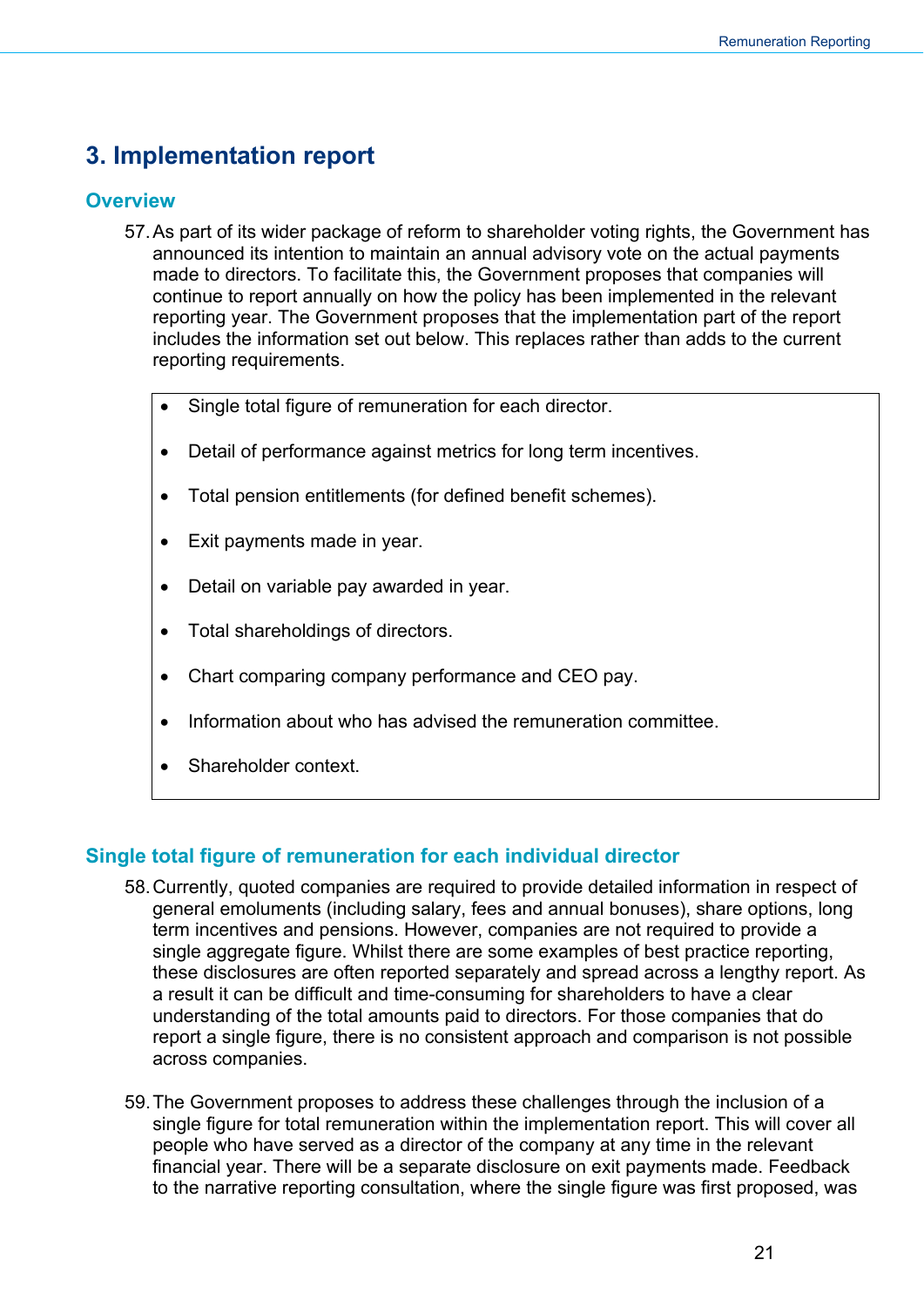largely supportive in principle, provided a comparable and meaningful methodology was proposed $17$ .

- 60. The Government recognises that, while there are a number of ways of calculating a single figure, it is important to have consistency between companies as to what is included in the figure and how it is calculated. This consultation therefore proposes that there is a set methodology for its calculation. The Government is grateful to the FRC's Financial Reporting Lab, and those companies and investors who worked with the Lab, for its help in developing the methodology for how the single figure should be calculated<sup>[18](#page-22-0)</sup>. The proposals in this consultation build on the outcomes of their project.
- 61. The Government proposes that the single figure has three key features:
	- It is comprehensive.
	- It reflects actual pay earned rather than potential pay awarded.
	- It is consistent.
- 62. The single figure will be a comprehensive figure that includes all types of reward received by directors in the period being reported on, including fixed and variable elements as well as pension provision. This will meet the Government's objective of providing an easily identifiable aggregate figure.
- 63. The single figure will reflect actual pay earned rather than potential pay awarded. For variable elements of pay, the Government proposes that this includes remuneration that becomes receivable as a result of the achievement of conditions relating to performance in the reporting year. Where the performance period is longer than a single year, it should reflect the remuneration where the financial year being reported on is the last year of the performance cycle. This includes full bonuses awarded in the reporting period and the value (or an estimated value) of long term incentives where final vesting is determined as a result of the achievement of performance conditions that end in the year being reported on. For example, within a 2012 report, the variable element of pay included within the single figure would be the bonus awarded for 2012 performance (even if that bonus has been deferred) and long term awards that cover periods where 2012 is the last financial year of the performance cycle.
- 64. The Government believes that this approach relates most closely to what directors receive and aligns, as far as is reasonably possible, the figure for directors' remuneration with a time period over which to assess company performance.

 $18$  The Lab's final report can be found at:

<sup>&</sup>lt;sup>17</sup> http://bis.gov.uk/assets/biscore/business-law/docs/f/12-588-future-of-narrative-reporting-governmentresponse.pdf

http://www.frc.org.uk/documents/pagemanager/frc/Financial\_Reporting\_Lab/FRC%20Lab%20Single%20figure%2 0for%20remuneration.pdf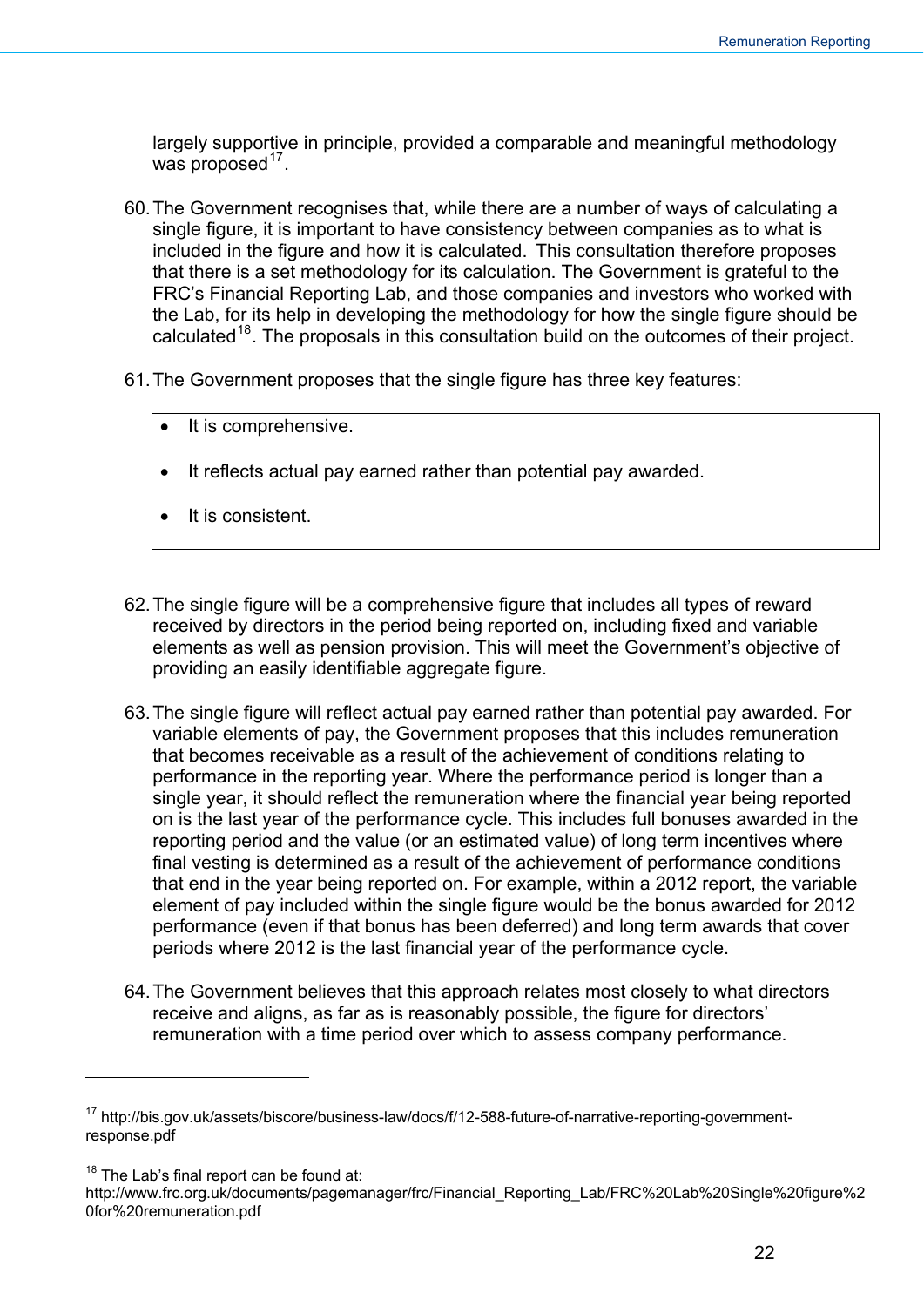65. The single figure should be consistent with regard to both the components of pay that are included and how each component is measured. In order to facilitate this, the Government proposes that the single figure is set out in a prescribed table format – see example below. The Government recognises that companies need flexibility to structure pay to best suit their organisation. The headings set out in the table will need to reflect all pay received by an individual under the terms of the pay policy set out in the company's agreed pay policy. If pay is simplified, this table could have fewer entries.

| Single Total Figure Table (£'000) |               |                 |                |              |                       |              |
|-----------------------------------|---------------|-----------------|----------------|--------------|-----------------------|--------------|
|                                   | <b>Salary</b> | <b>Benefits</b> | <b>Pension</b> | <b>Bonus</b> | $-$ TIP <sup>19</sup> | <b>Total</b> |
| <b>Director</b>                   | <b>XXX</b>    | <b>XXX</b>      | <b>XXX</b>     | <b>XXX</b>   | <b>XXX</b>            | <b>XXX</b>   |
| <b>Director</b><br>$\overline{2}$ | <b>XXX</b>    | <b>XXX</b>      | <b>XXX</b>     | <b>XXX</b>   | <b>XXX</b>            | <b>XXX</b>   |

66. The Government recognises that both in order to make it easier for companies to comply with this requirement and to facilitate comparisons between companies, it is important to define clearly within the regulations what should be captured within this table and how it will be measured. The Government's proposal is set out in the table overleaf.

**Question 7: The Government's intention is that the single total figure includes remuneration that becomes receivable as a result of the achievement of conditions relating to performance in the reporting year where the reporting year is the last year of the performance cycle. Do the specific disclosures set out in the table below correctly give effect to this intention?** 

<span id="page-22-0"></span><sup>&</sup>lt;sup>19</sup> Long Term Incentive Plan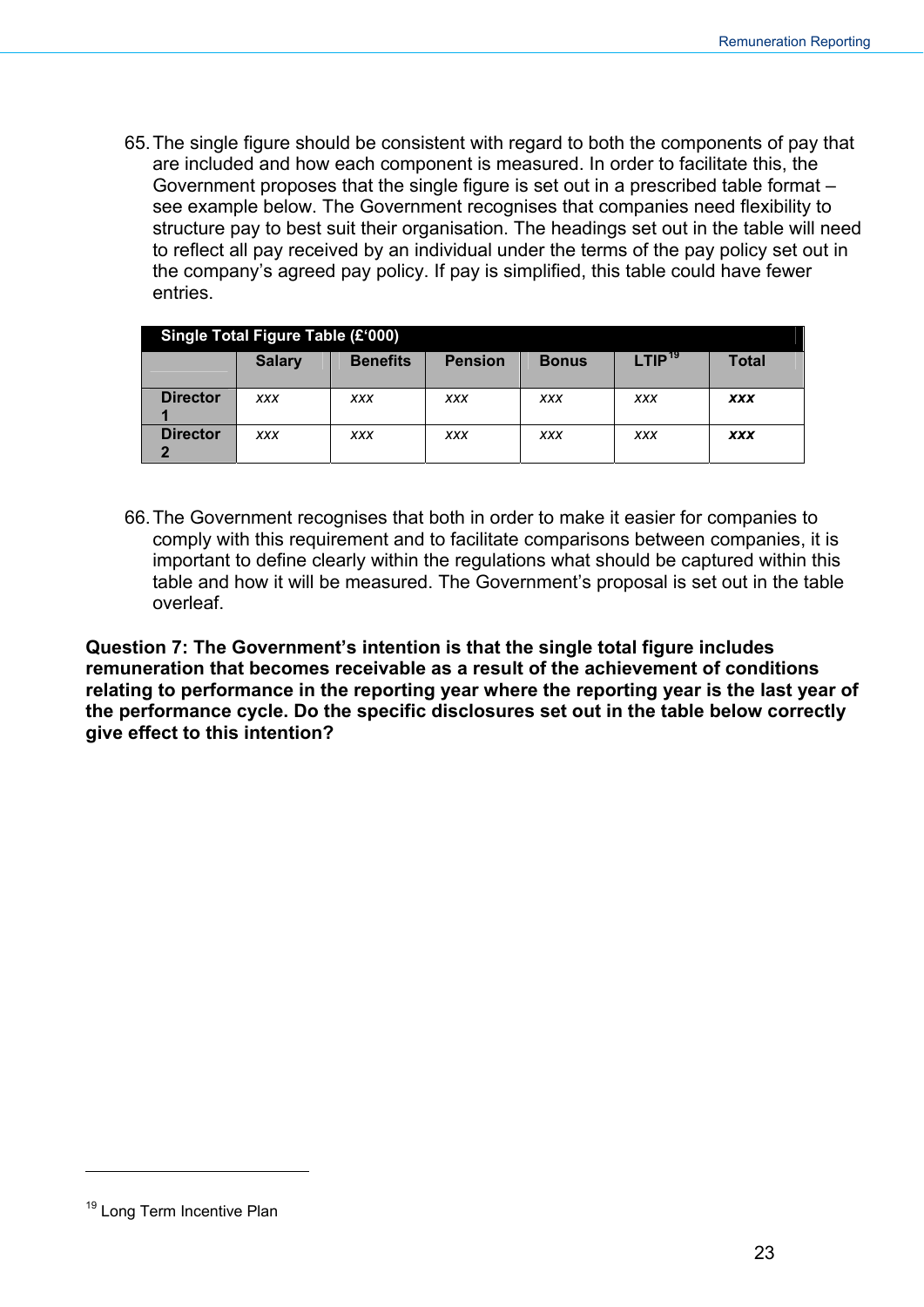<span id="page-23-0"></span>

|                           | <b>Definition</b>                                                                                                                                                                                                                                                                                                                                                                                                                                 | <b>Measurement</b>                                                                                                                                                                                                                                                                                                                                                                      |
|---------------------------|---------------------------------------------------------------------------------------------------------------------------------------------------------------------------------------------------------------------------------------------------------------------------------------------------------------------------------------------------------------------------------------------------------------------------------------------------|-----------------------------------------------------------------------------------------------------------------------------------------------------------------------------------------------------------------------------------------------------------------------------------------------------------------------------------------------------------------------------------------|
| <b>SALARY</b><br>and FEES | Full salary/fee.                                                                                                                                                                                                                                                                                                                                                                                                                                  | Cash paid in respect of the year.                                                                                                                                                                                                                                                                                                                                                       |
| <b>BENEFITS</b>           | All taxable benefits including<br>recruitment and tax payments,<br>dividends received in cash<br>over the vesting period of long<br>term incentives and deferred<br>awards.                                                                                                                                                                                                                                                                       | Taxable value.                                                                                                                                                                                                                                                                                                                                                                          |
| <b>PENSION</b>            | All pensions related benefits<br>including:<br>(a) cash in lieu of pension;<br>(b) company contributions to<br>funded money purchase<br>schemes;<br>(c) benefit achieved in year<br>from participating in a defined<br>benefit pension plan;<br>(d) benefit achieved in year<br>from participating in a<br>unfunded retirement schemes;<br>(e) benefit achieved in year as<br>a result of participation in<br>unfunded money purchase<br>schemes. | Cash values for (a) and (b).<br>For (c) and (d), the additional<br>value achieved in year<br>calculated using the HMRC<br>methodology for assessing<br>lifetime limits.<br>For (e), the increase in value<br>of the lump sum the director<br>would receive over the<br>reporting period, on the<br>assumption that the scheme<br>provided for a lump sum.<br>See below for more detail. |
| <b>BONUS</b>              | Full bonus awarded in relation<br>to the performance year.                                                                                                                                                                                                                                                                                                                                                                                        | Total cash equivalent including<br>amount deferred. Measure<br>deferred element at face value<br>on date of award.                                                                                                                                                                                                                                                                      |
| <b>LTIP</b>               | All other awards where final<br>vesting is determined as a<br>result of the achievement of<br>performance conditions that<br>end in the year being reported<br>on (e.g. shares under long<br>term incentives, matching<br>shares under deferred bonus<br>arrangements and share<br>options).<br>Where there are no further<br>performance conditions for<br>long term incentives, awards<br>granted related to current<br>performance year.       | Total market value at date of<br>vesting or estimate of total<br>market value if not yet vested.<br>See below for detail.                                                                                                                                                                                                                                                               |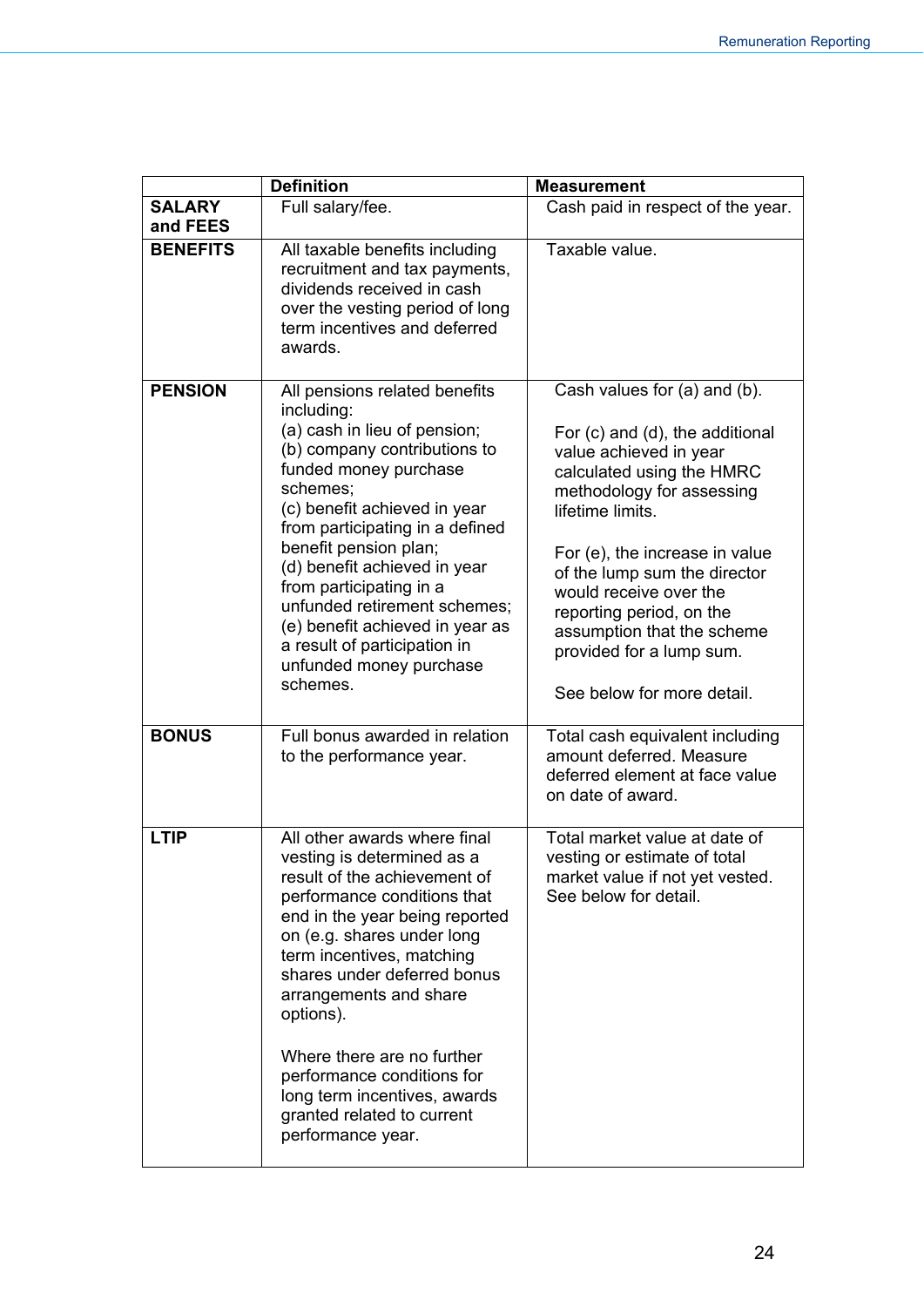- 67. The participants in the Financial Reporting Lab's project on the single figure considered the three possible means of valuing the benefit under a defined benefit pension scheme: the HMRC methodology for assessing lifetime limits<sup>[20](#page-25-1)</sup>; International Accounting Standard Nineteen (IAS 19)<sup>[21](#page-25-2)</sup> calculated for each executive director; and transfer values<sup>[22](#page-25-3)</sup>. Investors participating in that project felt that the HMRC methodology with a multiple of 20 was the simplest method of calculating defined benefit pensions for the purposes of the single figure. Furthermore, the Government has concerns about using market based valuations such as IAS19 and transfer values as these produce volatile values as market conditions change, reducing their comparability over time, and involve the making of assumptions that are not always easy to understand.
- 68. As a result, the Government proposes that the benefit an individual receives under a defined benefit pension scheme be calculated using the HMRC methodology using an annual multiplier of 20. Although the Government notes that there was some concern that this methodology may result in an underestimation of the actual value of the pension, it believes that the use of a multiple of 20 rather than 16 for the purposes of the single figure mitigates this concern. This methodology also has the benefit of being an accepted and comparable methodology that is easy to calculate.
- 69. The Government notes that some concerns have been raised about the application of the HMRC methodology to international pension plans, where there may be different provisions in relation to, for example, inflation protection, retirement age, and widow's pension. However, the Government does not believe that these concerns undermine the value of the HMRC method as a simple rule of thumb for the purposes of putting a value on defined benefit pension provisions within the single figure. Furthermore, given that the policy report will set out the policy in relation to pensions, the Government believes that companies will be able to set out the specific details of international pension schemes elsewhere in the remuneration report.

## **Question 8: The Government proposes the application of the HMRC methodology to work out the value of defined benefit pension schemes. Is this a practical and informative approach?**

70. Some companies are now awarding directors pension benefits through unfunded pension schemes. It is the Government's intention that these are also caught within the scope of the single figure. The Government proposes that unfunded pension benefits are valued according to the same formula as funded defined benefit schemes. For unfunded money purchase schemes, the Government proposes that the value disclosed in the single figure is calculated using the same methodology as is used to value a lump sum benefit under a defined benefit scheme as is based on the

 $^{20}$  This is the difference between the opening value of the benefit and the closing value of the benefit. If the difference is a negative amount then the pension savings for the arrangement is nil. An annual multiplier is used to value the increase in the individuals benefit.

 $21$  This is the present value of expected future payments required to settle the obligation resulting from employee service in the current and prior periods, as adjusted for unrecognised actuarial gains and losses and unrecognised past service cost, and reduced by the fair value of plan assets at the balance sheet date. [IAS 19.54]

<sup>22</sup> A transfer value represents the expected cost of providing the member's benefits within the scheme. It is calculated by working out a best estimate of the expected cost of providing the member's benefits in the scheme.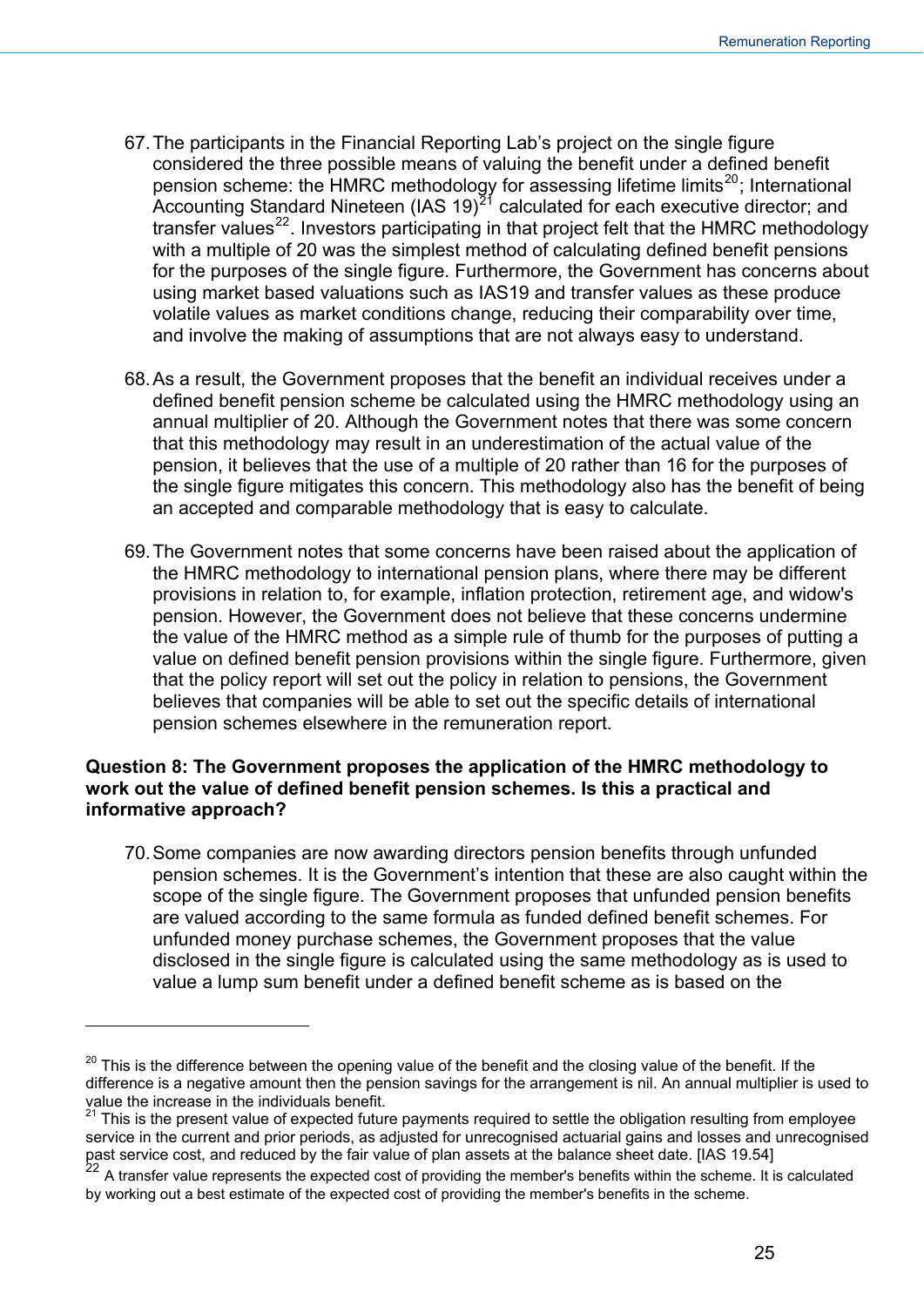assumption that the rights under that scheme would be used to provide a lump sum. This approach has the benefit of mirroring the reportable disclosure for other pension benefits.

- 71.For long term incentives, the Government proposes that the relevant value of the single figure is worked out by multiplying the original number of shares granted (adjusted to take account of rights issues) by the percentage that will vest based on current year performance (or best estimate) to determine the level of the award. Any accumulated dividends rolled up into shares would need to be added to this figure. This would then be multiplied by the market value of shares at the release date to give the total market value for the purposes of the single figure. The Government recognises that not all long term incentive plans reportable under the single figure will have vested prior to the date on which the remuneration report needs to be signed off. In these circumstances, an estimate of the value of the benefit will need to be calculated on the basis of an average market value over the three months prior to the year end. Options will be valued according to a similar formula, adjusted to take account of the amount that is required to buy the share.
- 72. The Government recognises that, for those shares that have not yet vested, this estimate of market value may differ from the actual value received. This proposal aims to mitigate this as far as possible by estimating the value as close as reasonably possible to the vesting date. However, the Government notes that where there are still discrepancies, some companies may want to put actual values into the public domain by including this information in a statement to the market when the awards vest. Investors have said they would value this. The Government does not propose to require companies to restate actual amounts received in the following years' remuneration report but recognises that this may be an area where there is a role for best practice guidance in setting out investor expectations.
- 73. Cases of malus, where amounts are recovered through the non-payment of awards that are yet to vest, are captured by the above approach to disclosure on LTIPs and will appear as a reduced LTIP value to a director. It is however important that cases of claw-back are subject to the same levels of transparency. In cases of formal clawback, where moneys are retrieved following misstatement or misconduct, it is consistent with the approach set out here that this is also disclosed as part of the single figure. The Government recognises that where claw-back does occur, companies may choose to set out the circumstances and factors that affected the decision in its supporting disclosures.

#### **Question 9: The Government proposes that claw-back is recorded as part of the single figure. Is this a practical and informative approach?**

## <span id="page-25-2"></span><span id="page-25-1"></span><span id="page-25-0"></span>**Detail of performance against metrics for variable awards**

- 74. The award to a director of the amounts disclosed in the single figure table that relate to long term incentives and annual bonuses are likely to have been dependent on the achievement of performance conditions imposed in the design of the scheme. Companies are currently required to set out details of the qualifying conditions for long term incentive plans but not how the company performed against those conditions.
- <span id="page-25-3"></span>75. Shareholders have said that companies should provide greater clarity about the link between pay and performance, so that they can be confident that directors are being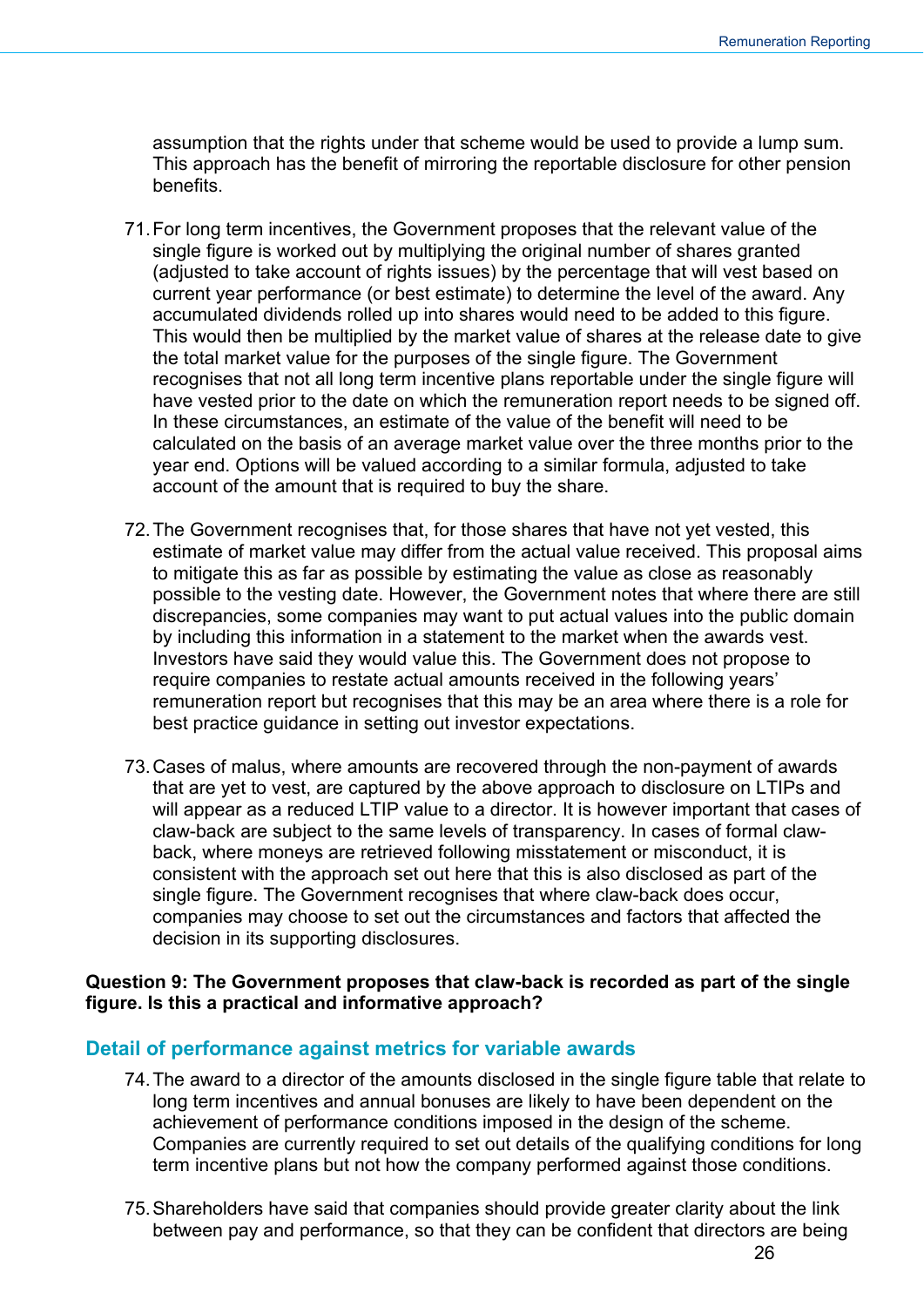incentivised appropriately. This includes a clear and concise commentary on the link between the previously agreed performance measure and the pay awarded in the reporting period. Although some companies adopt best practice and disclose this information, this is not consistent and shareholders have said that the information provided on performance against metrics is not specific enough to make a judgement about how well pay is aligned with company performance.

- 76. The Government recognises that it is sometimes necessary for a remuneration committee to exercise discretion in determining awards but expects boards to be clear with shareholders about how that discretion was exercised and the factors that were taken into account.
- 77. The Government therefore proposes to supplement the disclosure in the single figure table relating to long term incentives and annual bonuses with details on performance against conditions as set out below:

For all annual bonus and LTIP contained within the single figure table, the report shall set out:

- what the performance conditions were and the relative importance of each;
- within each performance condition, the targets originally set and the potential level of award achievable;
- for each performance condition, how the company performed against the targets set for that condition;
- where the committee had discretion, how it exercised that discretion; and
- the resulting level of award.

For those elements of pay that were awarded in relation to the financial period being reported on and were subject to deferral, the report will also set out the percentage deferred and whether it was deferred in cash or shares.

78. The Government recognises that there is an important balance to strike between protecting commercial confidentiality and ensuring that reports provide enough information to enable shareholders to judge whether performance measures were stretching enough and applied appropriately. We do not expect these provisions to require companies to disclose performance metrics where doing so would harm shareholder interests. However, the Government would welcome views on whether there is a need for flexibility in the application of these rules in order to protect commercially sensitive information.

**Question 10: The Government would welcome views on whether it would be commercially sensitive to require companies to publish full details of performance against metrics. If so, how can an appropriate degree of flexibility be achieved?**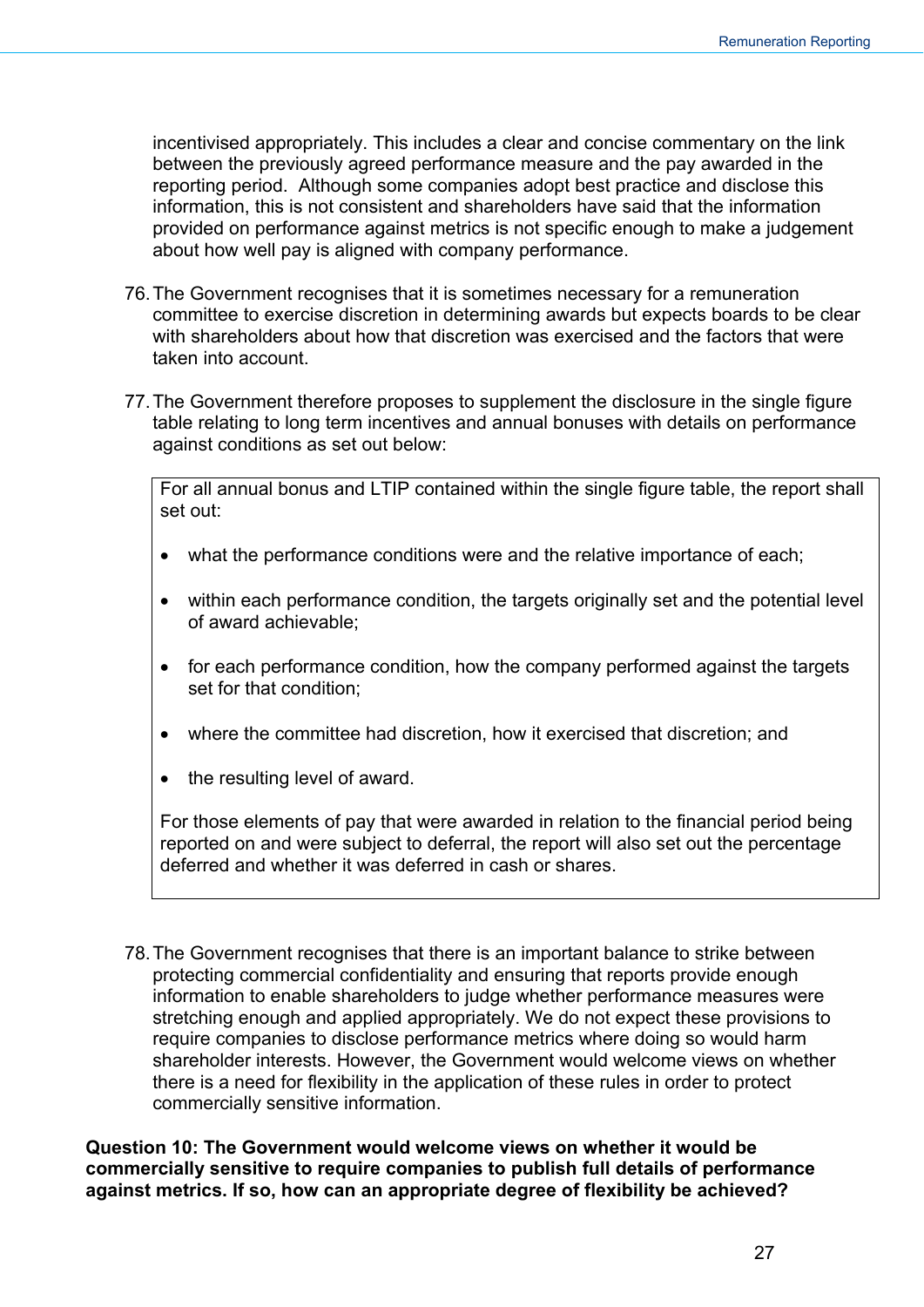## <span id="page-27-0"></span>**Total pension entitlements**

- 79. Final salary pension schemes represent particular value to those directors that are still eligible to receive them and they are often more generous than schemes open to the wider workforce of a company. Companies will need to set out details of pension schemes in operation and who is entitled to benefits under them within the policy report. However, the Government also recognises that the value attributed to a defined benefit pension scheme in the single figure will be less representative of the total value of the benefit to the director than that attributed to money purchase schemes.
- 80. The Government therefore proposes to supplement the information provided in the single figure table for final salary pension schemes with information on the accrued value of the pension were the director to retire at the end of the year and assuming a normal retirement date; and the date that becomes receivable to the individual. The report will also set out the value of any additional benefit that would become receivable to a director were they to retire early. It is the Government's intention that this additional disclosure applies both to funded and unfunded benefit schemes. To ensure that there is clarity about how directors accrue pension benefits set out in the single figure table, reports will break down the pension benefit into the component types.
- 81. The Government does not propose to replicate the current reporting requirement on excess retirement benefits<sup> $23$ </sup> which requires companies to disclose, for directors who were entitled to claim their pension at 31 March 1997, any payments that are above the original benefit to which they were entitled. The Government believes that as companies will not be able to pay directors any pension payment that exceeds what is set out in the policy statement, this disclosure is no longer necessary.

#### **Question 11: Will the Government's proposed disclosure requirements on pensions lead to reporting of sufficient information on the benefits received by directors?**

#### <span id="page-27-1"></span>**Exit payments that have been made**

l

82. Alongside this consultation the Government has announced proposals for a binding vote on exit payments as part of the new binding vote on remuneration policy and the existing binding vote on share plans. In the event of a director leaving, companies will be required to issue a statement immediately setting out how the exit payment has been calculated. Given that this information may not be readily available at the time of the annual general meeting, the Government proposes that the annual report on the implementation of the policy requires companies to restate details of exit payments made, including:

<sup>&</sup>lt;sup>23</sup> s14. Schedule 8 of the Large and Medium-sized Companies and Groups (Accounts and Reports) Regulations 2008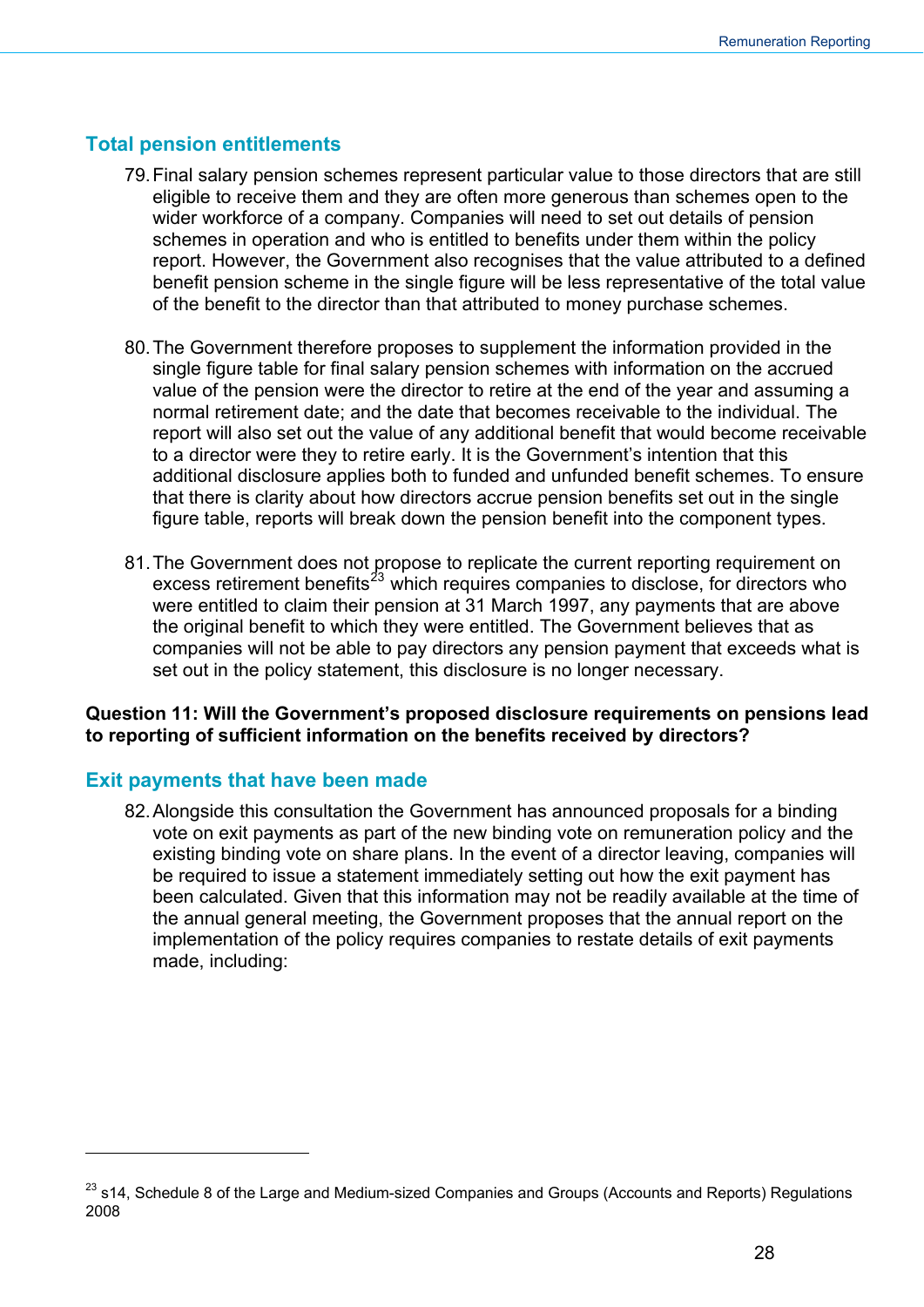- The level of compensation received broken down into the key elements.
- An explanation of how each element was calculated.
- An explanation of how the decisions made relate to the policy on exit payments.

## <span id="page-28-0"></span>**Detail on variable pay that has been awarded in the reporting year**

- 83. Quoted companies are currently required to report the details of scheme interests awarded to directors during the reporting year. The Government believes that it is important that companies continue to provide information about the decisions the remuneration committee has taken about directors' potential future entitlement to remuneration and the potential liabilities of the company. This view was supported by investors participating in the Financial Reporting Lab's project on the single figure.
- 84. To ensure sufficient transparency, it is important that this disclosure includes an estimate of the value of the award to the director. The Government has considered both expected and face value as the method of valuation. The advantage of the expected value methodology is that it allows the company to set out a figure that is close to what they anticipate a director will receive. However, investors have raised concerns that the calculation of expected value requires a number of assumptions that are not always transparent. The Government therefore proposes disclosure of the face value of awards made under long term incentive plans. The Government recognises that there are concerns that this could lead to a disclosure of levels of awards that are higher than executives are likely to receive but believes that this can be overcome by additional disclosure of the percentage of the award that would vest at threshold performance.
- <span id="page-28-1"></span>85. The Government therefore proposes that the report contains the following information about awards made in the current year under long term incentive plans:
	- Scheme the type of long term award (e.g. shares, matching shares, options)
	- Basis of award calculation of face value (e.g. x times base salary)
	- Face value
	- Vesting maximum if above face value
	- Percentage of the award that would vest at threshold performance
	- Date performance period ends
	- Summary of performance criteria if not set out elsewhere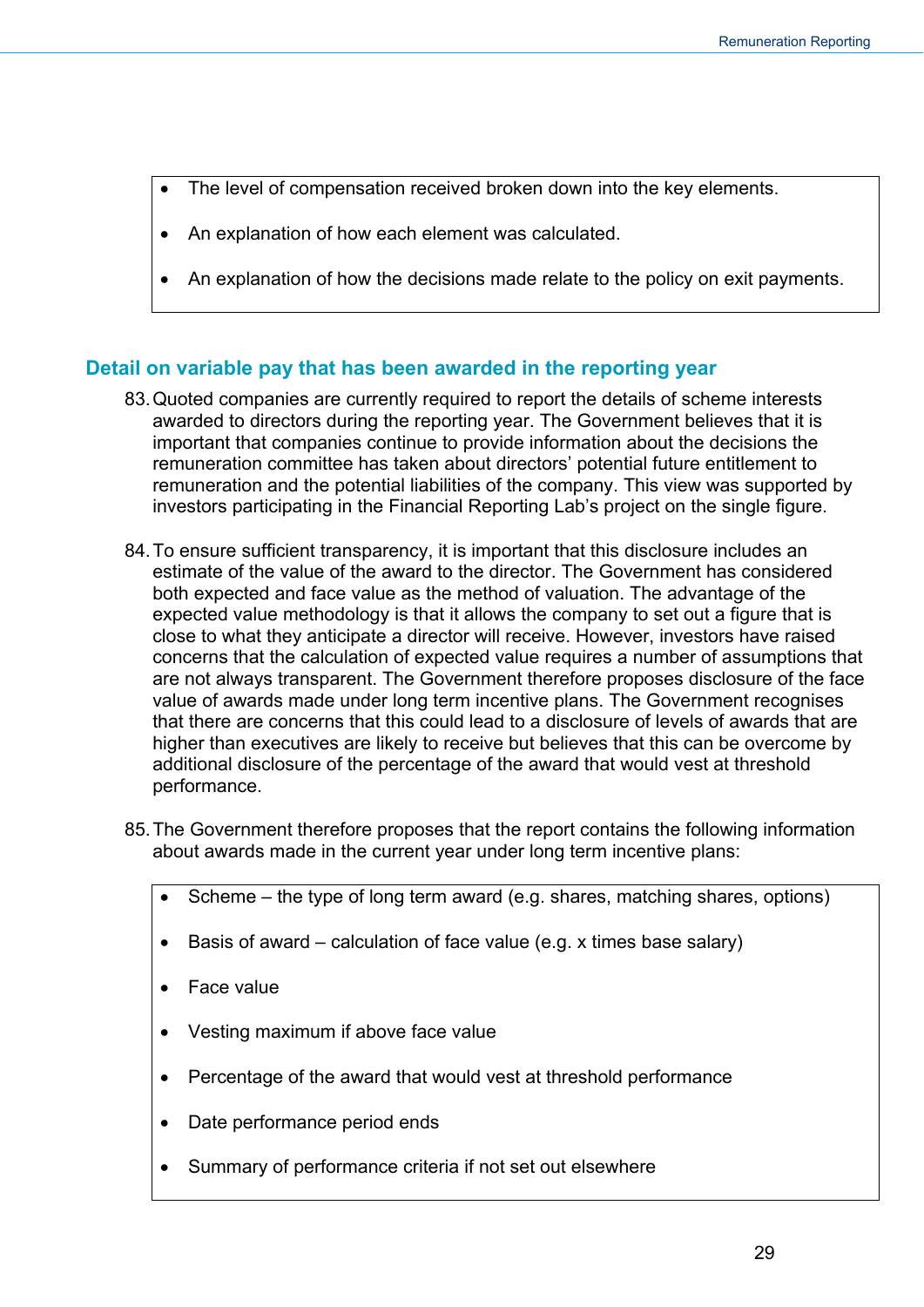**Question 12: The Government proposes that scheme interests awarded to directors during the reporting year are disclosed at face value. Is this a practical and informative approach?** 

# <span id="page-29-0"></span>**Total shareholdings of directors**

- 86. It is important that shareholders understand the potential liabilities that companies have to their directors in terms of shareholdings. Currently, quoted companies are required to disclose detailed information on directors' interests at the beginning and end of the financial year for share options and long term incentive schemes. However, the Government's proposals in relation to the single figure and detail on variable pay that has been awarded in the reporting year will mean that a significant amount of the information that shareholders need in relation to directors' interests will already have been disclosed.
- 87. As a result the Government proposes to simplify the current reporting requirements and focus on the most important information required by shareholders that will not be available elsewhere in the remuneration report. The Government proposes that reports set out the total shareholdings of directors, including:
	- Share ownership requirements and whether they have been met.
	- Total numbers of shares and share options that each director owns (a) outright; (b) subject to deferral; and (c) subject to performance conditions.
- 88. The Government notes that premium listed companies on the main market are subject to the additional requirements set out in the Listing Rules<sup>[24](#page-30-0)</sup> to disclose changes to directors' share ownership over the reporting period. It is not the Government's intention to create, through this section, a provision that is in contradiction with that requirement.

**Question 13: The Government proposes to simplify the reporting requirements regarding directors' interests. What are the costs and benefits of this approach? If an alternative disclosure would be more useful, please give details.** 

## <span id="page-29-1"></span>**Comparison of overall company performance and pay**

- 89. Companies are currently required to publish a performance graph demonstrating total shareholder return (TSR) over the previous five years in comparison to peer group companies. The Government notes that stakeholders have commented that this graph is of limited use to shareholders.
- 90. The Government does however believe that the remuneration report should provide shareholders with information that enables them to assess the relationship between remuneration and performance over a long term period. The Government therefore proposes that companies produce a graph comparing company performance with the

<sup>&</sup>lt;sup>24</sup> 9.8.6 of the Listing Rules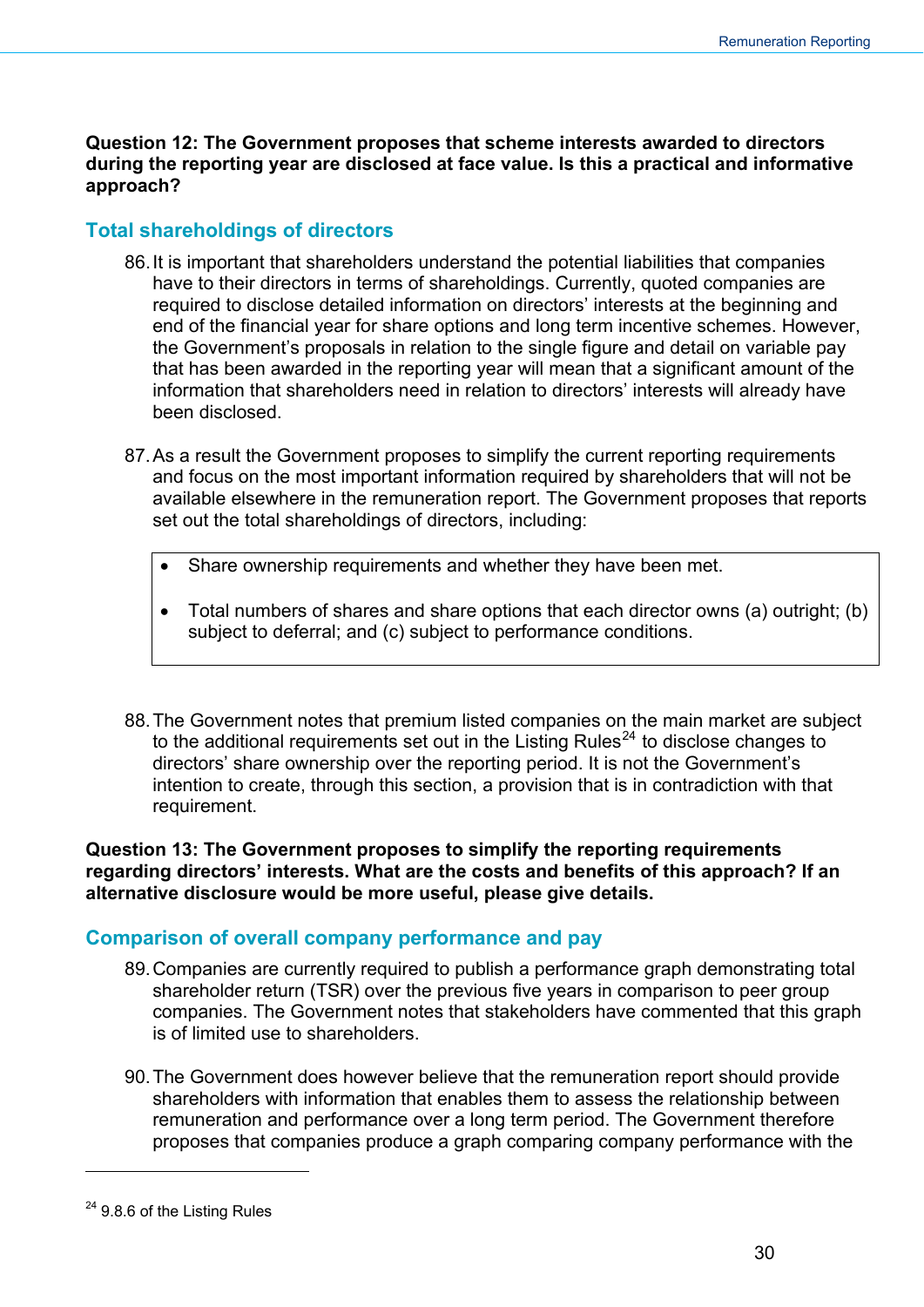pay of the CEO. The purpose of this graph is to give shareholders an at a glance view of how well pay compares with performance. We believe that this graph will be more useful to investors than the current graph plotting total shareholder return performance and do not therefore envisage the continued production of this graph.

- 91.CEO pay has been chosen on the basis that it is a simple figure to ascertain from the single figure. However, the Government notes that the average tenure for a chief executive officer is under ten years and that as a result this graph will likely cover the tenure of a number of different CEOs. The Government does not believe that this will pose a particular reporting problem and notes that this will provide shareholders with the opportunity to compare the relative pay of different chief executive officers and the performance of the company. However, the Government would welcome views on whether total directors' pay would be a more appropriate proxy.
- 92. In the consultation on narrative reporting, Government consulted on which measure of performance would be most appropriate as a proxy for company performance. There was no clear consensus amongst respondents to that consultation about what the best measure is and the Government notes that there is a growing debate about the relative value of different measures in assessing company performance. In addition to total shareholder return, options raised included a company's chosen key performance indicators, return on capital and return on assets. A number of respondents also argued that no single measure would be consistently relevant to all companies.
- 93. The chosen measure for the purposes of this graph needs to be relevant and a reasonable and consistent barometer for company performance over a long time period rather than a measure that can represent the sole basis for performance related pay. In light of this, and the fact that there does not appear to be a consensus on the preferred measure, the Government proposes that the performance measure chosen is something that is easily understood and that shareholders and companies are used to dealing with. The Government does not believe that company specific measures are appropriate as these would not be comparable across companies. The Government therefore proposes that total shareholder return is used as a proxy for company performance.

<span id="page-30-0"></span>

94. The Government envisages that this graph might look like the example below: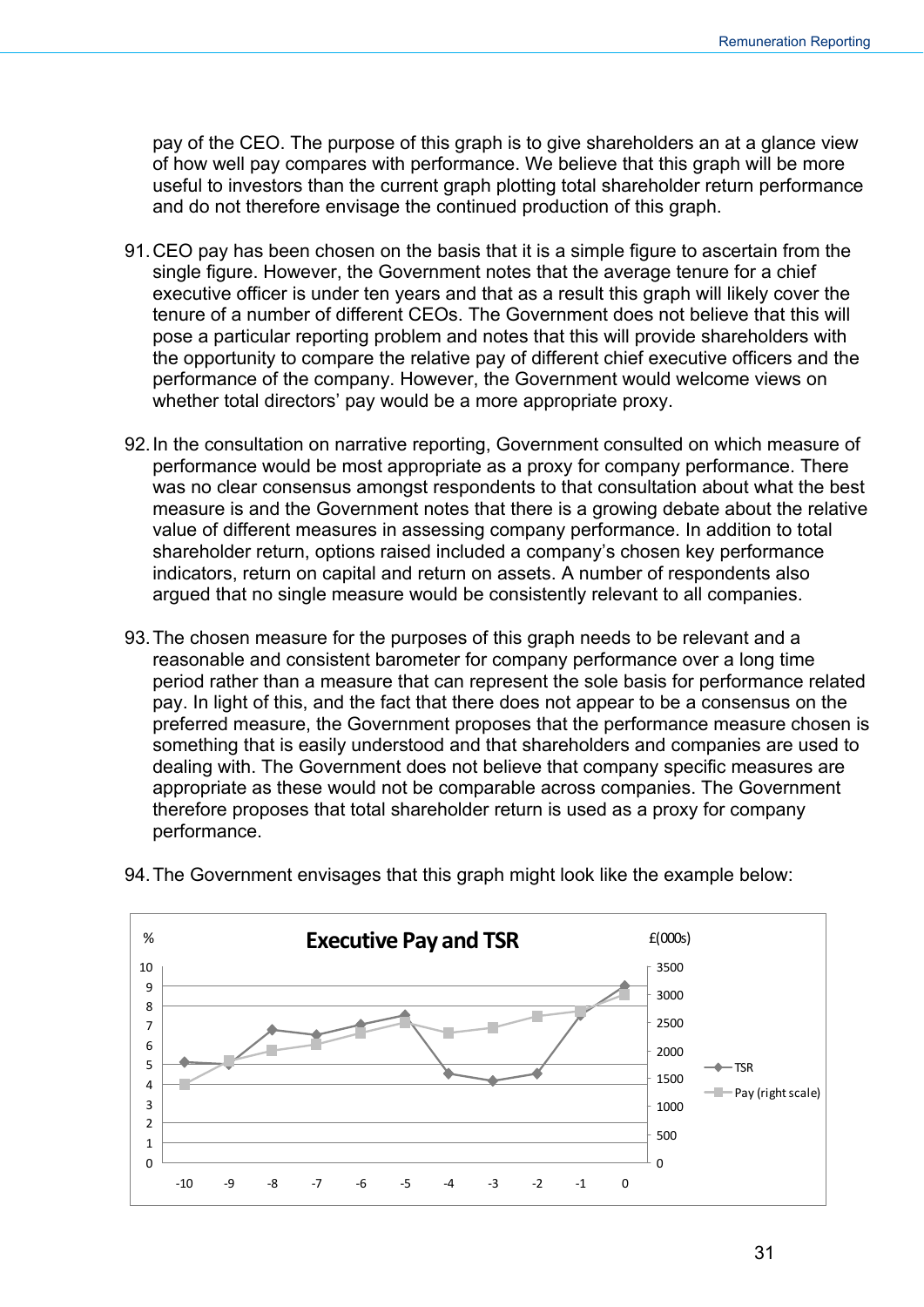**Question 14: The Government proposes that the remuneration report includes a graph that plots total shareholder return, as a proxy for company performance, against CEO pay. Do you agree that this graph would be useful? If so, do you agree that total shareholder return and CEO pay are the best proxies for company performance and pay? If not, what measures would be more appropriate?** 

# <span id="page-31-0"></span>**Provision of advice**

- 95. In many cases the consultants who advise the committee will be part of a business organisation which provides other services to the company. Where this is the case, the Corporate Governance Code requires that it is reported. The Government believes that there is a case to strengthen this disclose to ensure that any potential conflicts of interest are addressed or exposed. There is a good governance argument for shareholders to be made aware of fees paid to consultants for their services to the board. The Government proposes that the remuneration report set out more detailed information on the provision of advice from any consultant that provided advice to the company on remuneration, including during recruitment.
	- Who provided advice about the remuneration of directors, including on recruitment.
	- Whether they provided other services to the company and who they were appointed by.
	- How they were selected.
	- The total cost of advice on remuneration and basis on which they were paid.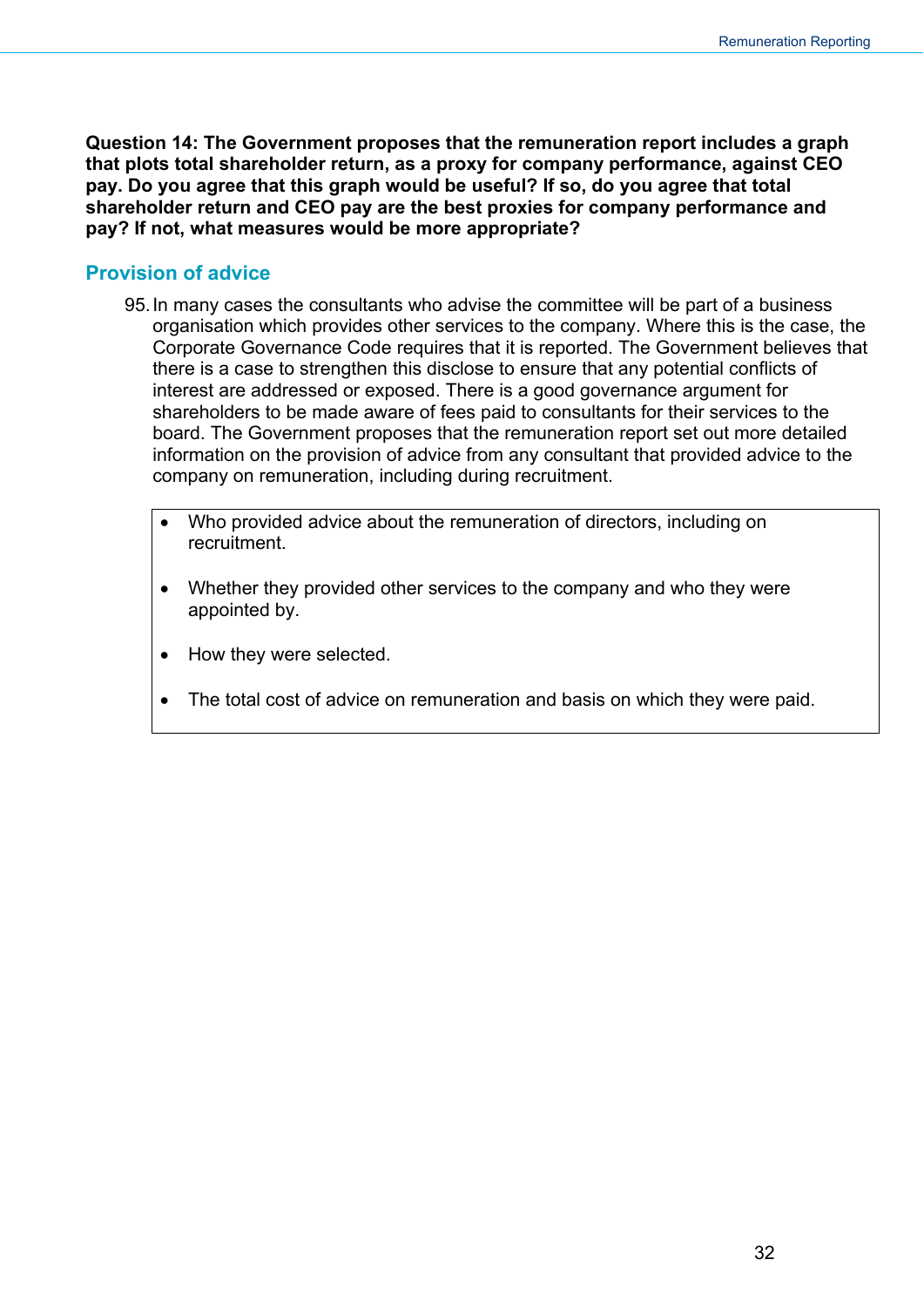## <span id="page-32-0"></span>**Shareholder context**

- 96. Quoted companies are not currently required to disclose information about how they have engaged with their shareholders. Given that the revised regulations will underpin the Government's proposed new regime for shareholder voting, the Government proposes that the report on how the policy has been implemented sets out the shareholder context:
	- How shareholders voted on both the binding vote and the advisory vote at the previous year's AGM, set out as a percentage of votes cast.
	- Percentage of shareholder base that abstained.
	- Reasons for significant dissent where known.
	- Action taken by the committee in response.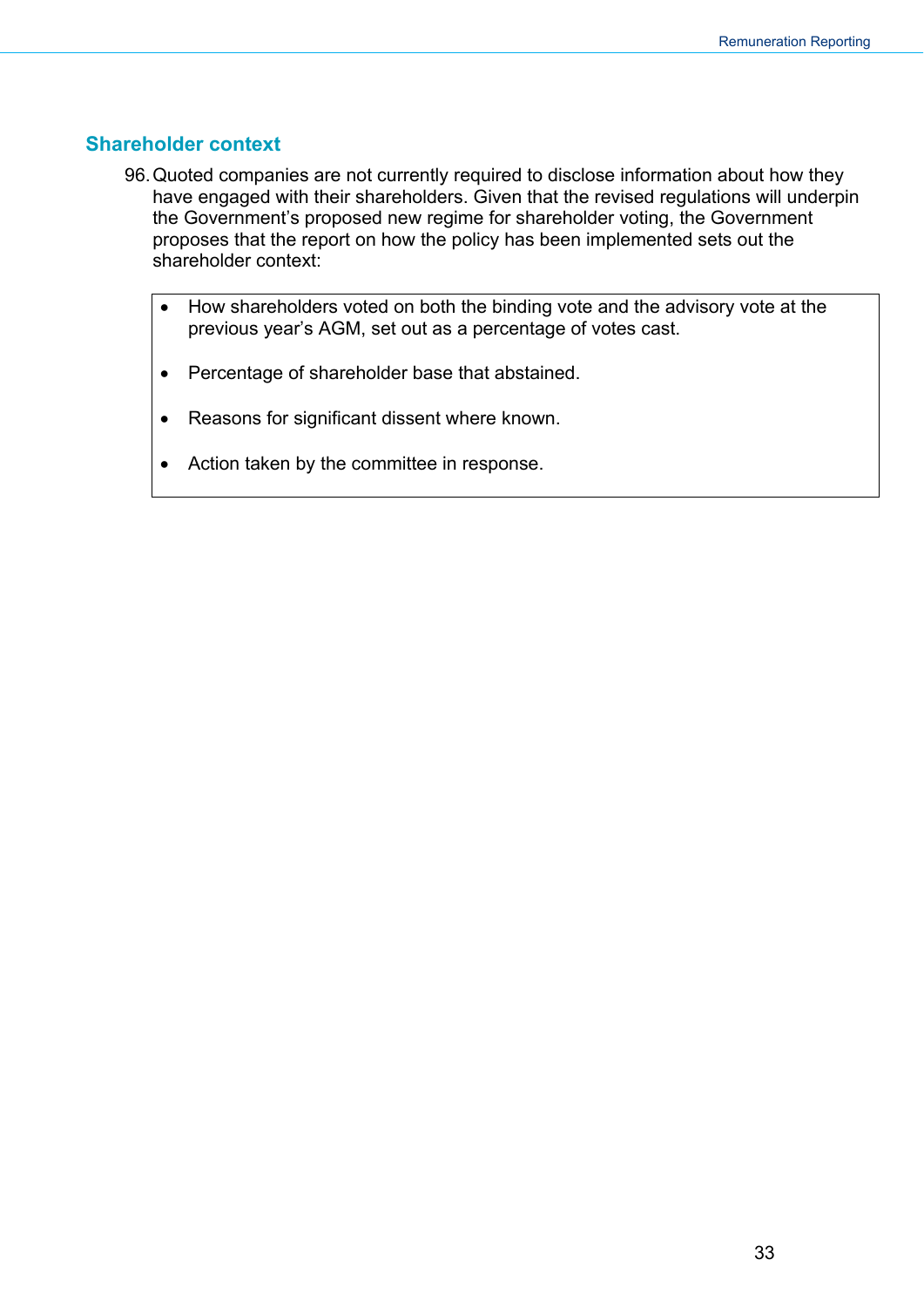# <span id="page-33-0"></span>**4. Assurance**

97. The regulations currently require those parts of the remuneration report that relate to payments made to be audited. Audit is an essential element of annual reporting to ascertain the [validity](http://en.wikipedia.org/wiki/Validity_(statistics)) and [reliability](http://en.wikipedia.org/wiki/Reliability_(statistics)) of the information provided. However the Government recognises that audit is also a costly process for companies. The Government therefore proposes to limit the sections of the report that are subject to audit to those areas within the annual report on the implementation of the policy where it is necessary to provide shareholders with the assurance that the information provided is free from material error.

The Government proposes that the following sections of the report are subject to audit:

- Single total figure for remuneration
- Detail of performance against metrics for variable awards included in the single figure
- Total pension entitlements (for defined benefit schemes)
- Exit payments made
- Detail on variable pay awarded in year

**Question 15: The Government proposes that the single figure, detail of performance against metrics, total pension entitlements, exit payments made and detail on variable pay are all subject to audit. Are there any other sections of the report that should be subject to audit?**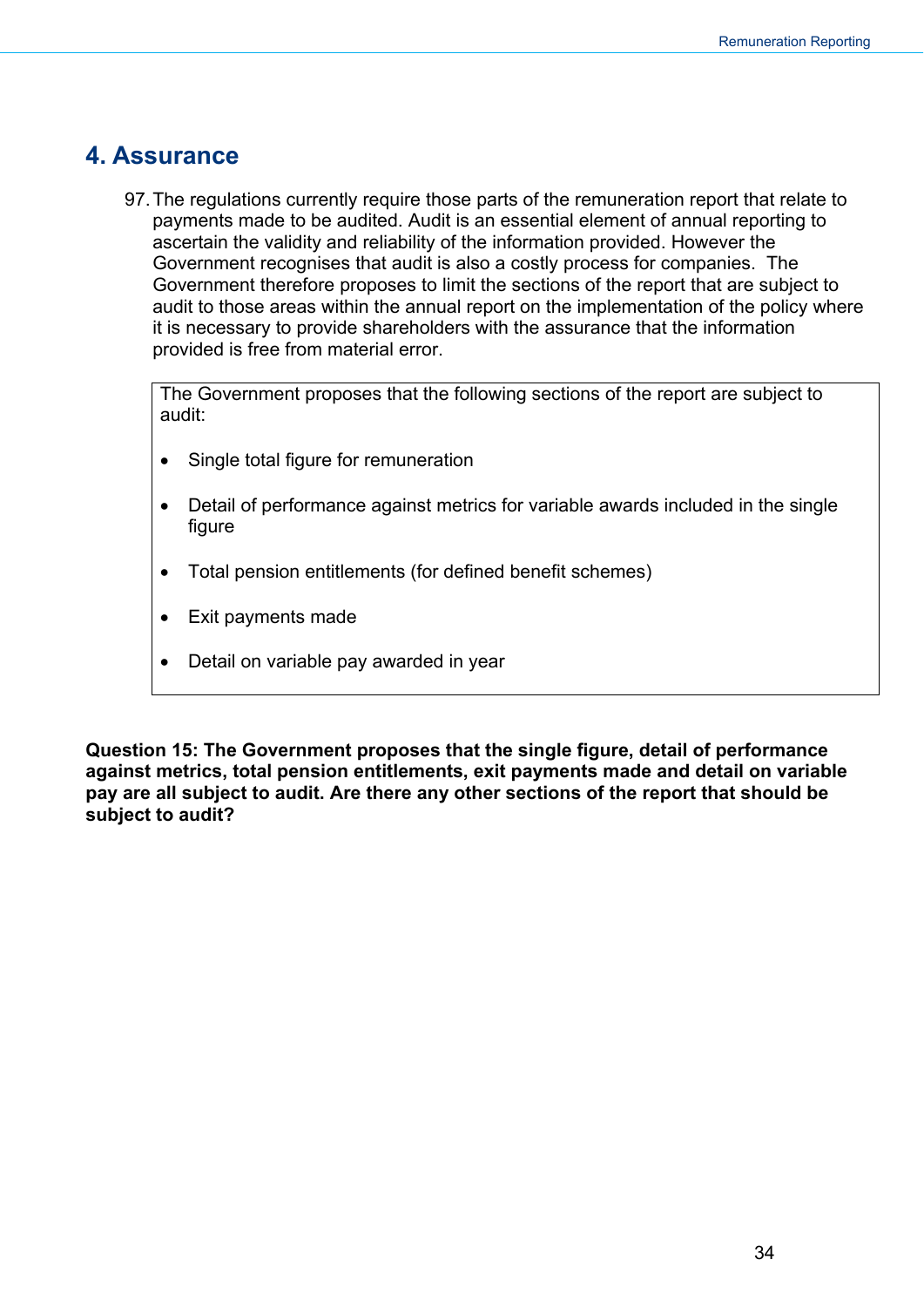# <span id="page-34-0"></span>**5. Consultation questions**

Question 1: The Government seeks comments on how well the draft regulations attached at Annex B give effect to the policy set out in this consultation document.

Question 2: What costs will companies face in adjusting to these revised reporting regulations?

Question 3: The Government intends to introduce a table which sets out the key elements of remuneration and supporting information on the pay policy. The Government does not propose to prescribe the specific disclosures that are required for each element of pay. Is this a practical and informative approach?

Question 4: The Government intends to introduce reporting requirements on service contracts, what remuneration directors can receive in different scenarios and the percentage change in profit, dividends and overall expenditure on pay in the reporting period. Is this a practical and informative approach? If an alternative disclosure would be useful, please give details.

Question 5: The Government proposes that a company's statement on its approach to exit payments sets out the principles on which the determination of the payment will be made. If additional information would be useful, please give details.

Question 6: The Government would welcome views on the proposal for the policy part of the remuneration report to include a statement on whether and if so how a company sought employee views on the remuneration policy.

Question 7: The Government's intention is that the single total figure includes remuneration that becomes receivable as a result of the achievement of conditions relating to performance in the reporting year where the reporting year is the last year of the performance cycle. Do the specific disclosures set out in the table on page 24 correctly give effect to this intention?

Question 8: The Government proposes the application of the HMRC methodology to work out the value of defined benefit pension schemes. Is this a practical and informative approach?

Question 9: The Government proposes that claw-back is recorded as part of the single figure. Is this a practical and informative approach?

Question 10: The Government would welcome views on whether it would be commercially sensitive to require companies to publish full details of performance against metrics. If so, how can an appropriate degree of flexibility be achieved?

Question 11: Will the Government's proposed disclosure requirements on pensions lead to reporting of sufficient information on the benefits received by directors?

Question 12: The Government proposes that scheme interests awarded to directors during the reporting year are disclosed at face value. Is this a practical and informative approach?

Question 13: The Government proposes to simplify the reporting requirements regarding directors' interests. What are the costs and benefits of this approach? If an alternative disclosure would be more useful, please give details.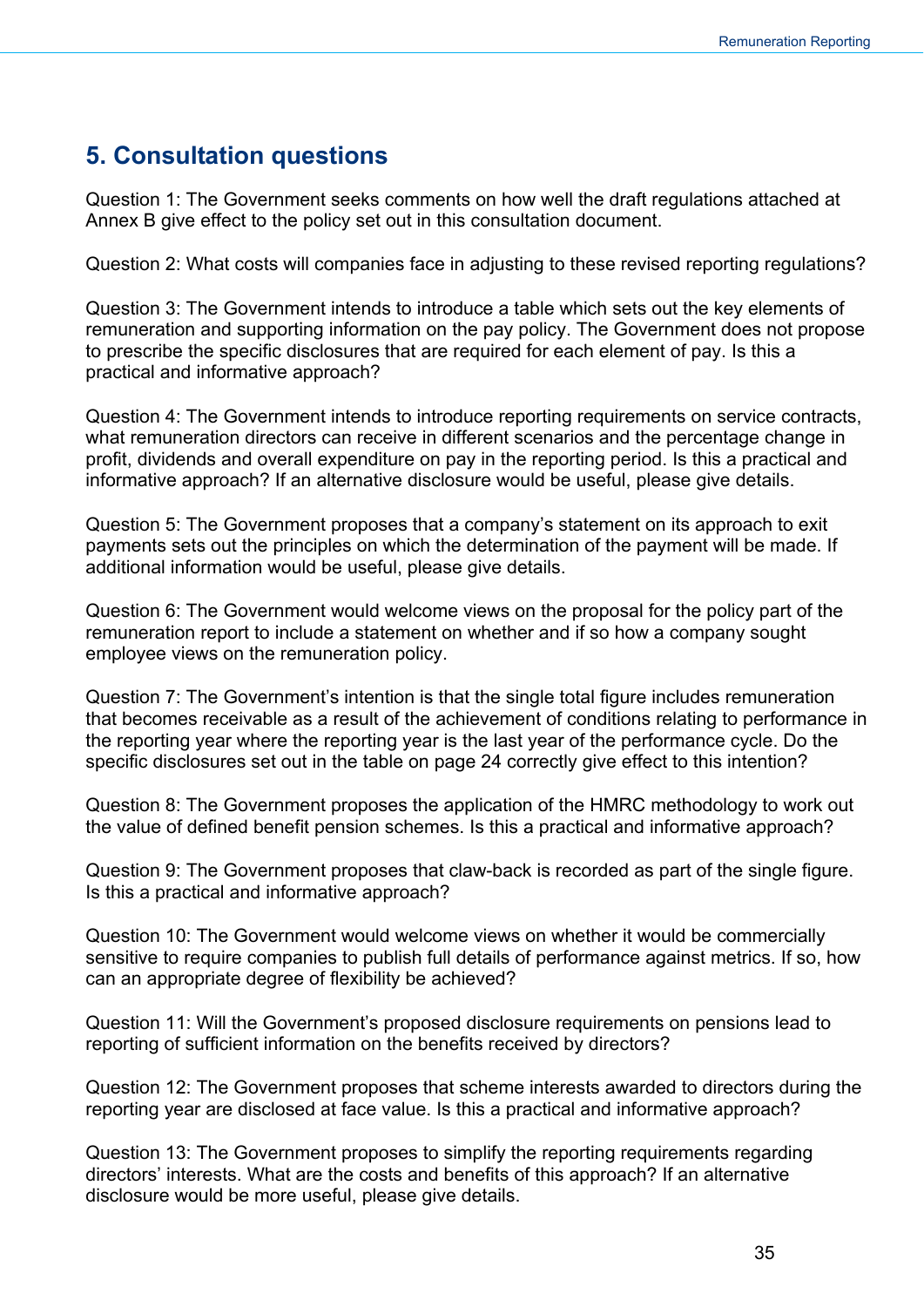Question 14: The Government proposes that the remuneration report includes a graph that plots total shareholder return, as a proxy for company performance, against CEO pay. Do you agree that this graph would be useful? If so, do you agree that total shareholder return and CEO pay are the best proxies for company performance and pay? If not, what measures would be more appropriate?

Question 15: The Government proposes that the single figure, detail of performance against metrics, total pension entitlements, exit payments made and detail on variable pay are all subject to audit. Are there any other sections of the report that should be subject to audit?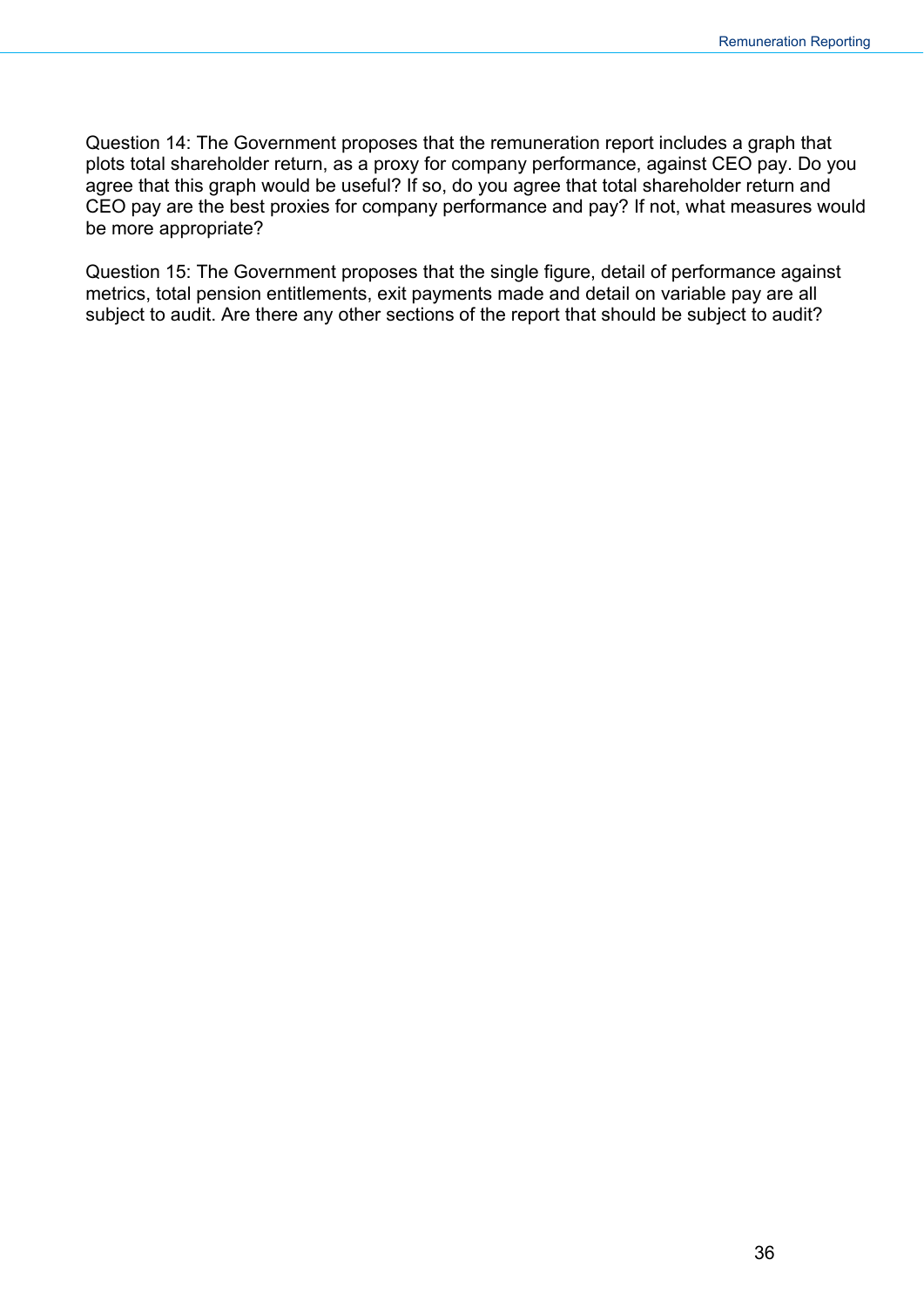# <span id="page-36-0"></span>**6. How to respond**

- 98. The Government is inviting written responses to the consultation. The deadline for responses is **26 September 2012**.
- 99. A copy of the Consultation Response form is available electronically on our website at [http://www.bis.gov.uk/Consultations/directors-pay-revised-remuneration-reporting](http://www.bis.gov.uk/Consultations/directors-pay-revised-remuneration-reporting-regulations?cat=open)[regulations?cat=open](http://www.bis.gov.uk/Consultations/directors-pay-revised-remuneration-reporting-regulations?cat=open). The form can be submitted by letter or email to:

Barry Walker Executive Pay Consultation Department of Business, Innovation and Skills 1 Victoria Street SW1H 0ET 020 7215 3930 executive.pay@bis.gsi.gov.uk

100. You may make copies of this document without seeking permission. Further printed copies of the consultation document can be obtained from:

BIS Publications Orderline ADMAIL 528 London SW1W 8YT Tel: 0845-015 0010 Fax: 0845-015 0020 Minicom: 0845-015 0030 [www.bis.gov.uk/publications](http://www.bis.gov.uk/publications) 

101. Other versions of the document in Braille, other languages or audio-cassette are available on request.

## <span id="page-36-1"></span>**Confidentiality & Data Protection**

- 102. In the interests of transparency, the Department may choose to publish the responses to this consultation. Please state clearly if you wish your response to remain confidential.
- 103. Please note that information provided in response to this consultation, including personal information, may be subject to publication or release to other parties or to disclosure in accordance with the access to information regimes (these are primarily the Freedom of Information Act 2000 (FOIA), the Data Protection Act 1998 (DPA) and the Environmental Information Regulations 2004). If you want information, including personal data that you provide to be treated as confidential, please be aware that, under the FOIA, there is a statutory Code of Practice with which public authorities must comply and which deals, amongst other things, with obligations of confidence.
- 104. In view of this it would be helpful if you could explain to us why you regard the information you have provided as confidential. If we receive a request for disclosure of the information we will take full account of your explanation, but we cannot give an assurance that confidentiality can be maintained in all circumstances. An automatic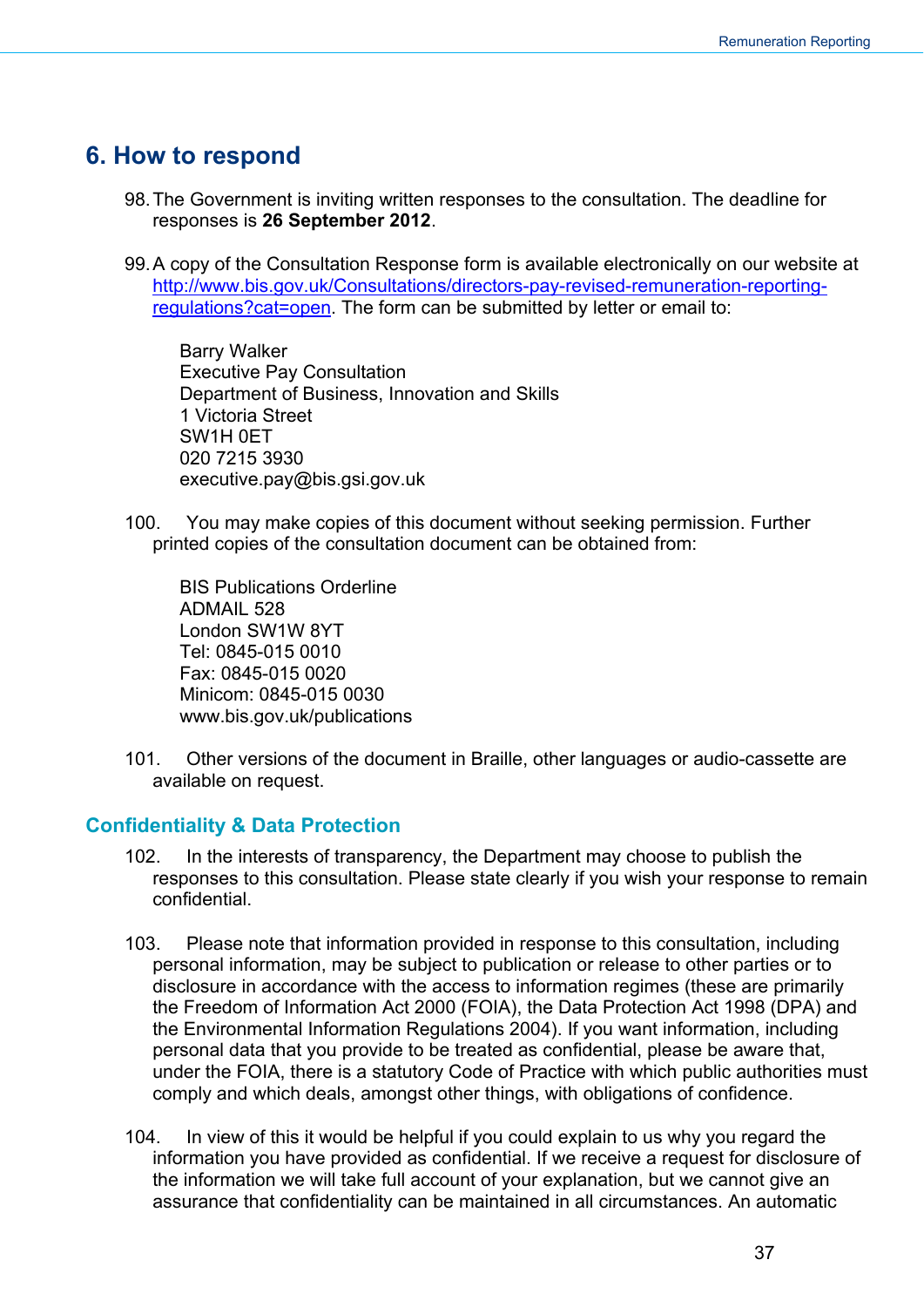confidentiality disclaimer generated by your IT system will not, of itself, be regarded as binding on the Department.

#### <span id="page-37-0"></span>**Help with queries**

105. Questions about the policy issues raised in the document can be addressed to:

Barry Walker Executive Pay Consultation Department of Business, Innovation and Skills 1 Victoria Street SW1H 0ET 020 7215 3930 executive.pay@bis.gsi.gov.uk

106. A copy of the Code of Practice on Consultation is in Annex C.

#### <span id="page-37-1"></span>**What happens next?**

107. Following this consultation the Government will consider the evidence received and announce final proposals for remuneration reporting in the Autumn. Subject to parliamentary time being available, the Government will bring forward secondary legislation to give effect to these proposals.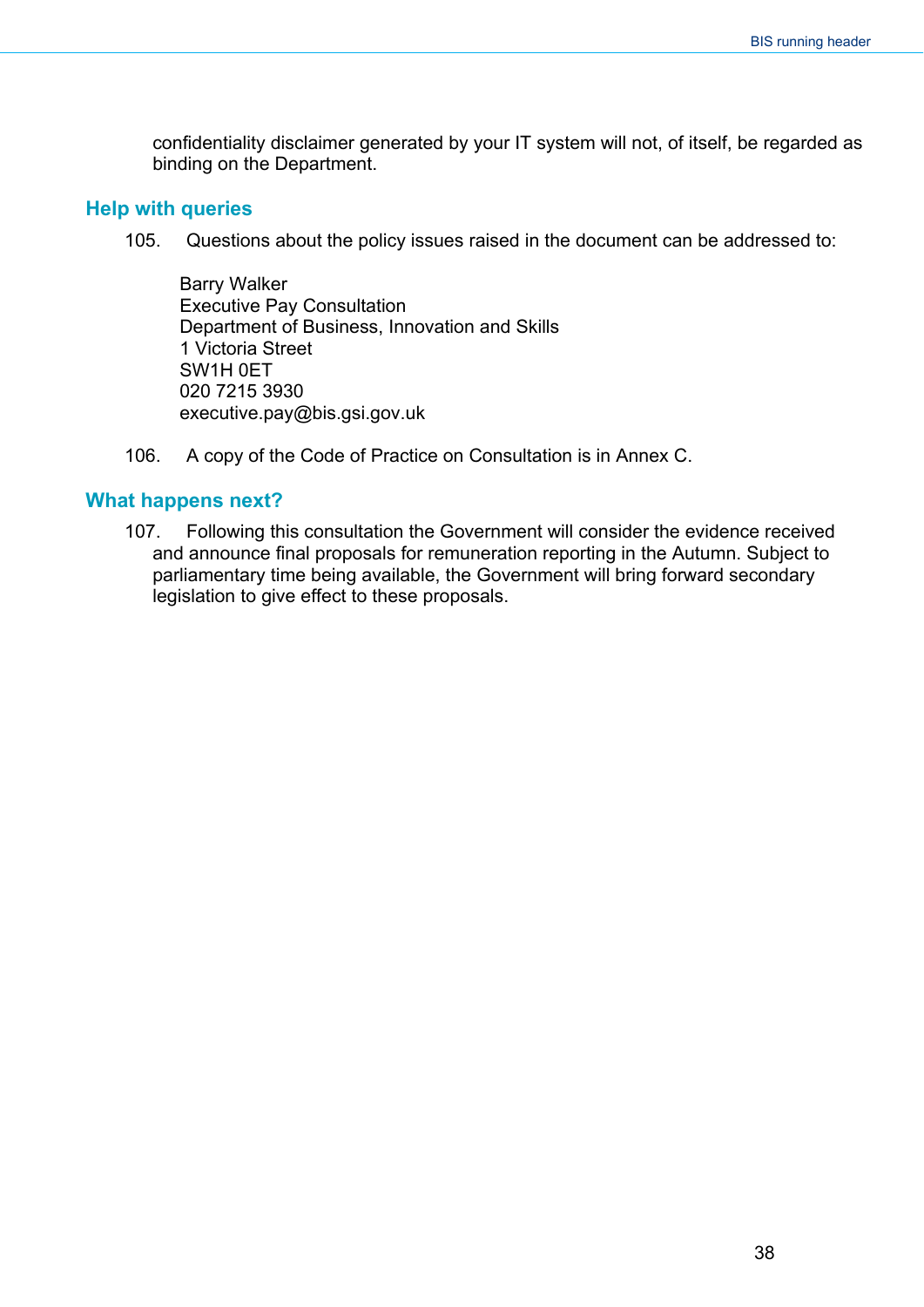# **Annex A: Mock-up policy table setting out all elements of remuneration**

<span id="page-38-0"></span>

| <b>Key Elements of Remuneration</b> |                                                                                                                                                                                                                                                |                                                                                                                                                                                                                                                                                                                                                                                                                                                                                             |                                                             |                                                                                                                                                                                                                                                                                                                                                                                                                                |                                                               |      |  |
|-------------------------------------|------------------------------------------------------------------------------------------------------------------------------------------------------------------------------------------------------------------------------------------------|---------------------------------------------------------------------------------------------------------------------------------------------------------------------------------------------------------------------------------------------------------------------------------------------------------------------------------------------------------------------------------------------------------------------------------------------------------------------------------------------|-------------------------------------------------------------|--------------------------------------------------------------------------------------------------------------------------------------------------------------------------------------------------------------------------------------------------------------------------------------------------------------------------------------------------------------------------------------------------------------------------------|---------------------------------------------------------------|------|--|
|                                     | <b>Purpose and link</b><br>to strategy                                                                                                                                                                                                         | <b>Operation</b>                                                                                                                                                                                                                                                                                                                                                                                                                                                                            | <b>Opportunity</b>                                          | <b>Performance metrics</b>                                                                                                                                                                                                                                                                                                                                                                                                     | <b>Changes in</b><br>vear                                     | Page |  |
| <b>Base</b><br>salary               | Help recruit and<br>retain employees.<br>Reflects individual<br>experience and<br>role.                                                                                                                                                        | Reviewed annually and fixed for 12<br>months commencing 1 April. Decision<br>influenced by:<br>- role, experience and performance;<br>- average change in broader workforce<br>salary;<br>- total organisational salary budgets.<br>Salaries are benchmarked against the<br><b>FTSE 10.</b>                                                                                                                                                                                                 | Maximum annual<br>increase of 5%.                           | None                                                                                                                                                                                                                                                                                                                                                                                                                           | <b>Directors</b><br>salaries<br>increased by<br>2%            |      |  |
| <b>Benefits</b>                     | Help recruit and<br>retain employees.                                                                                                                                                                                                          | Directors are entitled to healthcare, car<br>and life assurance.                                                                                                                                                                                                                                                                                                                                                                                                                            | Full cost of annual<br>policy c. £40,000                    | None                                                                                                                                                                                                                                                                                                                                                                                                                           | None                                                          |      |  |
| <b>Annual</b><br>bonus              | Rewards the<br>achievement of<br>annual financial and<br>strategic business<br>targets and delivery<br>of personal<br>objectives.<br>Deferred element<br>encourages long-<br>term shareholding<br>and discourages<br>excessive risk<br>taking. | Targets are renewed annually and<br>relate to areas of the business over<br>which the executive has particular<br>control.<br>Bonus level is determined by the<br>Committee after the year end, based on<br>performance against targets.<br>Individuals may choose to defer up to<br>50% of any bonus earned over 3 years.<br>The deferred element is subject to<br>forfeiture if the performance which led to<br>its being paid is found to be incorrect or<br>in the event of misconduct. | Target % of salary:<br>125%<br>Maximum % of<br>salary: 200% | The majority of the bonus is based on<br>achievement of challenging financial<br>objectives:<br>75% judged by performance of<br>Group operating profit<br>25% judged on Group profit before<br>interest and tax<br>Adjusted to reflect individual<br>performance in achieving global<br>sales and restructuring the group.<br>The deferred element of the bonus is<br>subject to the same performance<br>measures as the LTIP. | No change<br>has been<br>made to<br>measures or<br>weighting. |      |  |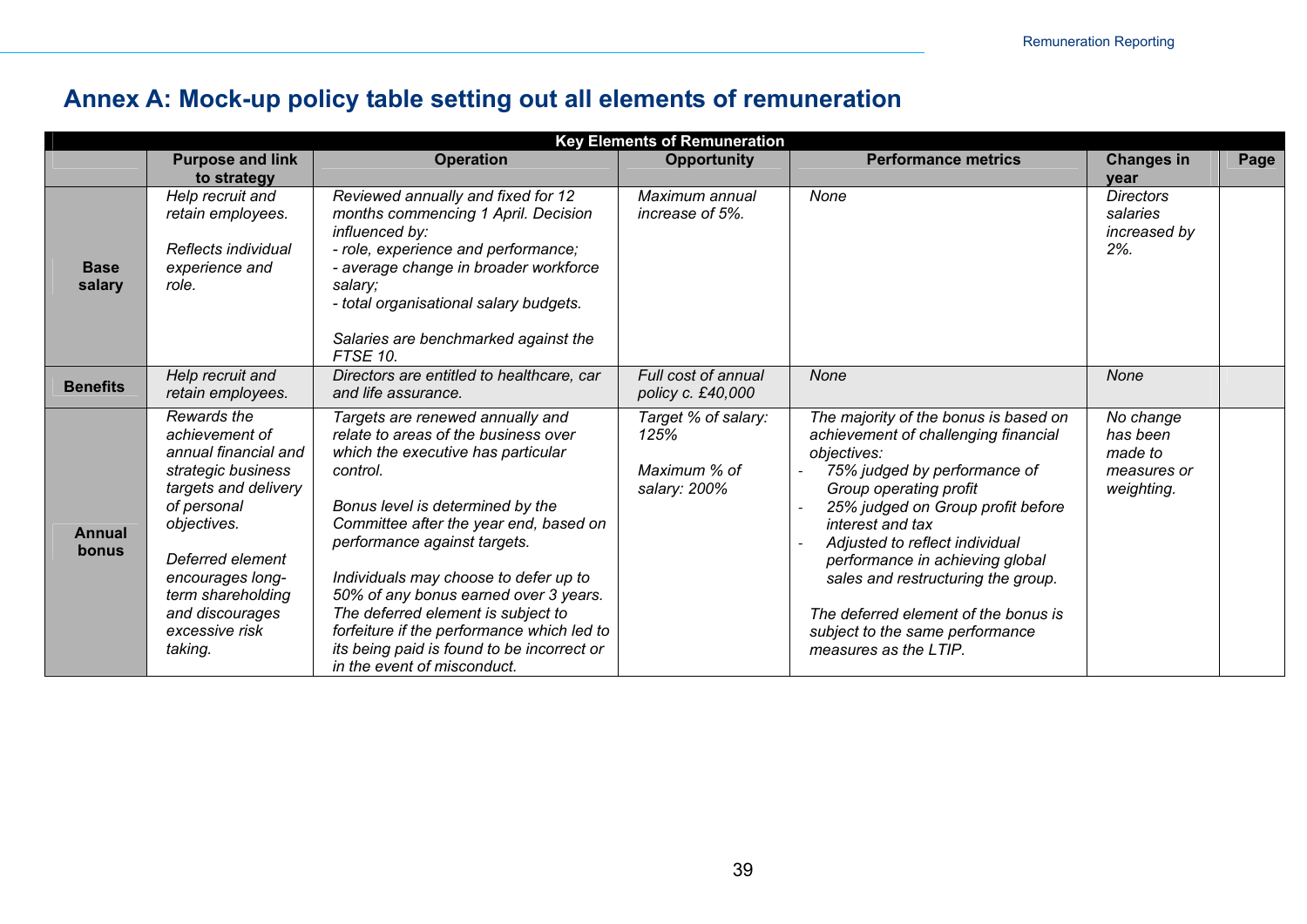| Long<br><b>Term</b><br><b>Incentive</b><br><b>Plan</b> | <i><u><b>Incentivises</b></u></i><br>Directors to achieve<br>returns for<br>shareholders over a<br>longer time frame. | CompanyX has one LTIP which was<br>agreed by shareholders on XX.<br>Awards of conditional shares are made<br>annually with vesting dependent on the<br>achievement of performance conditions<br>over the three subsequent years.<br>The committee reviews the quantum of<br>awards annually to ensure that they are<br>in line with market rates.                                                                                            | Maximum % of<br>salary: 600%<br>Working maximum:<br>400%              | Awards vest at end of three year<br>performance period based on three<br>equally weighted performance<br>measures:<br><b>Business diversification</b><br>performance<br>Adjusted free cash flow<br><b>Relative TSR</b><br>25% vests at threshold, rising to 100%<br>for stretching performance exceeding<br>the set threshold by a specified<br>margin.<br>Against comparator group comprising<br>10 other companies, 30% vests at<br>median with 100% vesting for upper<br>quartile performance. | A new<br>measure of<br>business<br>diversification<br>has been<br>added to<br>reflect<br>feedback from<br>shareholders<br>following the<br>advisory vote<br>on our<br>remuneration<br>report at last<br>year's AGM. |  |
|--------------------------------------------------------|-----------------------------------------------------------------------------------------------------------------------|----------------------------------------------------------------------------------------------------------------------------------------------------------------------------------------------------------------------------------------------------------------------------------------------------------------------------------------------------------------------------------------------------------------------------------------------|-----------------------------------------------------------------------|---------------------------------------------------------------------------------------------------------------------------------------------------------------------------------------------------------------------------------------------------------------------------------------------------------------------------------------------------------------------------------------------------------------------------------------------------------------------------------------------------|---------------------------------------------------------------------------------------------------------------------------------------------------------------------------------------------------------------------|--|
| <b>Pension</b>                                         | Rewards sustained<br>contribution.                                                                                    | CompanyX operates a defined<br>contribution pension scheme. Benefits<br>are accrued according to length of<br>service up to retirement. CompanyX<br>does not provide cash in lieu of<br>pensions or a top up scheme.<br>CompanyX has closed its DB scheme<br>but Director1 is still a member. 2/3 final<br>salary scheme, accrual rate 1/60; no<br>service requirement, retirement age 60;<br>no additional benefits on early<br>retirement. | New executives<br>receive 15% base<br>salary (they<br>contribute 5%). | None.                                                                                                                                                                                                                                                                                                                                                                                                                                                                                             | None                                                                                                                                                                                                                |  |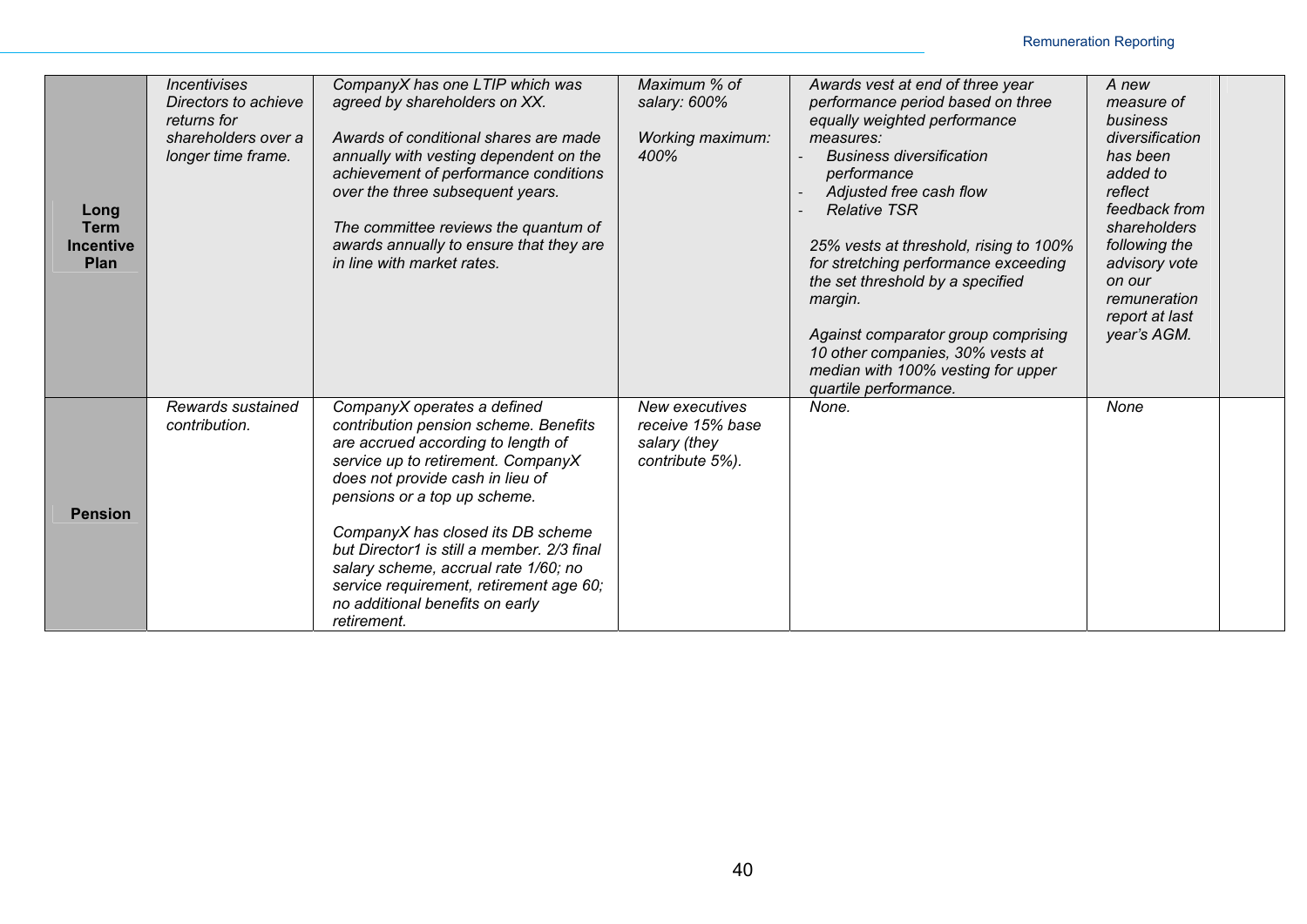# <span id="page-40-0"></span>**Annex B: Draft regulations**

*Draft Regulations laid before Parliament under section 473(3) of the Companies Act 2006 for the approval by resolution of each House of Parliament.* 

#### DRAFT STATUTORY INSTRUMENTS

# **2013 No. XXXX**

# **COMPANIES**

The Large and Medium-sized Companies and Groups (Accounts and Reports) (Amendment) Regulations 2012

> *Made - - - - \*\*\* Coming into force - - \*\*\**

The Secretary of State makes the following Regulations in exercise of the powers conferred by section 421 of the Companies Act  $2006(^{25})$  $2006(^{25})$  $2006(^{25})$ .

In accordance with section 473(3) of that Act, a draft of this instrument was laid before Parliament and approved by a resolution of each House of Parliament.

#### **Citation and commencement**

**1.** These Regulations may be cited as the Large and Medium-sized Companies and Groups (Accounts and Reports) (Amendment) Regulations 2013 and come into force on …. ….

#### **Amendment to regulation 11 of the principal Regulations**

**2.**—(1) In these Regulations, "the principal Regulations" means the Large and Medium-sized Companies and Groups (Accounts and Reports) Regulations  $2008(^{26})$  $2008(^{26})$  $2008(^{26})$ .

(2) Regulation 11 of the principal Regulations is amended as follows.

(3) For regulation 11(2) substitute—

"**11.**—(2) In Schedule 8—

Part 1 is introductory,

Part 3 relates to information relating to the financial year in respect of which the report is required to be made,

 $(25)$ 25) 2006 c.46.

l

 $(26)$ 26) S.I. 2008/410.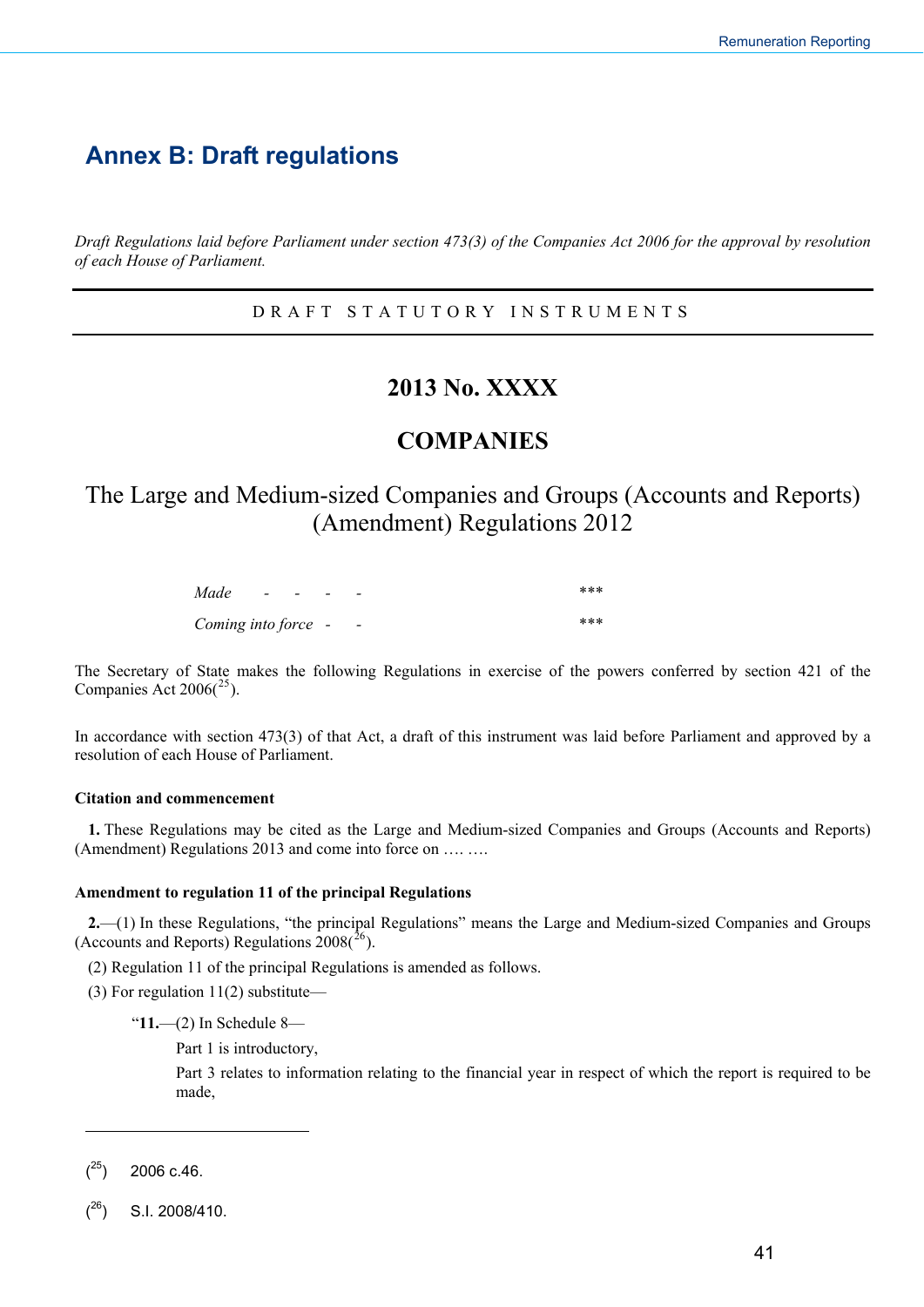Part 4 relates to the policy part,

Part 5 identifies which parts of the report are subject to audit,

Part 6 is interpretative and supplementary.".

(4) In regulation 11(3) for "Part 3" substitute "Part 5".

#### **Substitution of Schedule 8 to the principal Regulations**

**3.** For Schedule 8 to the principal Regulations substitute the provisions set out in the Schedule to these Regulations.

# **SCHEDULE**

## "DIRECTORS' REMUNERATION REPORT

## PART 1

#### **INTRODUCTORY**

**1.**—(1) In the directors' remuneration report for a financial year ("the relevant financial year") there must, subject to sub-paragraph (2), be shown the information specified in Parts 2, 3, and 4.

(2) The policy part of the report, as specified in Part 4, may be omitted from the directors' remuneration report for a financial year, subject to paragraph (3), if that part of the report is not to be subject to a resolution at a general meeting in accordance with section 439A of the Companies Act 2006.

(3) Where the policy part is omitted from the report, there shall be set out in its place an indication of where on the company's website or other place the policy part which was last approved at a general meeting can be found.

(4) Information required to be shown in the report for or in respect of a particular person must be shown in the report in a manner that links the information to that person identified by name.

#### PART 2

#### SUMMARY STATEMENT

**2.** The directors' remuneration report must contain a statement by the director who fulfils the role of chairman of the remuneration committee summarising the contents of the report.

#### PART 3

#### REPORT RELATING TO THE FINANCIAL YEAR IN RESPECT OF WHICH THE REPORT IS REQUIRED TO BE MADE

#### *Single total figure of remuneration*

**3.** The directors' remuneration report must, for the relevant financial year, for each person who has served as a director of the company at any time during that year set out in a table in the form set out in paragraph 4 below the information prescribed by paragraph 5 below.

**4.** The form of the table required by paragraph 3 is—

<span id="page-41-0"></span>

| Single Total Figure Table $(\pounds 000)$ |            |            |            |            |            |            |
|-------------------------------------------|------------|------------|------------|------------|------------|------------|
|                                           |            |            |            |            |            |            |
| Director 1                                | <b>XXX</b> | XXX        | XXX        | <b>XXX</b> | XXX        | <b>XXX</b> |
| Director 2                                | <b>XXX</b> | <b>XXX</b> | <b>XXX</b> | <b>XXX</b> | <b>XXX</b> | <b>XXX</b> |

<span id="page-41-1"></span>**5.** In the table in paragraph 4, the sums that are required to be set out in the columns are—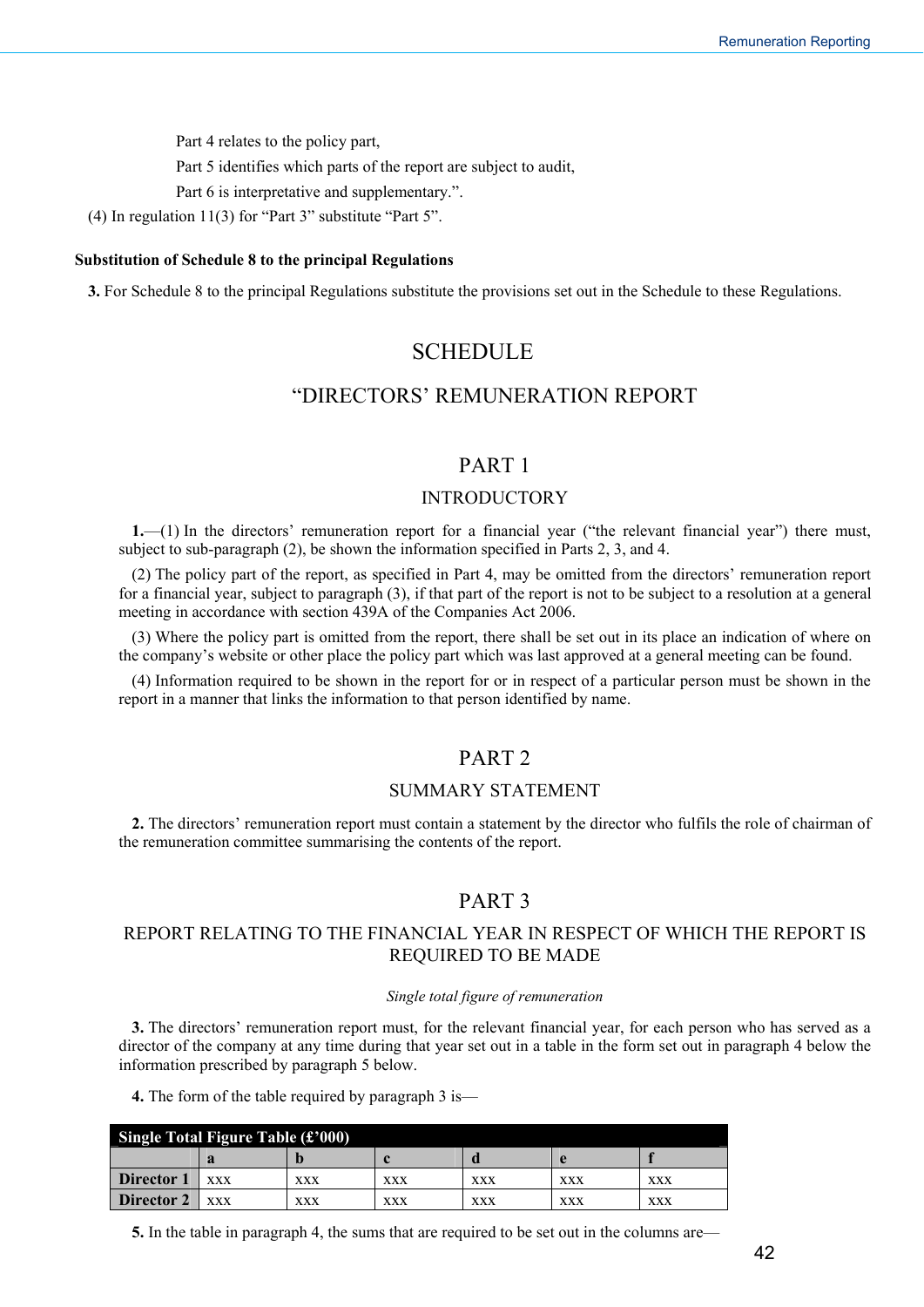- (a) in the column headed "a", the total amount of salary and fees in respect of qualifying services;
- (b) in the column headed "b"—
	- (i) all taxable benefits;
	- (ii) all cash dividend received over the vesting period of long term incentives;
- (c) in the column headed "c"- all pension related benefits including—
	- (i) cash in lieu of pension;
	- (ii) benefit achieved in year from participating in money purchase schemes;
	- (iii) benefit achieved in year from participating in a defined benefit scheme;
- (d) in the column headed "d", money or other assets awarded in the reporting period as a result of the achievement of performance conditions that relate to that period other than—
	- (i) payments which are awards granted in a previous period and where final vesting is determined as a result of the achievement of performance conditions relating to the year being reported on (or shortly thereafter), or
	- (ii) payments which are awarded in the reporting period but whose vesting is subject to the achievement of performance conditions in a future reporting period;
- (e) in the column headed "e" awards under schemes (as defined in paragraph 7 below) where—
	- (i) final vesting is determined as a result of the achievement of performance conditions that end in the year being reported on; and
	- (ii) awards granted under schemes (as defined in paragraph 7 below) where the final value is not dependent on the achievement of performance conditions);
- (f) the column headed "f", the total amount of the values set out in columns "a" to "e".

**6.** The measurement methods to be used to calculate the sums specified in paragraph 5 are—

- (a) for column "a", cash paid to or receivable by the person in respect of the year,
- (b) for column "b", the taxable value,
- (c) for column " $c$ ",—
	- (i) for item (i) the cash value;
	- (ii) for item (ii) the cash value of any contribution to the scheme in respect of the person that is paid or payable by the company for the relevant financial year or is paid by the company in that year for another financial year;
	- (iii) for item (ii) where there has not been a contribution to the scheme in respect of the person by the company, the additional value achieved in year calculated using the HMRC method;
	- (iv) for item (iii) the additional value achieved in year calculated using the HMRC method and where the value of the annual pension is capitalised using a multiplier of 20;
- (d) for column "d", the total cash equivalent including any amount deferred,
- (e) for column "e", either—
	- (i) the cash value of any monetary award or
	- (ii) the value of any shares or share options awarded, calculated by—

(X) multiplying the original number of shares granted by the percentage that will vest based on current year performance (or best estimate)

 $(XY)$  adding to the total arrived at in  $(X)$  the amount of accrued dividend received

(XYZ) multiplying the total arrived at in (XY) by the market value of shares at the date of vesting

- (iii) for the purposes of the calculation in subsection (XYZ) where full vesting is not achieved by the date on which the remuneration report is signed off, an estimate of the value of the benefit will be calculated on the basis of an average market value over the last quarter of the financial year
- (iv) where the award was an award of share options, the cash amount the individual was required to pay to purchase the share will be deducted from the total arrived at in subsection (ii).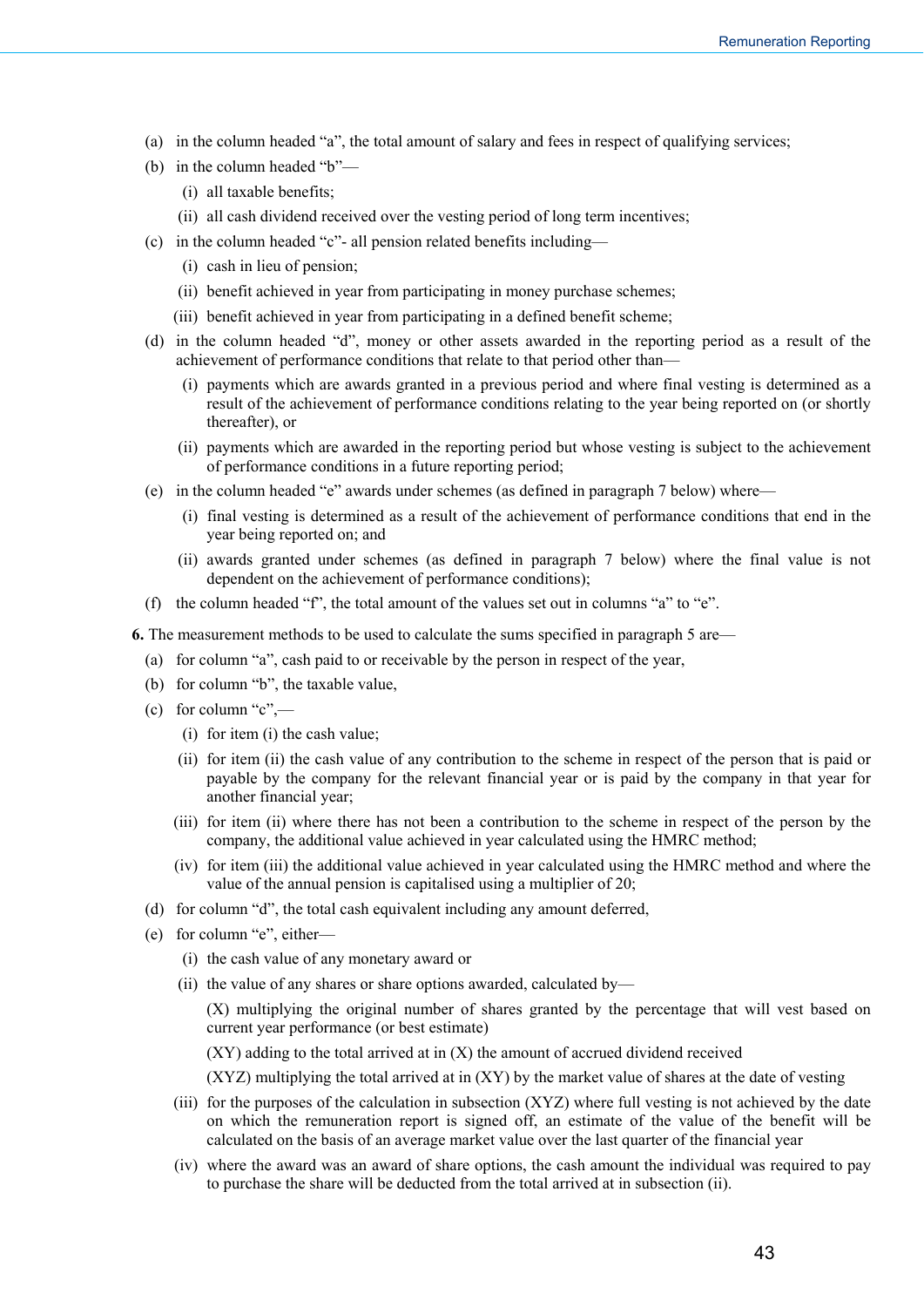#### **Definitions applicable to the table**

**7.**—(1) "Benefits" in paragraph 5(b) includes—

- (a) sums paid by way of expenses allowance that are—
	- (i) chargeable to United Kingdom income tax (or would be if the person were an individual), and
	- (ii) paid to or receivable by the person in respect of qualifying services; and
- (b) any benefits received by the person, other than salary, (whether or not in cash) that—
	- (i) are emoluments of the person, and
	- (ii) are received by the person in respect of qualifying services.

(2) Benefits received in advance of a director commencing qualifying services are to be treated as if received on the first day of the contract under which the person is employed, or under which the payment is to be made.

(3) "Scheme" in paragraph 5(e) means any agreement or arrangement under which money or other assets may become receivable by a person and which includes one or more qualifying conditions with respect to service or performance that cannot be fulfilled within a single financial year, and for this purpose the following must be disregarded, namely—

- (a) any payment under paragraph 5(d) the amount of which falls to be determined by reference to service or performance within a single financial year;
- (b) compensation in respect of loss of office, payments for breach of contract and other termination payments; and
- (c) retirement benefits.

(4) "HMRC method" means the amount of the increase in the value of the lump sum that the individual is entitled to under the pension scheme as calculated under s234 of Part 4 of the Finance Act 2004 whether the scheme is a defined benefits scheme within  $5(c)(iii)$  or a money purchase scheme within  $5(c)(ii)$ .

(5) For the purposes of  $7(4)(a)$  as it applies to paragraph  $6(c)(iii)$  the assumption applies that all of the rights that the individual is entitled to would be used to provide a lump sum.

#### **Variable pay – additional disclosures**

**8.**—(1) For every element of variable pay included in the columns headed "d" and "e" of the table required by paragraph 3, there shall be set out after the table the relevant details (see sub-paragraph (2)) of any award that has become receivable in respect of the interest.

(2) In sub-paragraph (1) "the relevant details", in relation to any shares that have become receivable in respect of a scheme interest, means—

- (a) details of performance conditions and the relative weighting of each;
- (b) within each performance condition, the targets set when the performance condition was agreed and corresponding value of the award achievable; and
- (c) for each performance condition, how the company performed against the targets set for that condition measured over the relevant reporting period.

(3) Where the company had a discretion in respect of an award, there shall also be set out—

- (a) whether the discretion was exercised;
- (b) if so, at what stage in the performance cycle and how, that discretion was exercised.

(4) There shall also be set out what was the resulting level of award.

**9.** For each item in column "d" of the table in paragraph 4 the company will report the percentage deferred and whether it was deferred in cash or shares, if relevant.

#### *Total pension entitlements*

**10.**—(1) The directors' remuneration report must, for each person who has served as a director of the company at any time during the relevant financial year, contain the information in respect of pensions that is specified in sub-paragraphs  $(2) - (4)$ .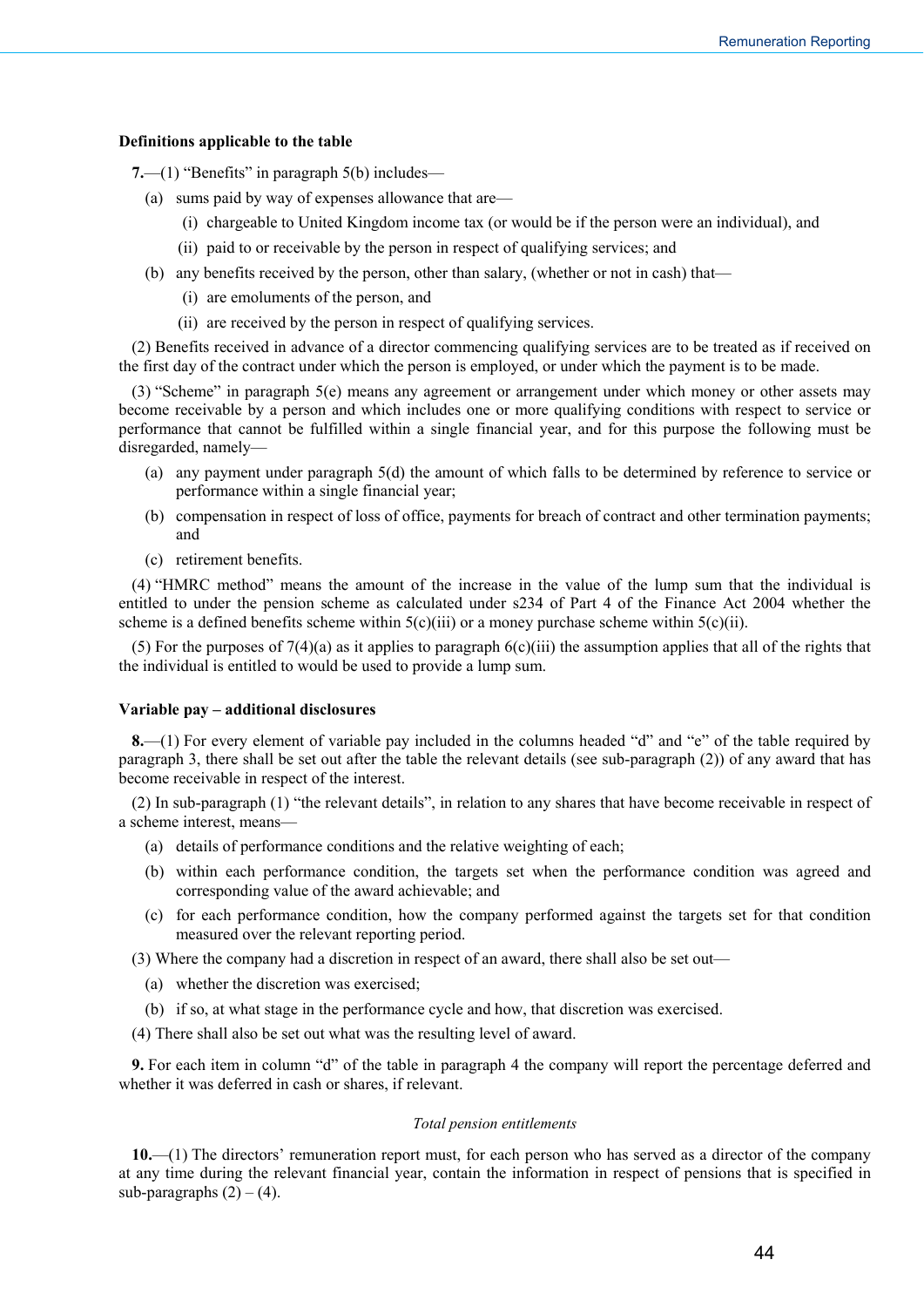(2) Where the person has rights under a pension scheme that is a defined benefit scheme in relation to the person and any of those rights are rights to which he has become entitled in respect of qualifying services of his, the details of the person's accrued benefits under the scheme as at the end of that year, assuming a normal retirement date and the date the benefit becomes receivable.

(3) The total value of any additional benefit that will become receivable to a director in the event that that director retires early.

(4) Where a person has rights under more than one type of pension benefit identified in column "c" of the table in paragraph 4, the relative weighting of each type of benefit.

#### *Loss of office payments*

**11.** The directors' remuneration report must for the relevant financial year show, for each person who has served as a director of the company at any time during that year, the total amount of—

- (a) any compensation for loss of office paid to or receivable by the person, broken down into what element of pay made up that compensation and the value of each element;
- (b) an explanation of how the payment was calculated;
- (c) any other payments paid to or receivable by the person in connection with the termination of qualifying services;
- (d) an explanation of how discretion allowed for within the policy on exit payments was exercised.

#### *Variable pay awarded during the financial year where the value will be determined according to the achievement of performance conditions in future periods*

**12.** The directors' remuneration report must contain a table setting out—

- (a) details of the scheme interests awarded to the person during the relevant financial year; and,
- (b) for each scheme interest—
	- (i) a description of the type of interest awarded,
	- (ii) a description of the basis on which the award is made,
	- (iii) the face value of the award,
	- (iv) the maximum value at vesting if above that set out under sub-paragraph (iii),
	- (v) the percentage that would vest at threshold performance,
	- (vi) the end of the period over which the qualifying conditions for that interest have to be fulfilled (or if there are different periods for different conditions, the end of whichever of those periods ends last); and
	- (v) a summary of the performance criteria if not set out elsewhere in the report.

#### *Comparison of overall performance and pay*

**13.**—(1) The directors' remuneration report must contain a line graph that shows—

- (a) a line drawn by joining up points plotted to represent, for each of the financial years in the relevant period, the total shareholder return on a holding of shares of that class of the company's equity share capital whose listing, or admission to dealing, has resulted in the company falling within the definition of "quoted company", and
- (b) a line drawn by joining up points plotted to represent for each of the financial years in the relevant period, the total pay for any director fulfilling the role of chief executive officer as calculated under the provisions of paragraph 3.

(2) For the purposes of sub-paragraph (1), "relevant period" means the ten financial years of which the last is the relevant financial year.

(3) Where the relevant financial year is—

- (a) prior to the company's tenth financial year, sub-paragraph (2) has effect with the substitution of "two", "three" or "four" and so on (as the case may be) for "ten"; and
- (b) the company's first financial year, "relevant period", for the purposes of sub-paragraphs (1) and (4), means the relevant financial year.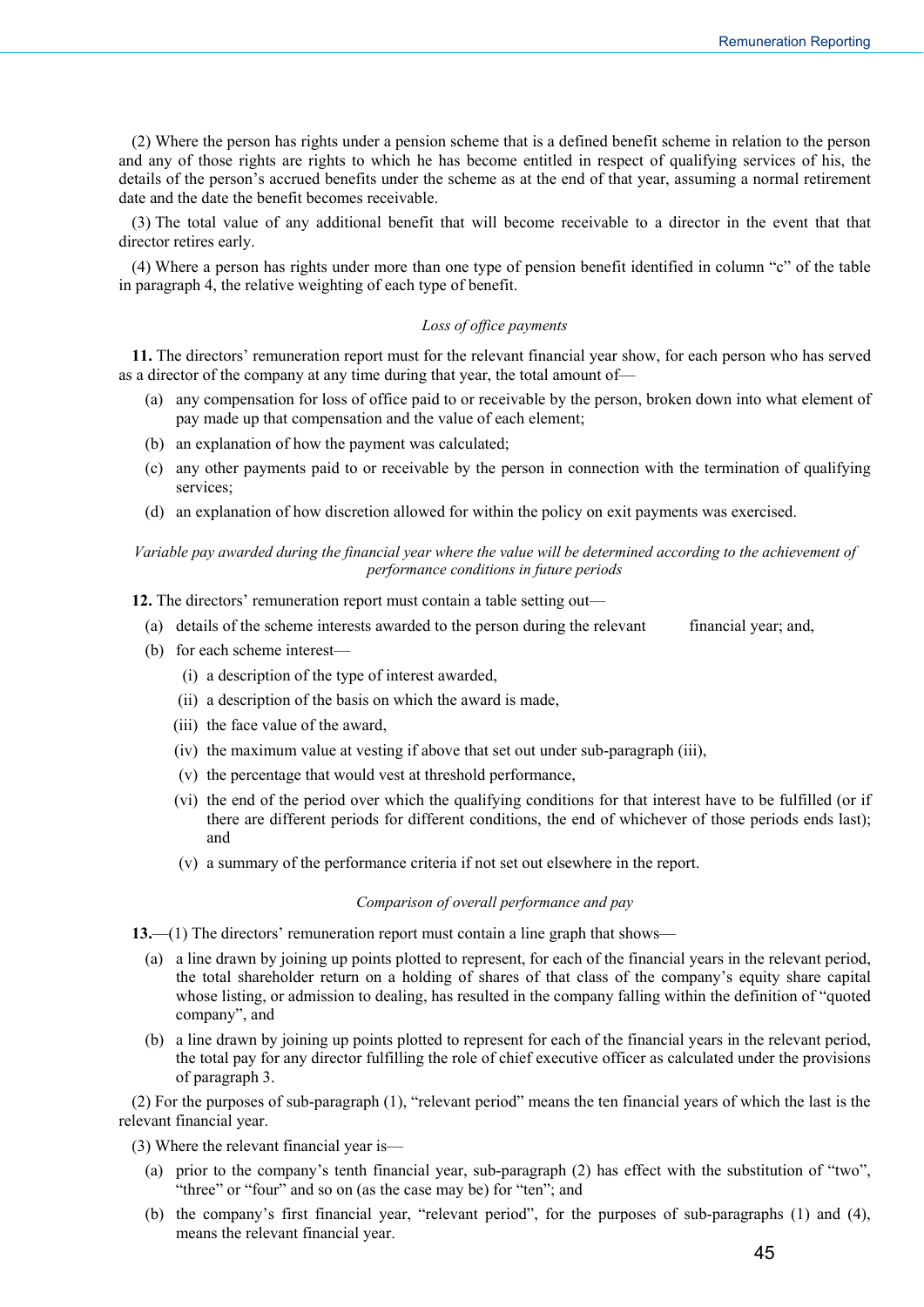(4) For the purposes of sub-paragraph (1), the "total shareholder return" for a relevant period on a holding of shares must be calculated using a fair method that—

(a) takes as its starting point the percentage change over the financial year in the market price of the holding;

- (b) involves making—
	- (i) the assumptions specified in sub-paragraph (5) as to reinvestment of income, and
	- (ii) the assumption specified in sub-paragraph (7) as to the funding of liabilities, and
- (c) makes provision for any replacement of shares in the holding by shares of a different description.

(5) The assumptions as to reinvestment of income are—

- (a) that any benefit in the form of shares of the same kind as those in the holding is added to the holding at the time the benefit becomes receivable; and
- (b) that any benefit in cash, and an amount equal to the value of any benefit not in cash and not falling within paragraph (a), is applied at the time the benefit becomes receivable in the purchase at their market price of shares of the same kind as those in the holding and that the shares purchased are added to the holding at that time.

(6) In sub-paragraph (5) "benefit" means any benefit (including, in particular, any dividend) receivable in respect of any shares in the holding by the holder from the company of whose share capital the shares form part.

(7) The assumption as to the funding of liabilities is that, where the holder has a liability to the company of whose capital the shares in the holding form part, shares are sold from the holding—

- (a) immediately before the time by which the liability is due to be satisfied, and
- (b) in such numbers that, at the time of the sale, the market price of the shares sold equals the amount of the liability in respect of the shares in the holding that are not being sold.

(8) In sub-paragraph (7) "liability" means a liability arising in respect of any shares in the holding or from the exercise of a right attached to any of those shares.

#### *Statement of directors' shareholding*

**14.** The directors' remuneration report must, in respect of each person who was a director in the financial year, set out—

- (a) any requirements on a director to own shares in the company and state whether or not those requirements have been met:
- (b) total numbers of shares and share options in respect of that director—
	- (i) of which the director is the legal owner,
	- (ii) which have been awarded subject to deferral on satisfaction of conditions other than performance conditions,
	- (iii) the award of which are subject to performance conditions.

#### *Consideration by the directors of matters relating to directors' remuneration*

**15.**—(1) If a committee of the company's directors has considered matters relating to the directors' remuneration for the relevant financial year, the directors' remuneration report must—

- (a) name each director who was a member of the committee at any time when the committee was considering any such matter;
- (b) state whether any person who provided to the committee advice, or services, that materially assisted the committee in their consideration of any such matter and name any person that has done so;
- (c) in the case of any person named under paragraph (b), who is not a director of the company, state—
	- (i) the nature of any other services that that person has provided to the company during the relevant financial year;
	- (ii) by whom that person was appointed, whether or not by the committee and how they were selected;
	- (iii) the amount of fee or other charge paid by the company to that person for the provision of the advice or services referred to in (b) and the other services referred to in  $(c)(i)$  and the basis on which it was charged.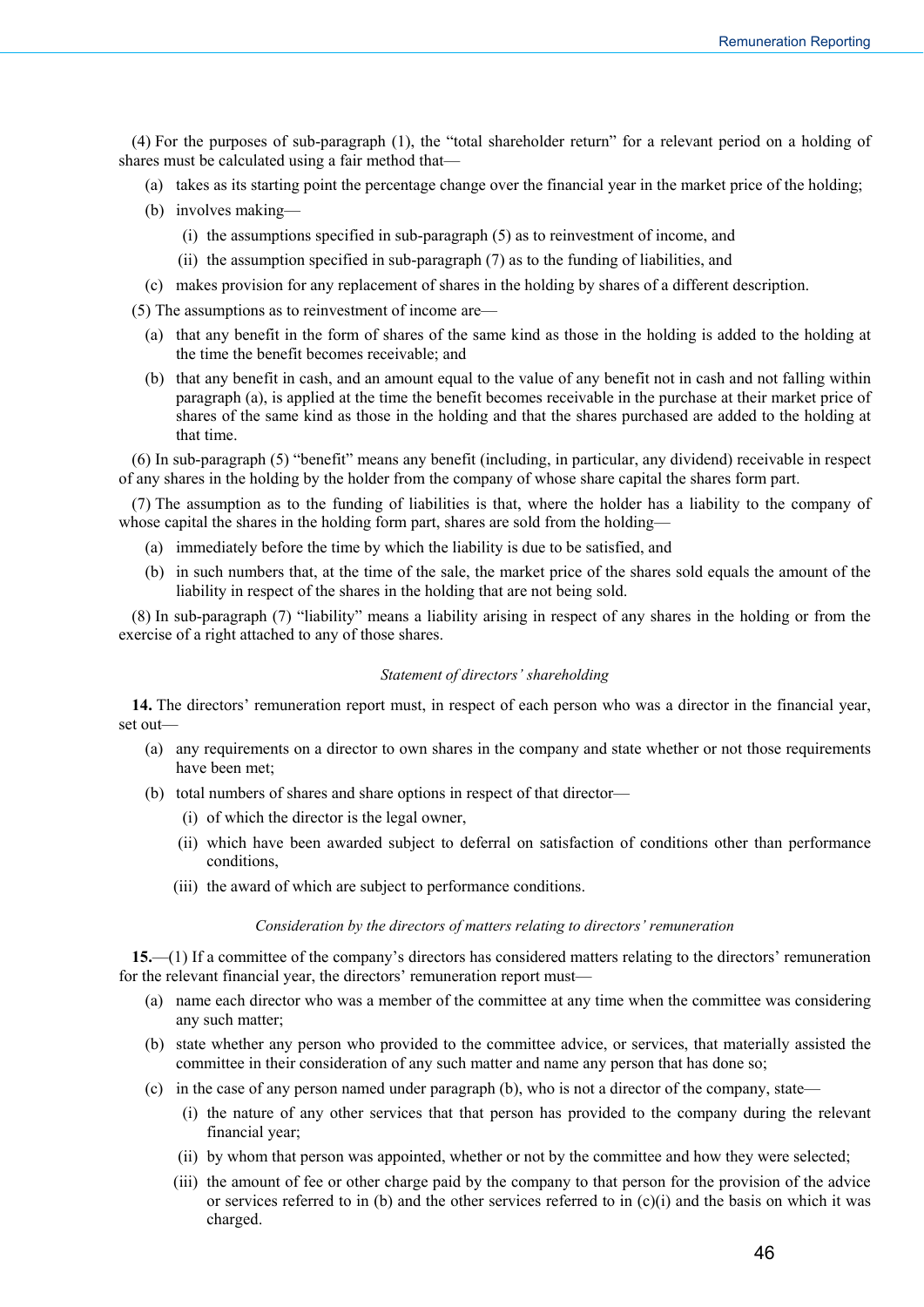(2) In sub-paragraph (1)(b) "person" includes (in particular) any director of the company who does not fall within sub-paragraph  $(1)(a)$ .

(3) The above provision also applies to a committee which considers remuneration issues during the consideration of an individual's nomination as a director.

#### *Statement of shareholder voting*

**16.** The directors' remuneration report must contain a statement setting out in respect of the annual general meeting held in the financial year to which the report relates—

- (a) in respect of the resolution to approve the report on the previous financial year, of the votes cast, the number of votes for, against and abstentions:
- (b) in respect of the resolution to approve the report on remuneration policy for the coming financial year, of the votes cast, the number of votes for, against and abstentions:
- (c) where in either (a) or (b) there were substantial shareholder votes against the resolution, where known to the company, the reasons for that vote and any actions taken by the directors in response to that.

#### PART 4

#### THE POLICY PART

**17.** The directors' remuneration report must identify the date of commencement of the financial year or other date on which it is intended that this part of the report shall take effect.

#### *Future policy table*

**18.** The directors' remuneration report must contain in the form of a table a description of each of the elements comprised in the remuneration package for the directors of the company.

**19.** In respect of each of the elements described in the table there shall be set out the following information—

- (a) how that element supports the short and long-term strategic objectives of the company (or group):
- (b) an explanation of how that element of the remuneration package operates including whether there are any provisions for the recovery of sums paid or the withholding of the payment of any sum by reference to the performance or behaviour of a director;
- (c) the maximum potential value;
- (d) what performance metrics, if any, are used, the relative weighting of each and the period of time over which they are measured;
- (e) whether that element formed part of the remuneration package in the last policy part and if so, whether there have been any changes to that element and if so why.

**20.** There shall accompany the table notes which—

- (a) explain the differences (if any) in the policy on the remuneration of directors from the remuneration of other employees generally (both within the company, or where the company is a parent company, the group);
- (b) in respect of any scheme falling within paragraph 5(e) above, explain why any performance conditions pay were chosen, and
- (c) if any entitlement of a director in respect of any scheme falling within paragraph 5(e) above is not subject to performance conditions, an explanation of why that is the case.

#### *Service contracts*

**21.** The directors' remuneration report must contain a statement setting out all the provisions that relate to remuneration contained in the directors' service contracts.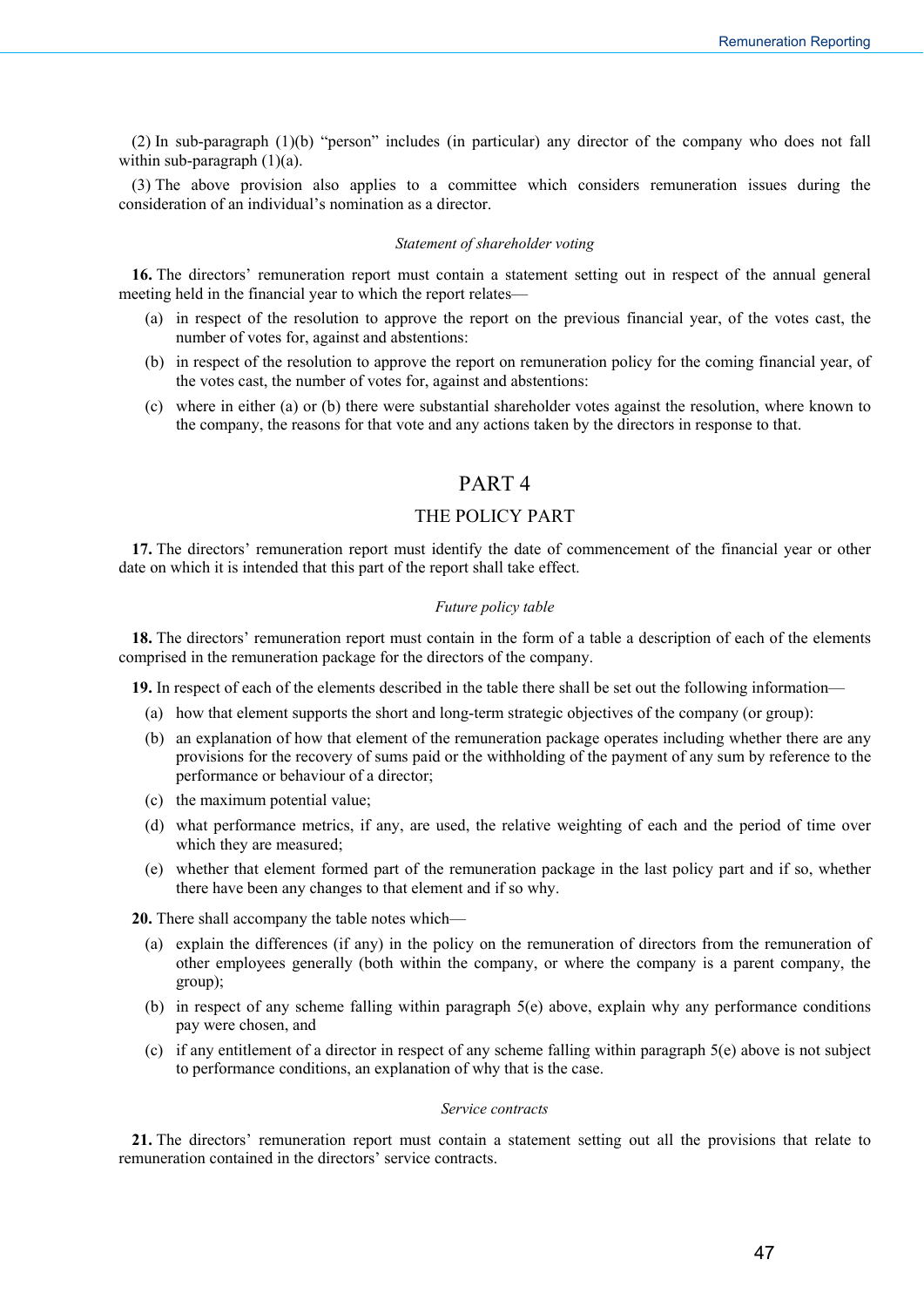#### *Scenarios*

**22.** The directors' remuneration report must set out in graphical form what remuneration the company expects the directors to obtain if, in respect of the threshold set for performance criteria, the performance achieved (a) meets, (b) exceeds or (c) falls below that the threshold.

**23.** For each scenario it must show—

- (a) the total amount of remuneration; and
- (b) the proportion of pay made up by each element of pay in that scenario.

#### *Relative importance of spend on pay*

**24.**—(1) The directors' remuneration report must set out the percentage change in—

- (a) profit;
- (b) dividends, and
- (c) overall expenditure on pay (as a whole)

in the reporting period compared to previous years.

(2) "Profit", "dividend" and "expenditure" shall have the same meaning as is relevant in respect of the preparation of the accounts of the company.

#### *Exit payment policy*

**25.** The directors' remuneration report must summarise and explain the company's policy on—

- (a) the duration of contracts with directors, and
- (b) notice periods, and termination payments, under such contracts.

**26.** The directors' remuneration report must also state the policy on which the determination of the termination payment will be made including—

- (a) how each element of the payment will be calculated;
- (b) whether the company will distinguish between—
	- (i) types of leaver or
	- (ii) the circumstances under which a director left;
- (c) how performance will be taken into account;
- (d) any contractual provision agreed prior to the commencement of these regulations that could impact on the quantum of the payment.

#### *Statement of consideration of conditions elsewhere in company and group*

**27.** The directors' remuneration report must contain a statement of how pay and employment conditions of employees of the company and of other undertakings within the same group as the company were taken into account when setting the policy for directors' remuneration.

**28.** The statement must also set out whether, and if so, how, the company consulted with employees when drawing up this policy part.

**29.** The statement must also set out—

- (a) whether any comparison metrics were taken into account and if so, what those metrics were, and how that information was taken into account;
- (b) how these specific items of information were taken into account when determining directors' remuneration.

**30.**—(1) The directors' remuneration report must also set out the percentage increase in pay of any director fulfilling the role of chief executive officer and that of all of the employees generally, or if this is considered by the directors as an inappropriate comparator, such other comparator group of employees identified by the directors, with a statement setting out why that group was chosen.

(2) Where the company is a parent company, the statement shall relate to the group and not the company.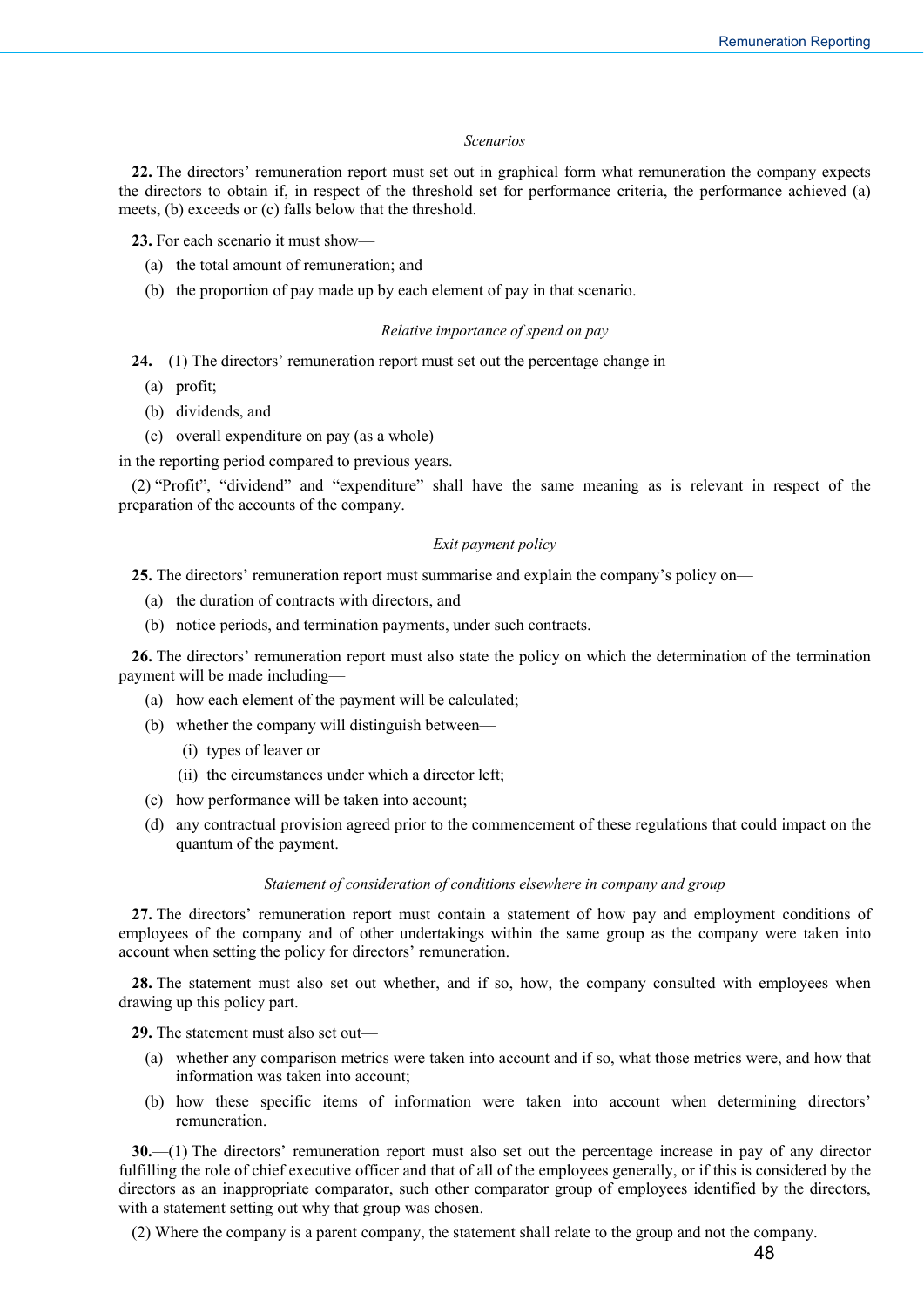#### *Statement of consideration of shareholder views*

**31.** The company shall state whether, and if so how, any views expressed by shareholders either at the previous annual general meeting or during the financial year were taken into account in the formulation of the policy.

#### PART 5

#### PROVISIONS OF THE REPORT WHICH ARE SUBJECT TO AUDIT

**32.**—(1) In Part 1 of the report the following paragraphs are subject to audit.

(2) Paragraphs  $3 - 9$  and  $10 - 12$ .

# PART 6

#### INTERPRETATION AND SUPPLEMENTARY

**33.**—(1) In this Schedule—

"amount", in relation to a gain made on the exercise of a share option, means the difference between—

- (a) the market price of the shares on the day on which the option was exercised; and
- (b) the price actually paid for the shares;

"company contributions", in relation to a pension scheme and a person, means any payments (including insurance premiums) made, or treated as made, to the scheme in respect of the person by anyone other than the person;

"defined benefit scheme", in relation to a person, means a pension scheme which is not a money purchase scheme in relation to the person;

"emoluments" of a person—

- (a) includes salary, fees and bonuses, sums paid by way of expenses allowance (so far as they are chargeable to United Kingdom income tax or would be if the person were an individual),
- (b) and any profit achieved but
- (c) does not include any of the following, namely—
	- (i) the value of any share options granted to him or the amount of any gains made on the exercise of any such options;
	- (ii) any company contributions paid, or treated as paid, in respect of him under any pension scheme or any benefits to which he is entitled under any such scheme; or
	- (iii) any money or other assets paid to or received or receivable by him under any long term incentive scheme;

"money purchase scheme", in relation to a person, means a pension scheme under which all of the benefits that may become payable to or in respect of the person are money purchase benefits in relation to the person;

"pension scheme" means a retirement benefits scheme within the meaning given by section 150(1) of the Finance Act 2004 which is—

- (a) operated on behalf of the company or
- (b) one to which the relevant company paid a contribution during the period of account;

"qualifying services", in relation to any person, means his services as a director of the company, and his services at any time while he is a director of the company—

- (a) as a director of an undertaking that is a subsidiary undertaking of the company at that time;
- (b) as a director of any other undertaking of which he is a director by virtue of the company's nomination (direct or indirect); or
- (c) otherwise in connection with the management of the affairs of the company or any such subsidiary undertaking or any such other undertaking;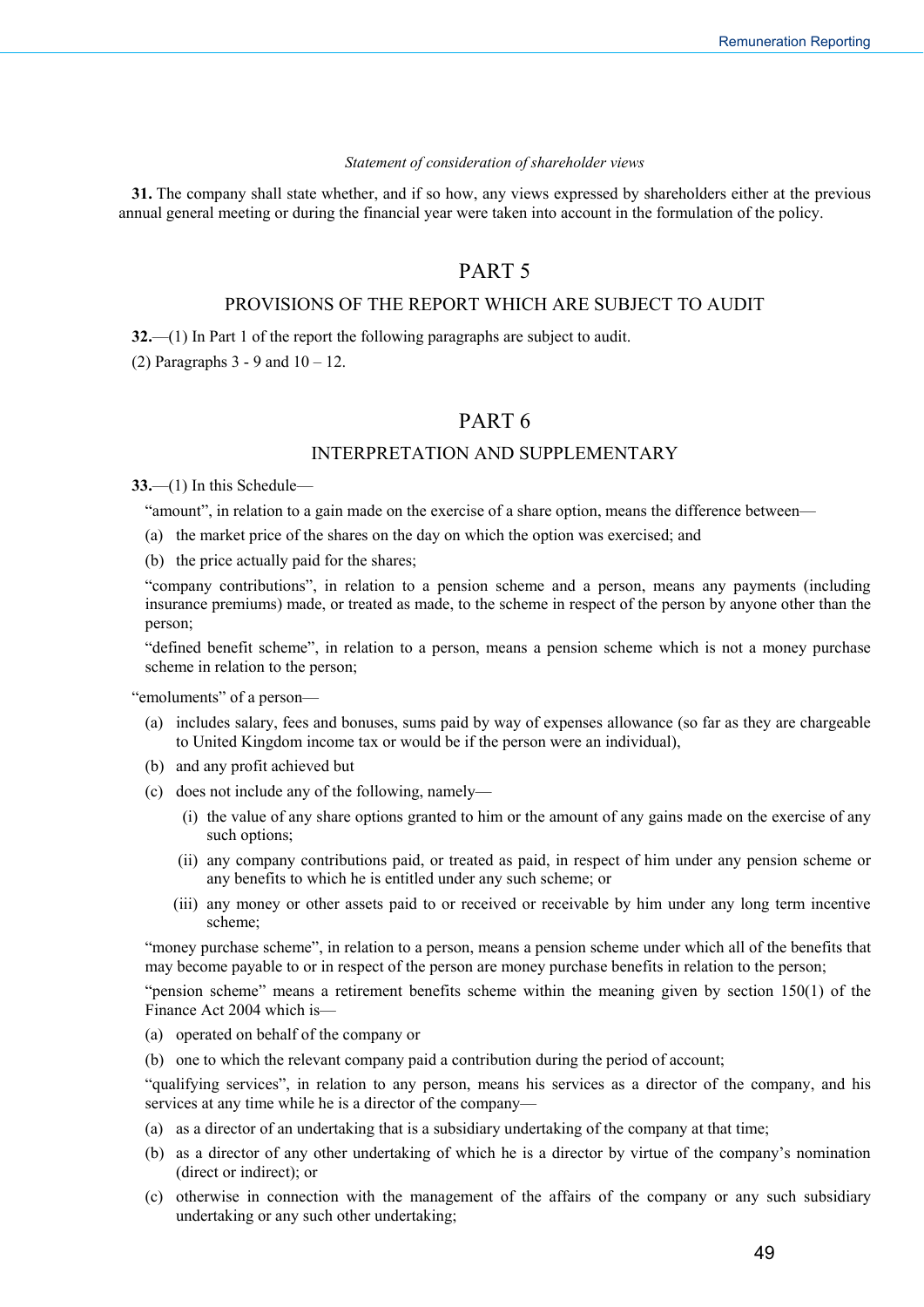"retirement benefits" means relevant benefits within the meaning given by section 612(1) of the Income and Corporation Taxes Act 1988;

"shares" means shares (whether allotted or not) in the company, or any undertaking which is a group undertaking in relation to the company, and includes a share warrant as defined by section 779(1) of the 2006 Act;

"share option" means a right to acquire shares;

"value", in relation to shares received or receivable on any day by a person who is or has been a director of the company, means the market price of the shares on that day.

(2) In this Schedule "compensation in respect of loss of office" includes compensation received or receivable by a person for—

- (a) loss of office as director of the company, or
- (b) loss, while director of the company or on or in connection with his ceasing to be a director of it, of—
	- (i) any other office in connection with the management of the company' affairs, or
	- (ii) any office as director or otherwise in connection with the management of the affairs of any undertaking that, immediately before the loss, is a subsidiary undertaking of the company or an undertaking of which he is a director by virtue of the company's nomination (direct or indirect);
- (c) compensation in consideration for, or in connection with, a person's retirement from office; and
- (d) where such a retirement is occasioned by a breach of the person's contract with the company or with an undertaking that, immediately before the breach, is a subsidiary undertaking of the company or an undertaking of which he is a director by virtue of the company's nomination (direct or indirect)—
	- (i) payments made by way of damages for the breach; or
	- (ii) payments made by way of settlement or compromise of any claim in respect of the breach.

(3) References in this Schedule to compensation include benefits otherwise than in cash; and in relation to such compensation references in this Schedule to its amounts are to the estimated money value of the benefit.

(4) References in this Schedule to a person being "connected" with a director, and to a director "controlling" a body corporate, are to be construed in accordance with sections 252 to 255 of the 2006 Act.

**34.**—(1) For the purposes of this Schedule emoluments paid or receivable or share options granted in respect of a person's accepting office as a director are to be treated as emoluments paid or receivable or share options granted in respect of his services as a director.

(2) Where a pension scheme provides for any benefits that may become payable to or in respect of a person to be whichever are the greater of—

- (a) such benefits determined by or under the scheme as are money purchase benefits in relation to the person; and
- (b) such retirement benefits determined by or under the scheme to be payable to or in respect of the person as are not money purchase benefits in relation to the person,

the company may assume for the purposes of this Schedule that those benefits will be money purchase benefits in relation to the person, or not, according to whichever appears more likely at the end of the relevant financial year.

(3) In determining for the purposes of this Schedule whether a pension scheme is a money purchase scheme in relation to a person or a defined benefit scheme in relation to a person, any death in service benefits provided for by the scheme are to be disregarded.

**35.**—(1) The following applies with respect to the amounts to be shown under this Schedule.

(2) The amount in each case includes all relevant sums paid by or receivable from—

- (a) the company; and
- (b) the company's subsidiary undertakings; and
- (c) any other person,

except sums to be accounted for to the company or any of its subsidiary undertakings or any other undertaking of which any person has been a director while director of the company, by virtue of section 219 of the 2006 Act (payment in connection with share transfer: requirement of members' approval), to past or present members of the company or any of its subsidiaries or any class of those members.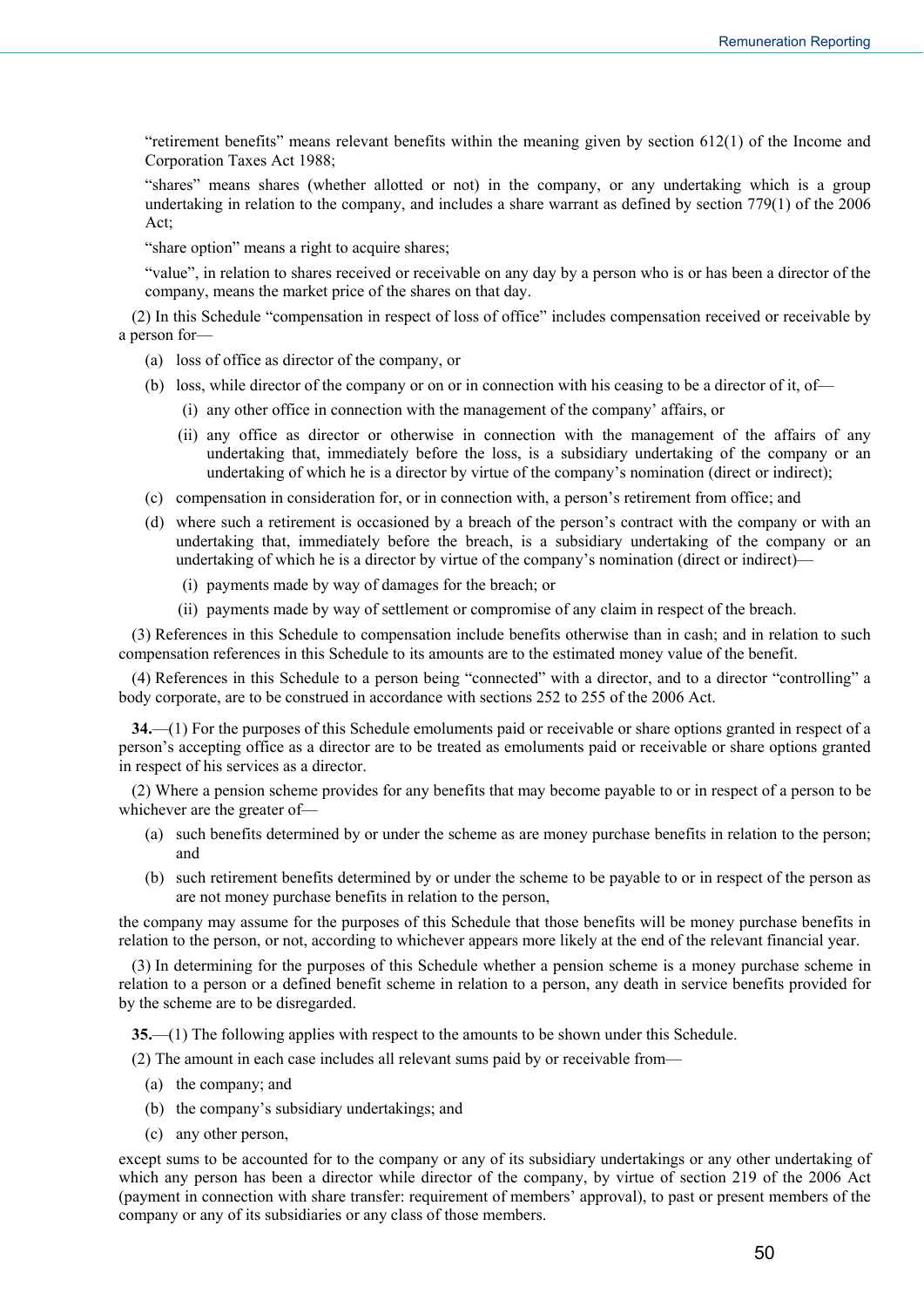(3) Reference to amounts paid to or receivable by a person include amounts paid to or receivable by a person connected with him or a body corporate controlled by him (but not so as to require an amount to be counted twice).

**36.**—(1) The amounts to be shown for any financial year under Part 3 of this Schedule are the sums receivable in respect of that year (whenever paid) or, in the case of sums not receivable in respect of a period, the sums paid during that year.

(2) But where—

- (a) any sums are not shown in the directors' remuneration report for the relevant financial year on the ground that the person receiving them is liable to account for them as mentioned in paragraph 35(2), but the liability is thereafter wholly or partly released or is not enforced within a period of 2 years; or
- (b) any sums paid by way of expenses allowance are charged to United Kingdom income tax after the end of the relevant financial year or, in the case of any such sums paid otherwise than to an individual, it does not become clear until the end of the relevant financial year that those sums would be charged to such tax were the person an individual,

those sums must, to the extent to which the liability is released or not enforced or they are charged as mentioned above (as the case may be), be shown in the first directors' remuneration report in which it is practicable to show them and must be distinguished from the amounts to be shown apart from this provision.

**37.** Where it is necessary to do so for the purpose of making any distinction required by the preceding paragraphs in an amount to be shown in compliance with this Part of this Schedule, the directors may apportion any payments between the matters in respect of which these have been paid or are receivable in such manner as they think appropriate.

**38.** The Schedule requires information to be given only so far as it is contained in the company's books and papers, available to members of the public or the company has the right to obtain it.".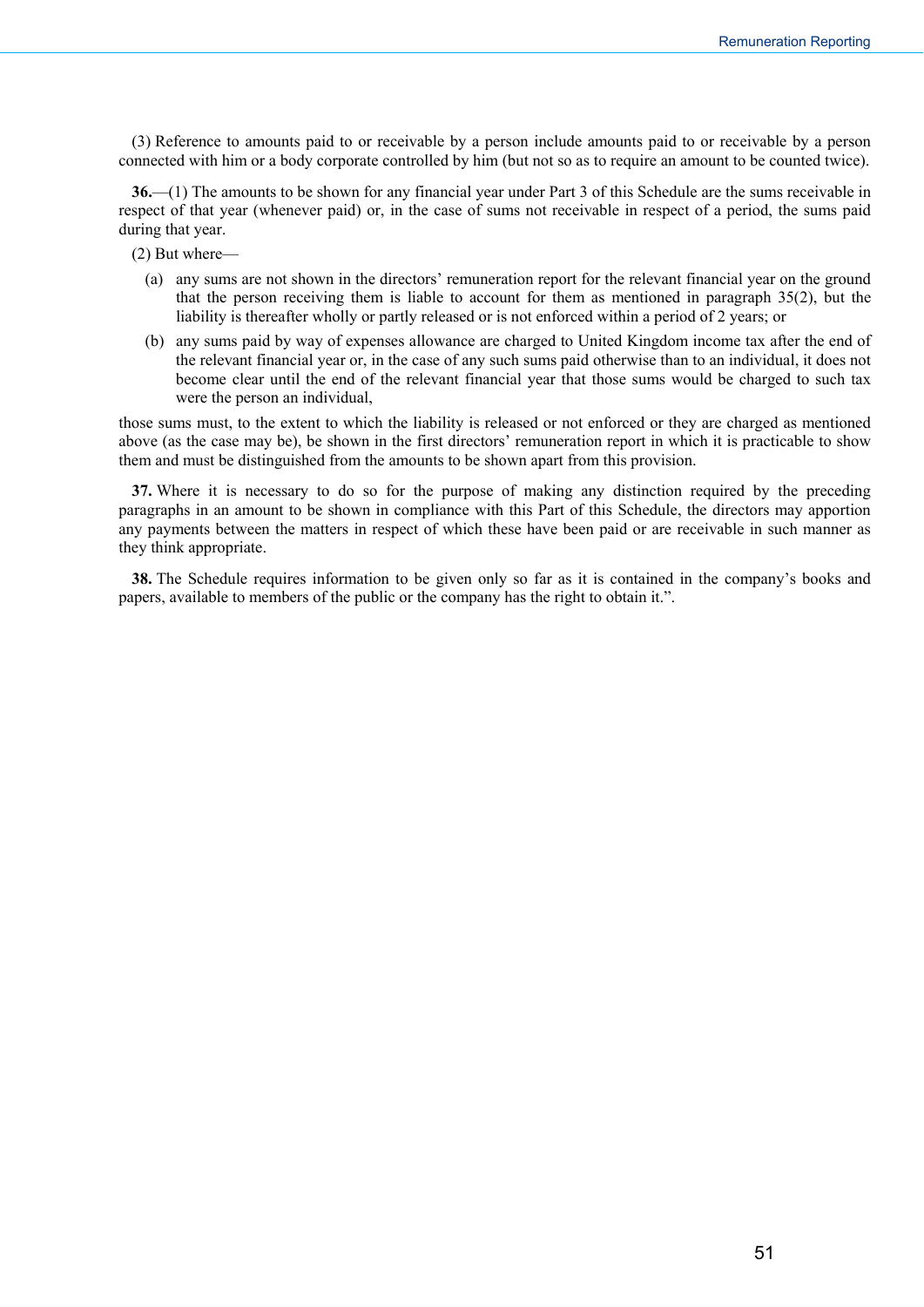#### **EXPLANATORY NOTE**

#### *(This note is not part of the Regulations)*

These Regulations are made under section 421 of the Companies Act 2006 (c.46) ("the Act") and substitute for Schedule 8 of the Large and Medium-sized Companies and Groups (Accounts and Reports) Regulations 2008 (S.I. 2008/410) ("the 2008 Regulations") a revised Schedule.

Regulation 3 substitutes the provisions of the Schedule to these Regulations for Schedule 8 of the 2008 Regulations and regulation 2 makes consequential amendments to regulation 11 of those Regulations.

The provisions of the Schedule contain the requirements for the content of the directors' remuneration report required to be prepared in accordance with section 420 of the Act. It provides that the report shall contain a summary statement by the chairman of the remuneration committee, a report in respect of the past financial year and a statement of the future remuneration policy of the company.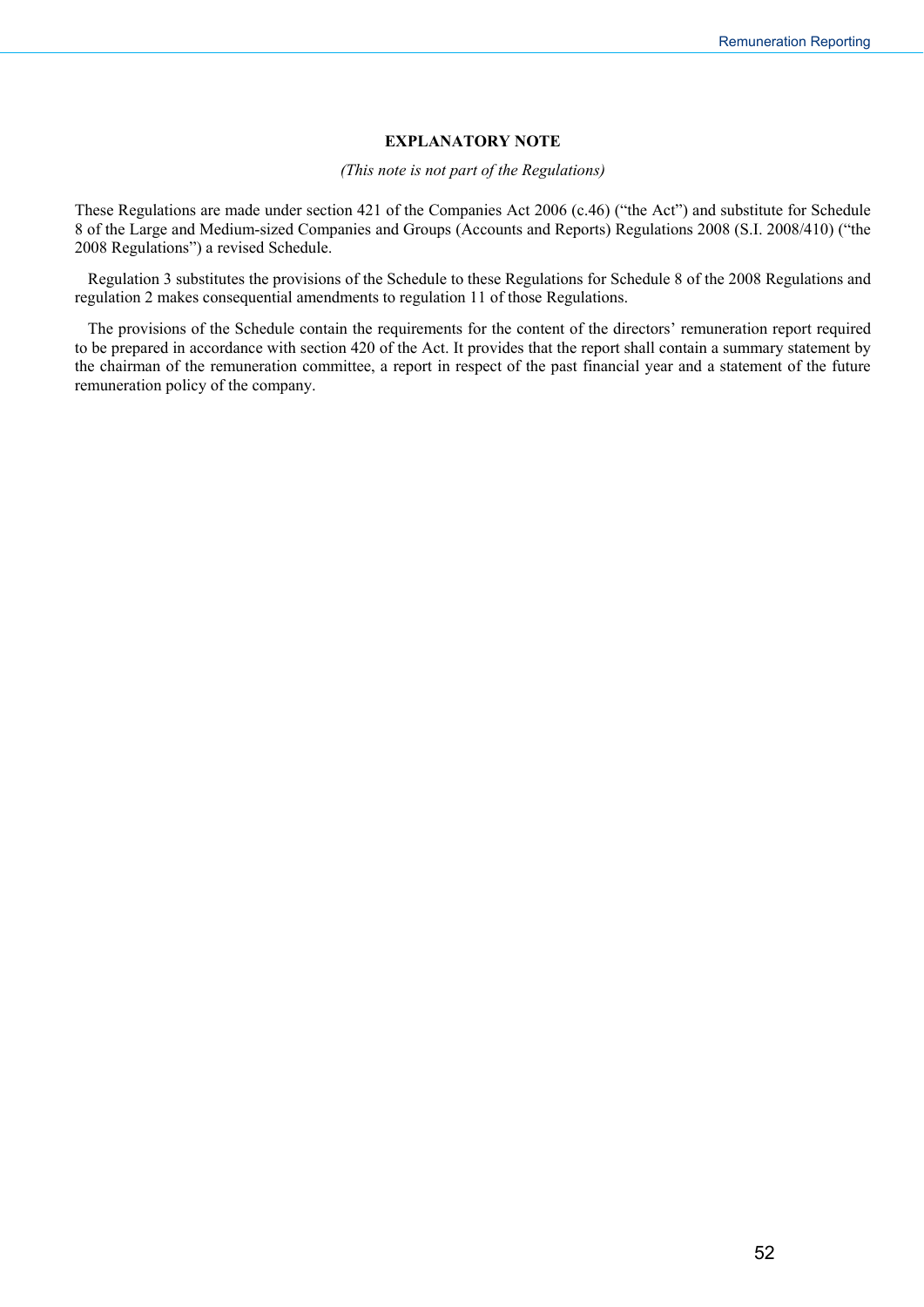# <span id="page-52-0"></span>**Annex C: The Consultation Code of Practice Criteria**

- 108. Formal consultation should take place at a stage when there is scope to influence policy outcome.
- 109. Consultation should normally last for at least 12 weeks with consideration given to longer timescales where feasible and sensible.
- 110. Consultation documents should be clear about the consultation process, what is being proposed, the scope to influence and the expected costs and benefits of the proposals.
- 111. Consultation exercise should be designed to be accessible to, and clearly targeted at, those people the exercise is intended to reach.
- 112. Keeping the burden of consultation to a minimum is essential if consultations are to be effective and if consultees' buy-in to the process is to be obtained.
- 113. Consultation responses should be analysed carefully and clear feedback should be provided to participants following the consultation.
- 114. Officials running consultations should seek guidance in how to run an effective consultation exercise and share what they have learned from the experience.

# <span id="page-52-1"></span>**Comments or complaints**

If you wish to comment on the conduct of this consultation or make a complaint about the way this consultation has been conducted, please write to:

Sameera De Silva, BIS Consultation Co-ordinator, 1 Victoria Street, London SW1H 0ET

Telephone Sameera on 020 7215 2888 or e-mail to: [Sameera.De.Silva@bis.gsi.gov.uk](mailto:Sameera.De.Silva@bis.gsi.gov.uk?subject=BIS%20Consultation%20Co-ordinator)